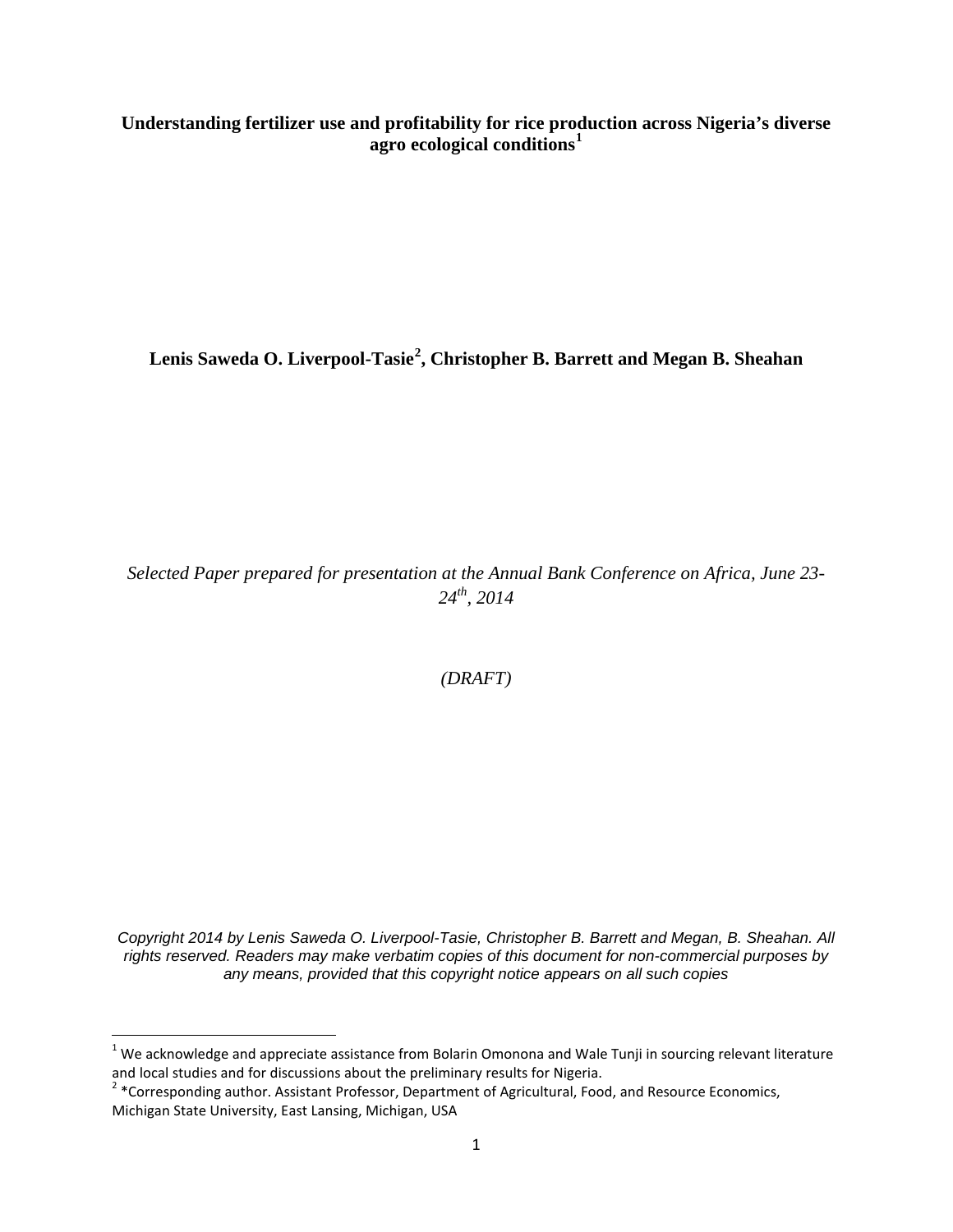### **Abstract:**

Despite a widely accepted view that increased inorganic fertilizer use is necessary for sustained productivity growth in sub Saharan Africa, there is limited empirical evidence of how actual fertilizer use rates compare to economically profitable levels. This study exploits the political economy of fertilizer access in Nigeria to identify the effects of nitrogen application on rice production in Nigeria and how this varies across agro various production and market constraints. We find that fertilizer use in Nigeria is not as low as conventional belief suggests and locations in close proximity to key political figures tend to have better access to fertilizer. Yield response to (and profitability of) applied nitrogen for rice in Nigeria varies significantly across different agro ecological conditions and over time. When the full cost of fertilizer acquisition is taken into consideration, the profitability of nitrogen application falls significantly, remaining profitable for a relatively small subset of rice farmers. While observed mean nitrogen application rates for rice tend to lie below the economically optimal levels for farmers with high marginal physical product of applied nitrogen, we find mean observed use rates higher than expected profit maximizing rates for farmers with poor yield response to applied nitrogen. Reducing transportation and other costs associated with fertilizer acquisition is likely to significantly increase the profitability and use of nitrogen among Nigerian rice farmers. However, this is not likely to be enough to sustainably increase farmer productivity as other constraints such as agro ecological conditions, timely access to the product, availability of complementary inputs and credit, as well as management practices are also needed.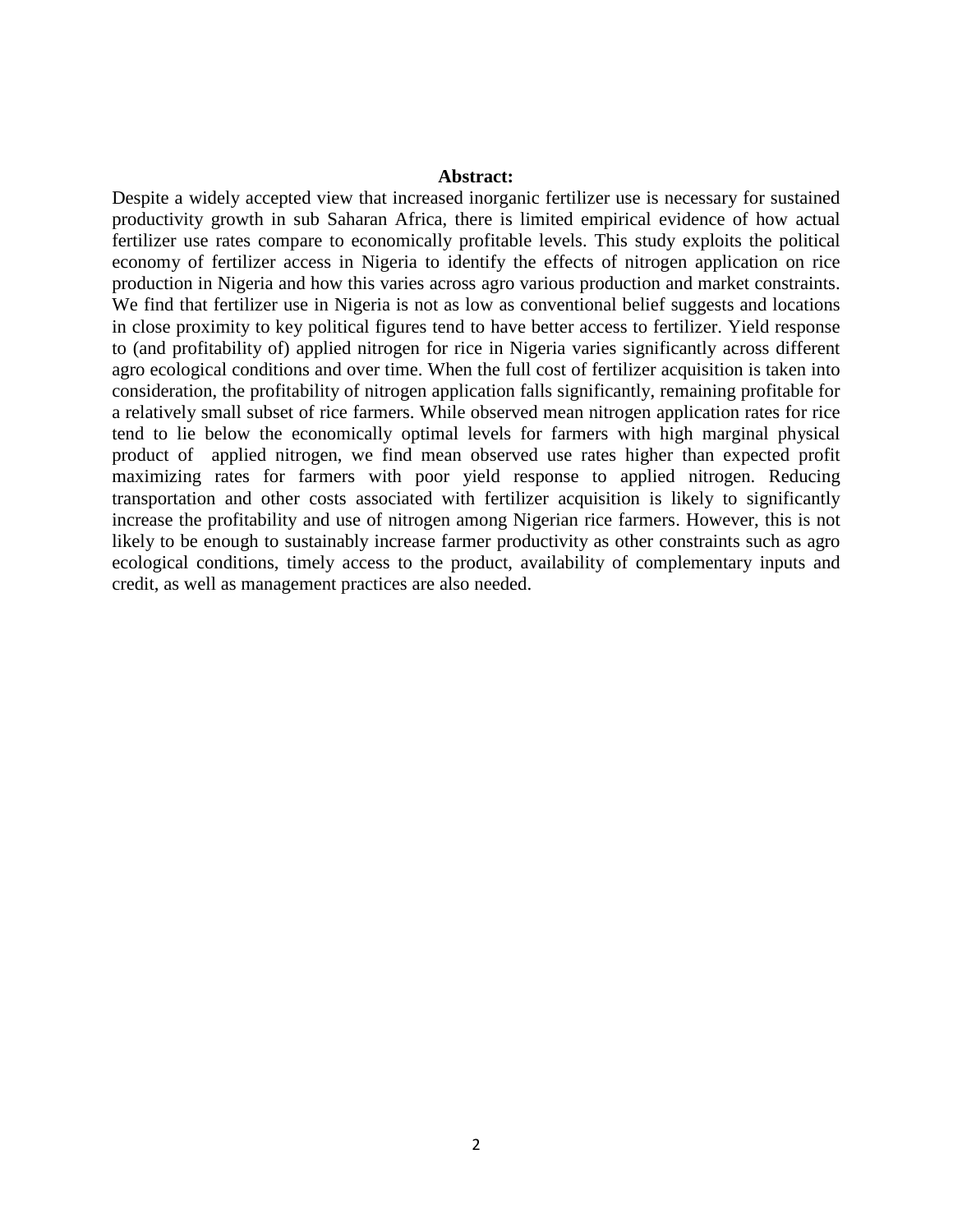## **Introduction**

Fertilizer use in Africa is estimated to have stagnated at 6-12kg/ha/year for the last 10 years (Sommer et al., 2013; Monpellier 2013) and no African country is said to have been able to achieve the 50kg of nutrient per hectare use target set for 2015 at the Abuja fertilizer summit. (Sommeret al., 2013; Monpellier 2013). This has resulted in significant increases in effort and resource allocation to programs geared to increase farmers' use of improved technologies and consequently, their productivity. These efforts include high cost input subsidy programs usually involving fertilizer alone or along with other improved technologies.

Despite a widely accepted view that increased inorganic fertilizer use is necessary for sustained productivity growth, there is limited empirical evidence of how farmers' actual fertilizer use rates compare to economically profitable levels in Sub Saharan Africa (SSA). As far as we are aware, no studies on this issue currently exist in Nigeria and a study by Sheahan et al. (2013) remains an exception for maize in Kenya. Figures of extremely low general levels of fertilizer use continue to be cited despite likely variation across soil quality, farming practices and cropping systems. The profitability of fertilizer use (key to the adoption and sustained use of the product) is likely to vary significantly across agro ecological zones and major farming systems as farmers face different production constraints. This paper seeks to provide empirical evidence on the profitability of fertilizer use for rice production across Nigeria and how this correlates with fertilizer use rates.

Using the 2010/11 and 2012/13 Nigeria Living Standard Measurement Survey-Integrated Survey on Agriculture (LSMS-ISA) panel dataset - we explore the rice yield response to nitrogen application on farmer plots in Nigeria. We derive marginal and average products of nitrogen from production function estimates. We disaggregate these by farming systems, agro ecological zones, rice production potential and soil nutrient constraints in order to explore the effect of local level farming conditions. Using both plot and household level data, this study uses a Correlated Random Effects (CRE) model and a Control Function Approach (CFA) to address the endogeneity of the nitrogen application decision for crop production. We calculate the profitability of nitrogen application for rice and compare optimal and actual nitrogen application rates.

This paper contributes to the literature on fertilizer use in several ways. First, this is one of few studies that specifically addresses the endogeneity of fertilizer use in a production function framework. While various studies have explored the yield response of fertilizer in rice (and other crop) production, very few (none found in Nigeria) address the fact that there are likely unobserved characteristics that affect nitrogen application rates that also affect yields. Similarly, while there is evidence of yield response to fertilizer rates for different crops across sub Saharan Africa, there is limited empirical evidence on the profitability of fertilizer use across agro ecological conditions and how profitability correlates with actual fertilizer use rates. Sheahan et al. (2013) is an exception that considers how fertilizer use rates on maize in Kenya compare to expected profit maximizing use rates. We extend the approach of Sheahan et al. (2013) to address not only endogeneity of fertilizer use due to time invariant unobserved characteristics but also to address time varying unobserved factors<sup>[3](#page-2-0)</sup>.

Following the conventional belief of low fertilizer use in SSA, numerous policies geared to increase fertilizer use among farmers in SSA (to 50Kg per hectare of nutrients by 2015) have

<span id="page-2-0"></span><sup>&</sup>lt;sup>3</sup> Sheahan et al (2013) only address the potential endogeneity due to time invariant unobserved factors.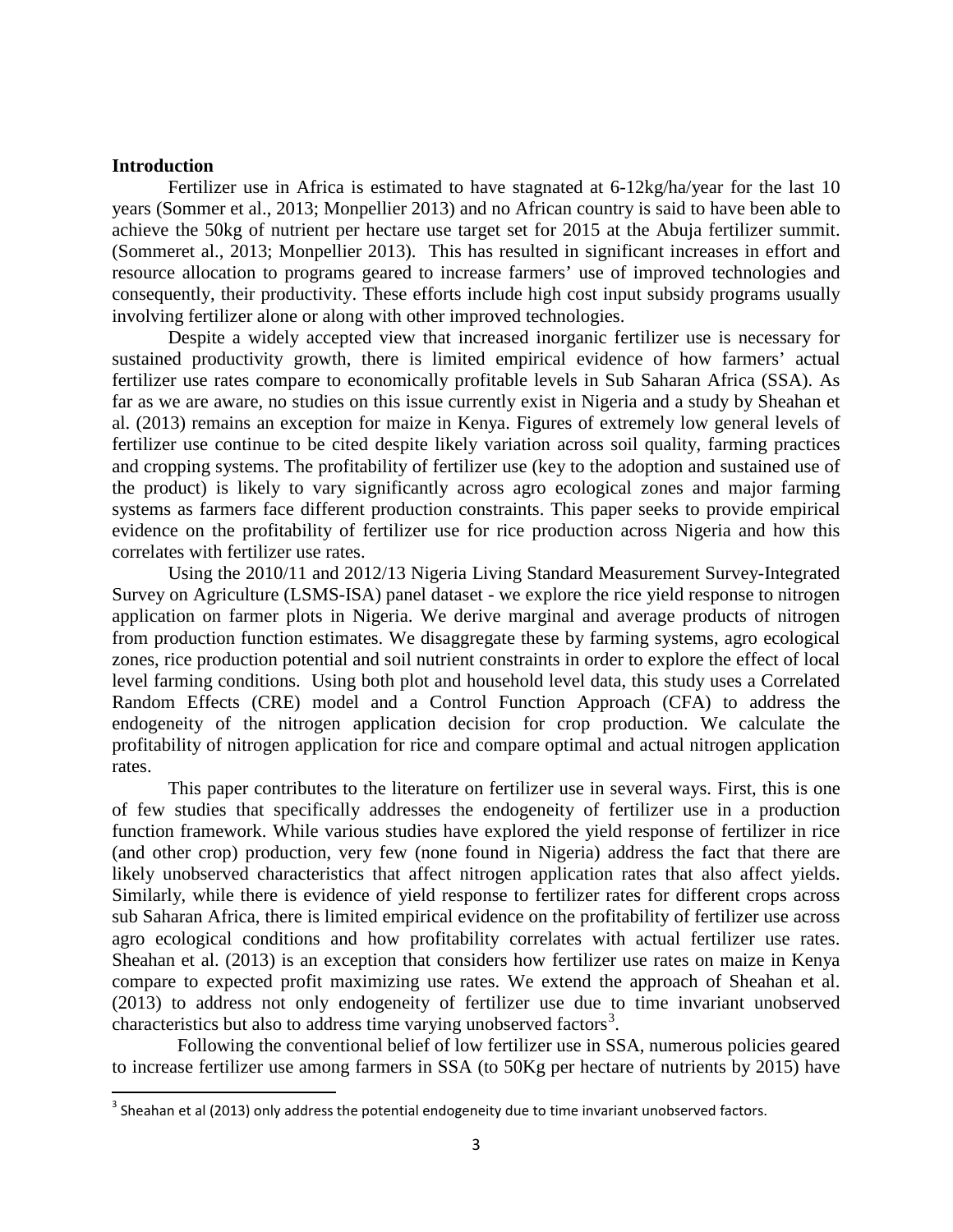taken off; particularly since the Abuja declaration in 2006. They include expensive programs like fertilizer and other input subsidies. As governments across SSA strive to increase farmer productivity and use of improved inputs such as fertilizer, it is necessary to understand the factors determining current fertilizer use rates. This will inform the areas and extent to which fertilizer use rates can be expected to respond to these strategies. This study explores if the conventional belief of low fertilizer use rates is supported by the empirical evidence from the LSMS-ISA. It compares observed use rates to expected profit maximizing quantities and discusses what factors are likely to explain observed patterns.

The rest of this paper is organized as follows: Section 2 describes fertilizer use generally, and then within rice production across Nigeria while Section 3 presents our conceptual framework and empirical methods. Section 4 describes our data. We present the production function estimates, marginal (and average) products and marginal (and average) value cost ratios for rice across various categorizations in section 5 and discuss these results. Section 6 concludes.

# **2.0 Fertilizer use across Nigeria**

Since the 1940s, Nigerian governments have generally perceived that fertilizer use in the country was low. By the 1960s, population density had started rising and the government became increasingly concerned about farmers' awareness of fertilizer's benefits (Whetham 1966), and the effects of credit constraints (Ogunfowora and Norman, 1973). Since the 1970s, Nigerian governments have tried to stimulate fertilizer demand, grow the commercial fertilizer sector and lower fertilizer prices. Strategies used to stimulate fertilizer use include subsidies, using extension to develop soil fertility management technologies and programs to increase farmers' access to credit. These programs were said not to have significantly raised fertilizer demand (Nagy and Edun, 2002). Though programs continue to be developed, there is limited evidence that fertilizer use has increased substantially through even more recent programs such as the National Fadama Development Programs, National Special Programme for Food Security, and Presidential Initiatives on Agriculture (Liverpool-Tasie and Takeshima, 2013).

Despite the numerous factors cited as responsible for low fertilizer use, there is limited empirical evidence on the nature and rationale for the actual patterns of observed fertilizer use rates across Nigeria's diverse farming systems and cropping patterns. Fertilizer use and needs will vary across Nigeria depending on agro ecological conditions, market conditions, government policies, cropping systems and fertilizer responsiveness. Fertilizer use in the Northern states is typically higher than in the southern states (Figure 1). This is partly attributed to lower soil fertility (FFD, 2011; Smith et al. 1997), larger area cultivated and the growth of high value crops like cereals and vegetables in the region (Eboh et al., 2006). Additionally, Northern states have traditionally provided greater fertilizer subsidies since the colonial era when administrations provided support for fertilizer use out of concerns over soil depletion and desertification (Mustapha 2003).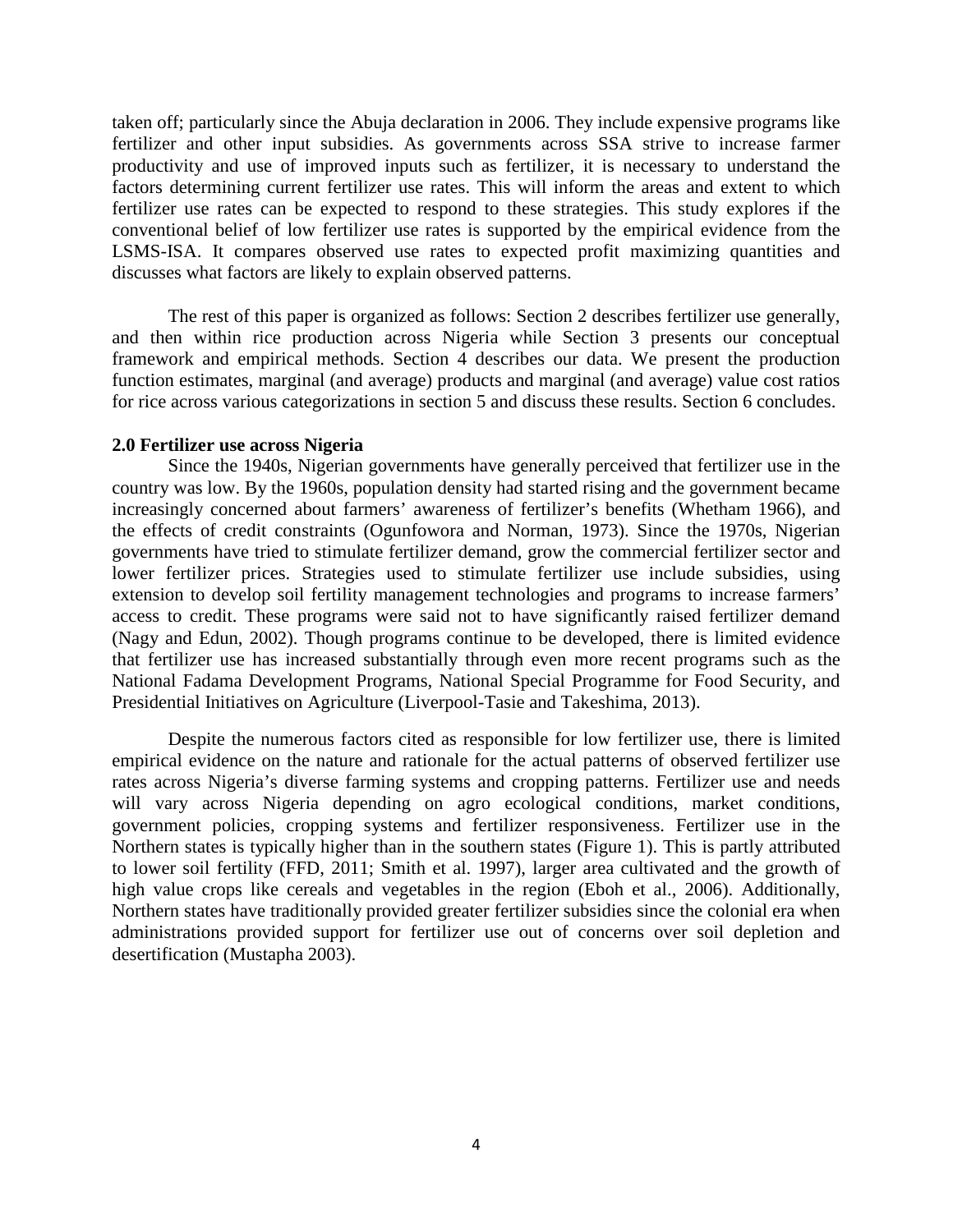**Figure 1: Fertilizer use across Nigeria 2010 and 2012: The percentage of plots on which fertilizer is applied**



*Source: Data generated by author from the 2010 and 2012 Living Standard Measurement Survey – Integrated Survey on Agriculture (LSMS) data and Map generated by Longabaugh, S. 2014*

Fertilizer use rates across Nigeria are not as sparse as one may expect given nationally cited figures of 13kg per hectare. Figure 1 indicates that many farmers in Nigeria use some inorganic fertilizer and in many states, some inorganic fertilizer is applied on over 75% of plots. Conditional on use, fertilizer use rates vary significantly across space and time. (see figure 2). Fertilizer application rates are often greater than 100kg per hectare and while the general trend appears to be the maintenance or increase of input use rates between 2010 and 2012, some states, such as Kogi, Edo and Ondo (in Southern Nigeria) saw a decline in the median fertilizer use rates.

**Figure 2**: **Fertilizer use across Nigeria 2010 and 2012: Median quantity of fertilizer applied per hectare of land[4](#page-4-0)**



*Source: Data generated by author from the 2010 and 2012 Living Standard Measurement Survey – Integrated Survey on Agriculture (LSMS) data and Map generated by Longabaugh, S. 2014*

<span id="page-4-0"></span> $<sup>4</sup>$  These are conditional values and states with 0 values have no record of fertilizer use among survey respondents.</sup>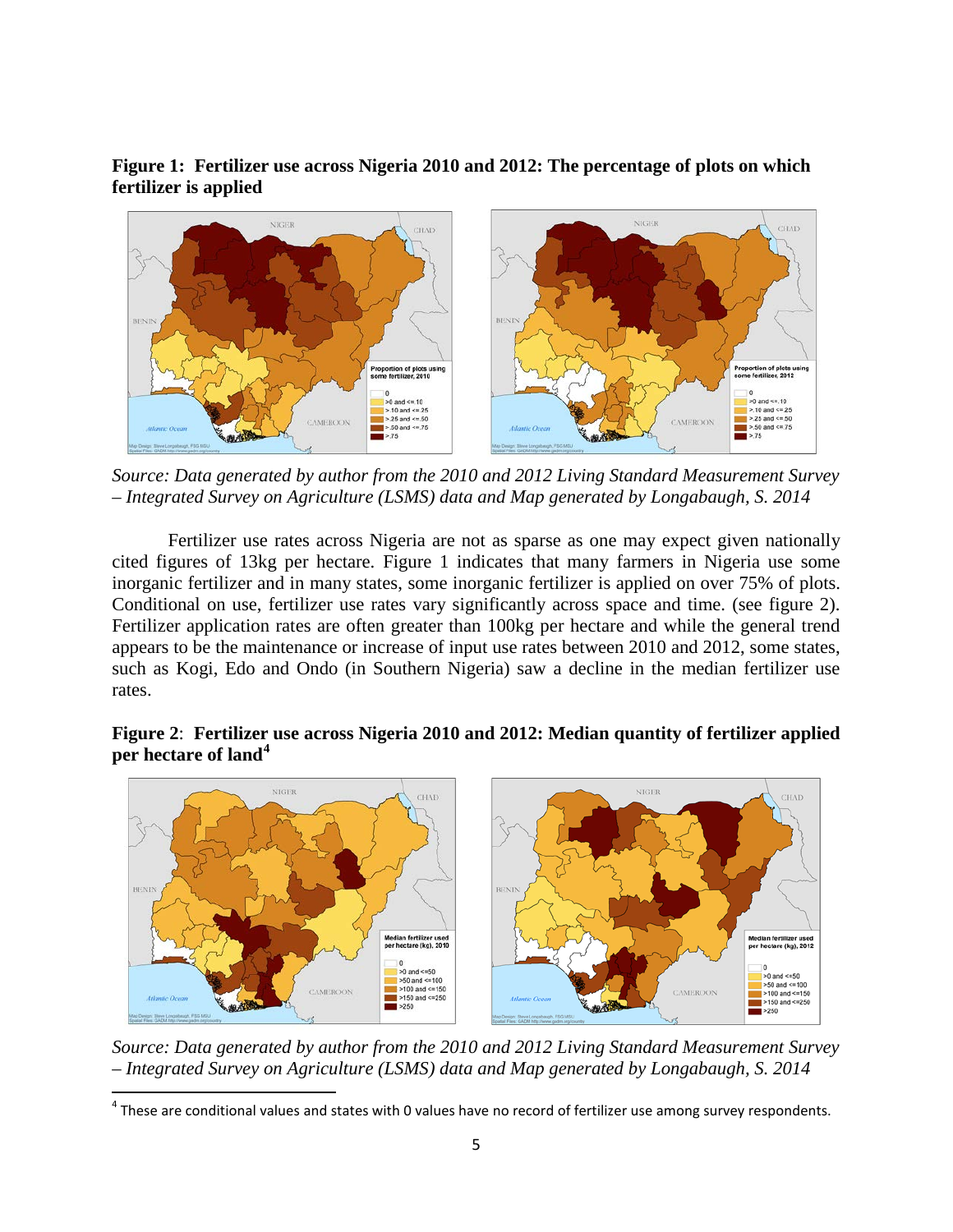## **2.1 Fertilizer use in rice production in Nigeria**

Rice is one of the fastest growing commodities in Nigeria's food basket with likelihood of continued growth (Akande, 2003; USDA, 2014). The demand for rice has been increasing more rapidly in Nigeria compared to other West African countries. Since the 1970's, rice has increasingly become a major staple food for the Nigerian household in both urban and sub-urban areas of the country. This rapid increase in rice demand is largely due to rapid population growth, increased urbanization and people's preference for rice as a convenience food. According to Ayorinde et al. (2011), national demand for rice is estimated at 5 million metric tons of milled rice and rice consumption has increased from 3kg per capita in the 70s to over 25 kg currently. Along side this increasing demand, domestic production is estimated at about 3.2 million metric tons, creating a deficit of about 1.8 million metric tons of rice to meet local demand. This gap between domestic demand and supply of rice has left Nigeria highly dependent on rice importation and subject to price fluctuations on the world market. The recent hike in global cereal prices has seen significant effort within Nigeria to promote rice production and national self-sufficiency for rice. However, most of Nigeria's rice farmers are said to still rely on traditional technology with low use of modern inputs such as improved seed and inorganic fertilizer. Average rice yields in the country are low, ranging between 1 and 2.5 tons per hectare (Cadoni & Angelucci, 2013), against potential yields of 5-6 tons per hectare (Nwilene et al., 20 ).

Nigeria is endowed with favorable ecologies for rice cultivation. Various rice production systems and growing ecologies exist within Nigeria. They include: Upland (rain fed and irrigated), Hydromorphic, Rain fed Lowland, Irrigated Lowland, Deep Inland Water and Mangrove Swamp (Longtau, 2003). These production systems require different levels and types of inputs as well as management practices. There are also many different varieties of rice grown across these systems to address the peculiarities of the local growing conditions.

Fertilizer use from the 2010 and 2012 LSMS-ISA data for rice producers in Nigeria does not correspond to these figures. Average fertilizer use on rice (among rice producers who use some fertilizer) is about 230kg per hectare in 2010 and 225kg/ha in 2012. This is much higher than the national average fertilizer use cited as less than 13kg per hectare (FMARD, 2012; Banful et al., 2010) or about 6kg of nutrients per hectare (Takeshima et al., 2013; Liverpool-Tasie and Takeshima,  $2013$ )<sup>[5](#page-5-0)</sup>.

An important objective of this study is understanding the heterogeneity of fertilizer use and profitability across Nigeria's agro ecological zones, farming systems, rice production potential and soil nutrient constraints. Across agro ecological conditions, we categorize the rice farmers in our sample by agro ecological zones. According to the International Food Policy Research Institute (IFPRI) standardized agro ecological zone categorization (based on elevation and climatology), Nigeria falls into three agro ecological zones: tropic-warm/semiarid, tropicwarm/sub-humid and tropic-cool/sub-humid. Majority of rice production takes place in the

<span id="page-5-0"></span><sup>&</sup>lt;sup>5</sup> Since these cited statistics are not conditional on use, we also calculate the unconditional fertilizer use and also find these to be much higher at 134.31kg and 142.99kg per hectare in 2010 and 2012 respectively. These translate to Nitrogen use rates of about 61.77kg and 65.78kg per hectare of Nitrogen assuming nitrogen rates from Urea at 46%Nitrogen are the typical fertilizer. This can be considered an upper bound as both NPK and Urea are the typical fertilizers used and NPK has lower nitrogen levels.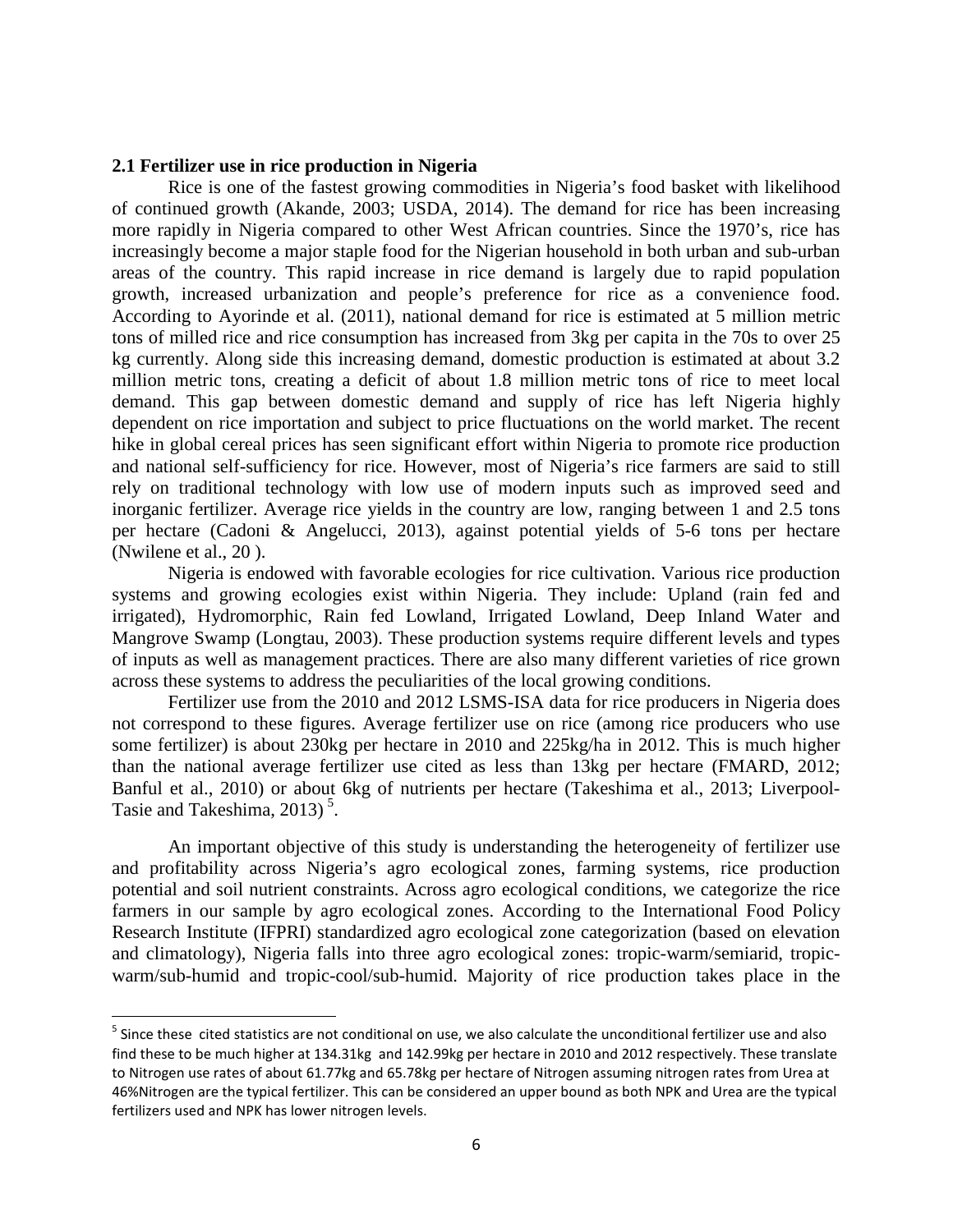tropic-warm/semiarid and tropic-warm/sub-humid zones. The classification of tropical stems from the mean monthly temperature<sup>[6](#page-6-0)</sup> being greater than 18 $^{\circ}$ C for all months. The classification as semi-arid and sub-humid refers to the moisture zones and stems from the average length of growing period  $(LGP)^7$  $(LGP)^7$ . The semi-arid zone typically has between 70 and 180 days LGP while the sub humid has between 180- 270 days LGP (Harvest Choice, 2010). Though both are higher than national statistics, the average fertilizer use rates in the semi-arid zone (207.80kg/ha) are lower than the average application rates in the sub humid zone (250.66 kg/ha). This is not surprising given the longer period available for crop growth and the likely difference in adequate moisture; both very important for rice production.

Another dimension across which farming practices and yield response to fertilizer use is likely to vary is across farming systems<sup>[8](#page-6-2)</sup>. According to Dixon et al.  $(2001)$  – which is also used by the Food and Agricultural Organization (FAO), Nigeria's farming systems can be categorized into six groups. They are Tree crop, Root crop, Cereal – root crop mixed, Agro-pastoral – millet/sorghum, Pastoral and Coastal artisanal as shown in Figure 3 below.



**Source: Dixon et al (2001)**

For rice producers in our sample, farmers were categorized into 4 farming systems; Tree crop, Root crop, Cereal – root crop mixed, Agro-pastoral – millet/sorghum. [9](#page-6-3) Table 1 reveals

<span id="page-6-0"></span> $6$  The mean monthly temperature is adjusted to sea-level using a normal lapse rate of 0.55 $^{\circ}$ C per every 100 meters of elevation change to get unfragmented geographical areas (Harvest choice, 2010).

<span id="page-6-1"></span> $<sup>7</sup>$  The length of the growing period refers to the time which both moisture and temperature are conducive to crop</sup> growth

<span id="page-6-2"></span><sup>8</sup> According to the FAO, A farming system refers to a group of individual farm systems that have broadly similar resource bases, enterprise patterns, household livelihoods and constraints, and for which similar development strategies and interventions would be appropriate.

<span id="page-6-3"></span><sup>9</sup> There were fewer than 10 farmers in the Pastoralist farming system which prevented us from being able to do any comparisons between this group and others. From the map of the local governments in Nigeria where these local governments were found, they relatively close to the agro pastoral farming system and thus these respondents were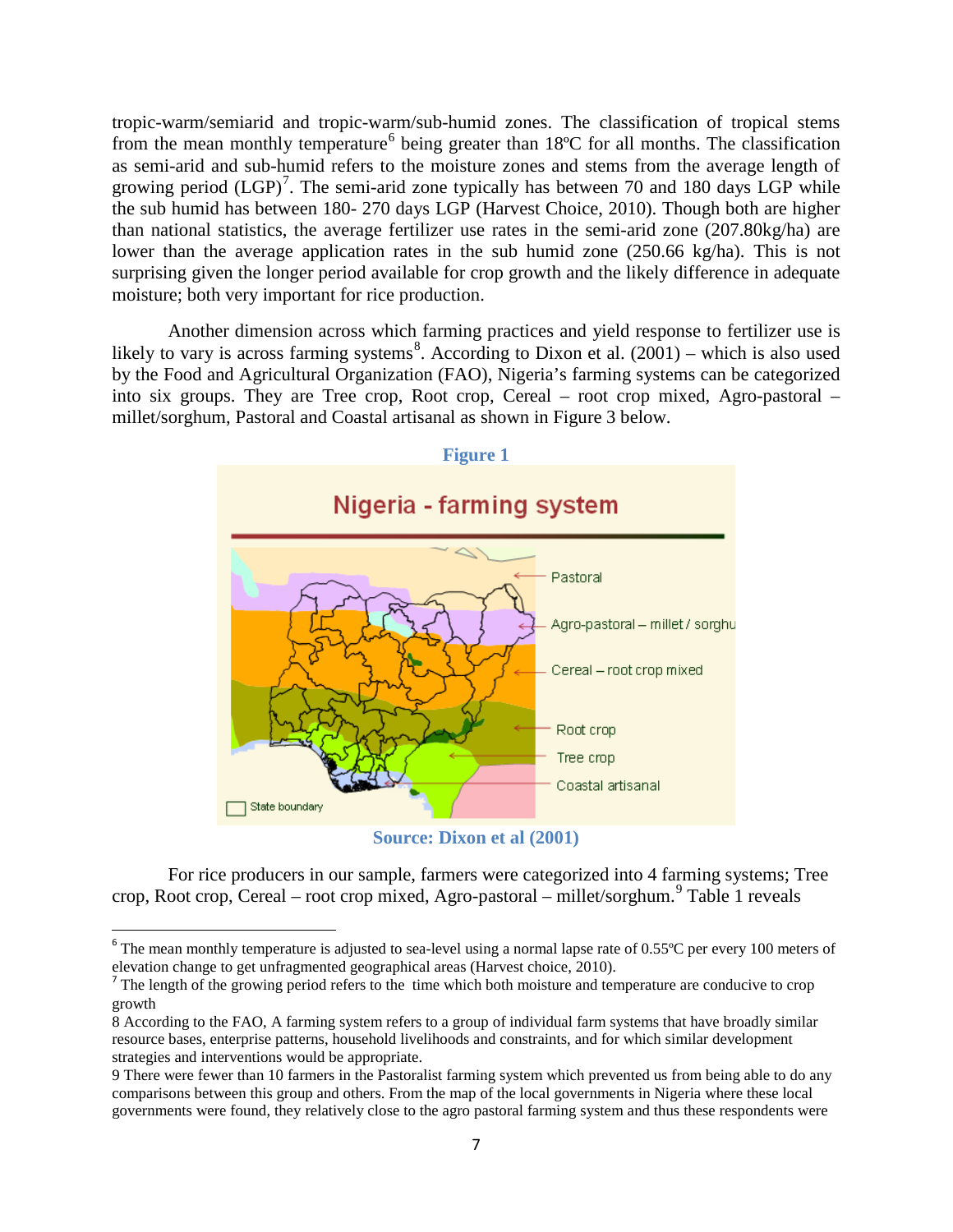higher rates of fertilizer application in the tree crop farming system in the south and south eastern part of Nigeria. Table 1 confirms that conditional fertilizer application rates for rice production are not as low as one may expect, given national and regional statistics and the same applies for the unconditional fertilizer application rates.

|                                                         | <b>Mean</b><br>fertilizer<br>use per<br>hectare<br>(2010) | $%$ of<br>plots<br>using<br>fertilizer<br>(2010) | <b>Mean</b><br>fertilizer<br>use per<br>hectare<br>(2012) | $%$ of<br>plots<br>using<br>fertilizer<br>(2012) | Number of<br>observations |
|---------------------------------------------------------|-----------------------------------------------------------|--------------------------------------------------|-----------------------------------------------------------|--------------------------------------------------|---------------------------|
| Tree crop farming<br>system                             | 478.75                                                    | 0.57                                             | 301.23                                                    | 0.82                                             | 62                        |
| Root crop farming<br>system                             | 226.68                                                    | 0.48                                             | 243.83                                                    | 0.5                                              | 239                       |
| Cereal-root crop<br>farming system                      | 205.3                                                     | 0.63                                             | 208.21                                                    | 0.64                                             | 386                       |
| Agro-pastoral farming<br>system (millet and<br>sorghum) | 171.51                                                    | 0.76                                             | 155.02                                                    | 0.83                                             | 43                        |
| <b>High Potential States</b>                            | 216.06                                                    | 0.62                                             | 201.44                                                    | 0.61                                             | 319                       |
| Other states                                            | 236.9                                                     | 0.55                                             | 244.35                                                    | 0.64                                             | 411                       |
| No/slight soil nutrient<br>availability problems        | 192.19                                                    | 0.52                                             | 195.43                                                    | 0.61                                             | 351                       |
| Moderate soil nutrient<br>availability problems         | 273.68                                                    | 0.67                                             | 243.3                                                     | 0.71                                             | 271                       |
| Severe soil nutrient<br>availability problems           | 257.21                                                    | 0.55                                             | 425.96                                                    | 0.44                                             | 67                        |

## **Table 1 Mean fertilizer use across farming systems in Nigeria**

*Source: Authors estimations from the LSMS-ISA data. This average value is conditional on use*

The third categorization of rice farmers we use for this study is whether they are located in a high rice potential state. For rice production, Nigeria can be categorized into production zones based on the amount of rice produced in the area. Niger, Kaduna, Kwara, Taraba, Benue and Ebonyi States are considered high rice production zones in the country; producing more than 60% of Nigeria's paddy output(FMARD, 2012). These high potential states are the beneficiaries of several targeted programs geared to improve rice production in Nigeria. Many programs are directly related to inputs including fertilizer and seed while others attempt to stimulate linkages along the rice value chain and provide farmers with better access to output markets. Consequently, they are likely to have different incentive effects for input use. We thus categorize rice producers into 2 groups, those in the states considered high production potential

l

recategorized into the agro pastoralist system. Running estimations including them in this category versus dropping them from the analysis did not affect the study results and thus this categorization was maintained.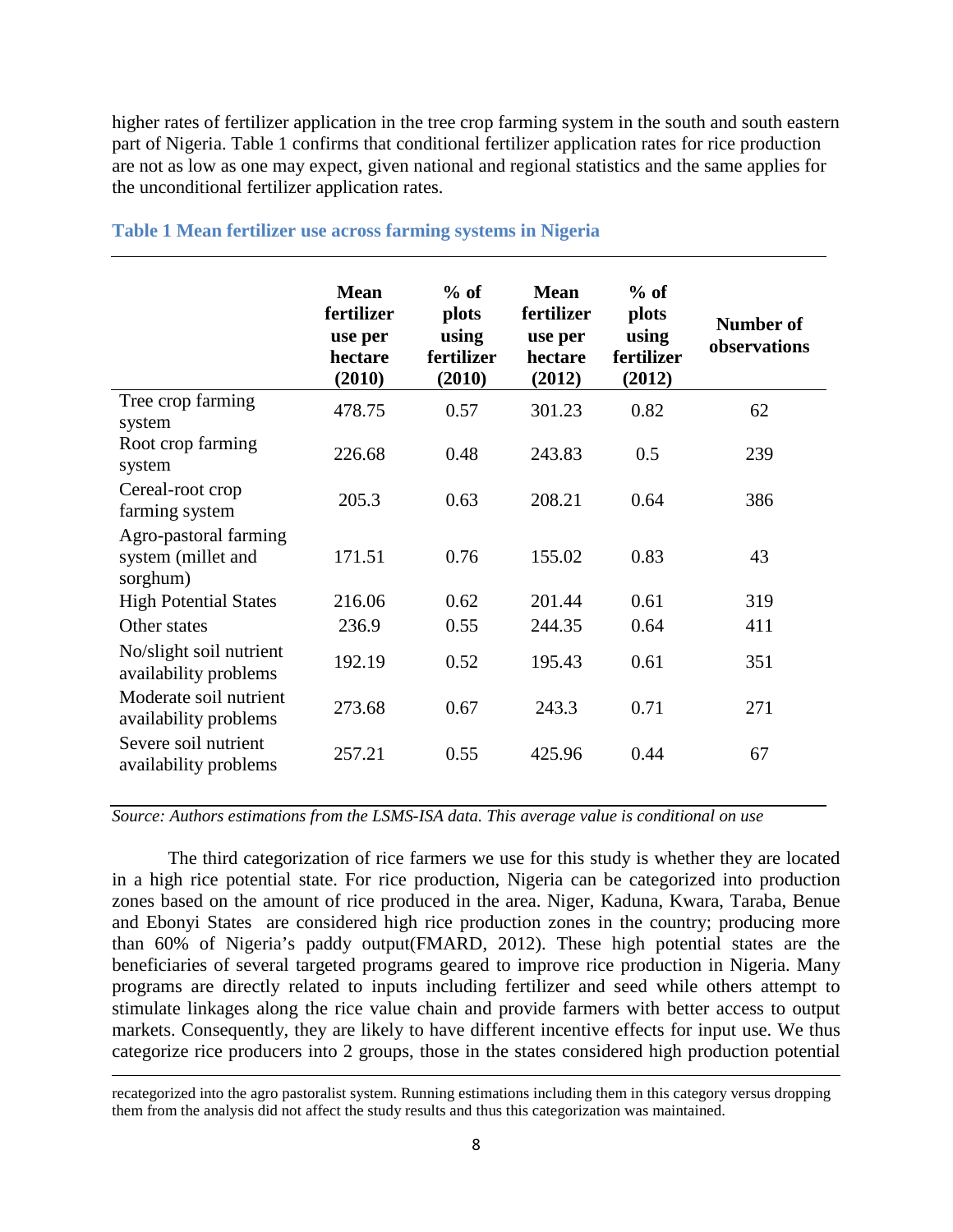states and other states. Table 1 reveals that average rates of fertilizer application (and the proportion of plots on which fertilizer is applied) are actually slightly lower in this group of high production potential states compared to rice producers in other states. This may be driven by higher quality soils or other management practices<sup>[10](#page-8-0)</sup>.

Finally we consider the use of fertilizer across soil nutrient availability. Soil nutrient availability is based on the soil texture, soil organic carbon, soil pH and total exchangeable bases. We categorize rice farmers into 3 groups depending on whether they have any soil nutrient availability constraints. Information on soil quality is at the local government level and was extracted from the Food and Agricultural Organization's, harmonized world soil database (FAO et al. 2012).

Though Table 1 demonstrates significant fertilizer use across soil nutrient availability (in line with other categorizations), it reveals that average fertilizer use rates are actually higher for rice farmers in areas with more soil nutrient availability problems. This appears to reflect the need for nutrients from chemical fertilizers to replenish nutrients exported and lost during cropping to maintain a positive nutrient balance. Generally, we consistently see that fertilizer use rates among rice farmers in Nigeria is much higher than national figures suggest<sup>11</sup>.

## **2.2 The political economy of fertilizer access**

This paper uses the political economy of input provision to empirically identify the yield effects of fertilizer in rice production in Nigeria. Several studies have demonstrated how political influence affects allocation of inputs (particularly subsidized inputs) in developing countries (Mason et al., 2013; Sadanandan, 2012; Chapoto, 2012; Chinsinga, 2012; Holden and Lunduka, 2012; Mpesi and Muriaas, 2012; Chinsinga, 2010; Banful, 2011). Several studies have shown how politically well-connected groups receive more inputs (relative to demand) than less connected villages (Holmén, 2005). In other instances, the main beneficiaries in various agriculture related programs have been shown to be the politically connected (Morris et al., 2007; Bazaara and Muhereza, 2003). These are often times those who were not engaged in farming or wealthy farmers who were the least in need of such financial assistance. Along similar lines, Olayide and Idachaba (1987) describe a similar outcome of the agricultural interventions in Nigeria where credit and subsidized inputs were funneled to and captured by "absentee farmers, retired civil servants, and retired soldiers."

More specific to fertilizer subsidies, descriptive and empirical studies have shown how past election outcomes correlate with subsequent targeting of subsidized fertilizer (Mason et al., 2013; Chapoto, 2012; Chinsinga, 2012; Holden and Lunduka, 2012; Mpesi and Muriaas, 2012; Banful, 2011; Chinsinga, 2010). At the household level, Pan and Christiaensen (2012) demonstrate the politicization and elite capture of input subsidies with evidence from Tanzania. They find that households with elected officials are much more likely to receive an input voucher than other households. In Nigeria, anecdotal evidence suggests that politicians patronize their district of origin by providing fertilizer and this has been demonstrated empirically (Takeshima

<span id="page-8-0"></span> $10$  Actually, the median fertilizer use values for 2010 were actually higher in the high potential states than the other states but the median values in 2012 were significantly lower. Thus these descriptive statistics are not as clearly<br>suggestive as the mean values indicate.

<span id="page-8-1"></span><sup>&</sup>lt;sup>11</sup> Though our figures are conditional on use, unconditional use rates still indicate fertilizer application rates much higher than 13kg per hectare.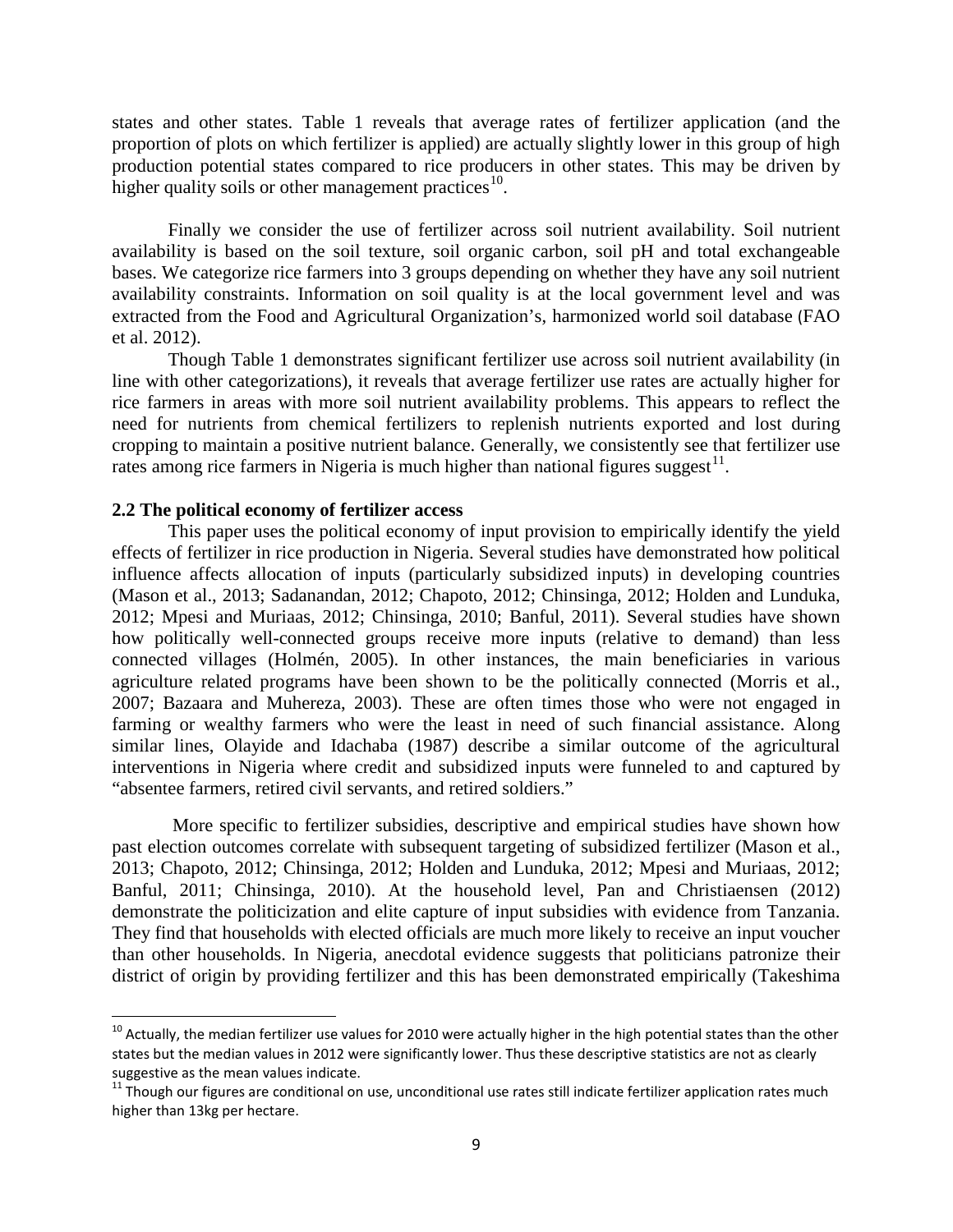and Liverpool-Tasie, 2013). We follow Takeshima and Liverpool-Tasie (2013) to exploit this political dimension of access to inputs in Nigeria. While much of the literature till date focusses on subsidized inputs, this study applies the same reasoning within a context where majority of the fertilizer available in the private market is likely to have been subsidized fertilizer (see figure 4) that has been resold in the private market (FFD, 2012). In addition to linking fertilizer access more generally to subsidized fertilizer access, these proposed leakages across space imply that distance from key locations where links to the governor may affect access may also affect the access to commercial fertilizer as well. Consequently, we exploit the variation in proximity to locations where links to a political figure is likely to affect fertilizer access; using the distance of the local government a farmer resides in, to the local government that the governor of the state is from as an excludable instrument for access to fertilizer. We argue that, while the local government where the governor is from is likely to have preferential access to inputs, it should not be correlated with agricultural production except through its effect on input access. We also argue that this instrument is likely to be applicable for fertilizer more generally in Nigeria, if large amounts of subsidized fertilizer leak into the private market and is resold as commercial fertilizer. Figure 5 below reveals that total fertilizer consumption in Nigeria follows very closely (and is often almost identical to) the total amount of fertilizer distributed through the government subsidy program.



**Figure 2 Fertilizer consumption relative to the quantity of fertilizer distributed with subsidy in Nigeria**

Source: Consumption is from FAOSTAT, and subsidized quantity is from Federal Department of Fertilizer.

<sup>a</sup>While the FAOSTAT provides the figures comparable over time, most figures are classified as unofficial figures and need to be interpreted with caution.

<sup>b</sup>Quantity of subsidized fertilizer was available only in products. Assuming most of them are NPK 15-15-15 and Urea 45%N, we calculated nutrient equivalent quantity by multiplying 0.45. Subsidized fertilizer from 1998 only includes the quantity distributed by federal government.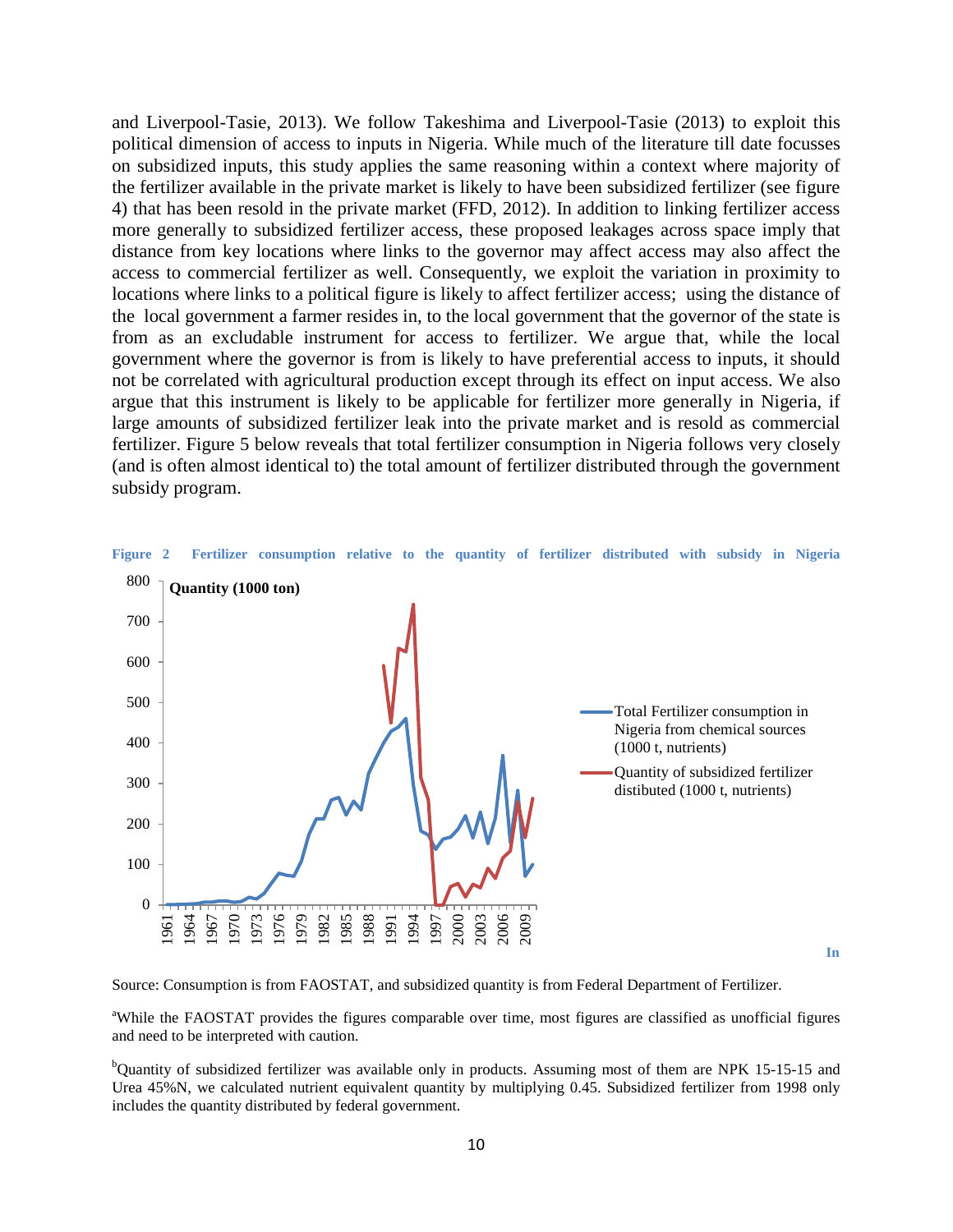<sup>c</sup>The quantity of subsidized fertilizer has sometimes exceeded domestic fertilizer consumption, possibly because substantial amount of subsidized fertilizer has been smuggled into neighboring countries including Niger (Shapiro  $\&$ Sanders 1998). Anecdotal evidence suggests that this is still likely to occur.

<sup>d</sup>Nagy & Edun (2002) cautions against the reliability of subsidized quantity figures between 1990 and 1994.

### **3. Conceptual Framework and Empirical methods**

Given the multiplicity of market failures likely in rural Nigeria, we model the fertilizer use decision of a farmer as a constrained utility maximization problem as in Singh, Squire and Strauss (1986). As described in Sadoulet and de Janvry (1995), the solution to the constrained maximization problem of an agricultural household yields reduced form specifications of demand for inputs and technologies and supply of outputs. Households typically earn income from the production of multiple crops in addition to any non-farm or off-farm activities. As in Sheahan (2012) we consider agricultural production to be a main source of income and households optimize not only over all activities but also at the plot level.

Sheahan et al. (2013) provides a brief summary of the discussion of functional form selection for crop yield responses. We follow Sheahan et al. (2013) to base our analysis on the quadratic production function which is viewed as a good approximation to the underlying functional form and is widely used in crop yield response analysis (e.g.,Traxler and Byerlee,1993; Kouka et al., 1995).

We can express the effect of input use on output as:

$$
Yield_{ijt} = f(X_{kijt}, Z_{kijt})
$$
\n(1)

Where Yield<sub>ijt</sub> refers to the yield per hectare (in kilograms) of rice on plot *i* for household *j* in time t which is a function of several vectors of endogenous and exogenous factors:

 $X_{kijt}$ , refers to a vector of inputs a farmer applies (including the quantity of fertilizer) per hectare for rice production,  $Z_{kijt}$  is a vector of controls that are also likely to affect crop yields such as agronomic conditions or household characteristics

Our primary interest is in estimating the extent to which nitrogen use affects rice productivity. The conceptual model above can be specified as:

$$
Yield_{ijt} = X1_{kijt}\beta + \delta Nitrogen_{ijt} + Z_{kijt}\gamma + c_i + \varepsilon_{ijt}
$$
 (2)

where Yield<sub>ijt</sub> remains as defined earlier. Nitrogen<sub>ijt</sub> refers to the quantity of nitrogen applied per hectare for plot *i* of household *j* in time *t*.  $X1_{ijt}$  is a vector of input choices. It includes a subset of  $X_{kijt}$  such as irrigation, pesticides, herbicides and other equipment.  $Z_{kijt}$  is a vector of controls that affects crop production such as soil quality, access to markets, household characteristics including gender of the farmer and household wealth. Finally,  $\varepsilon_{ijt} + c_i = u_{ijt}$  is a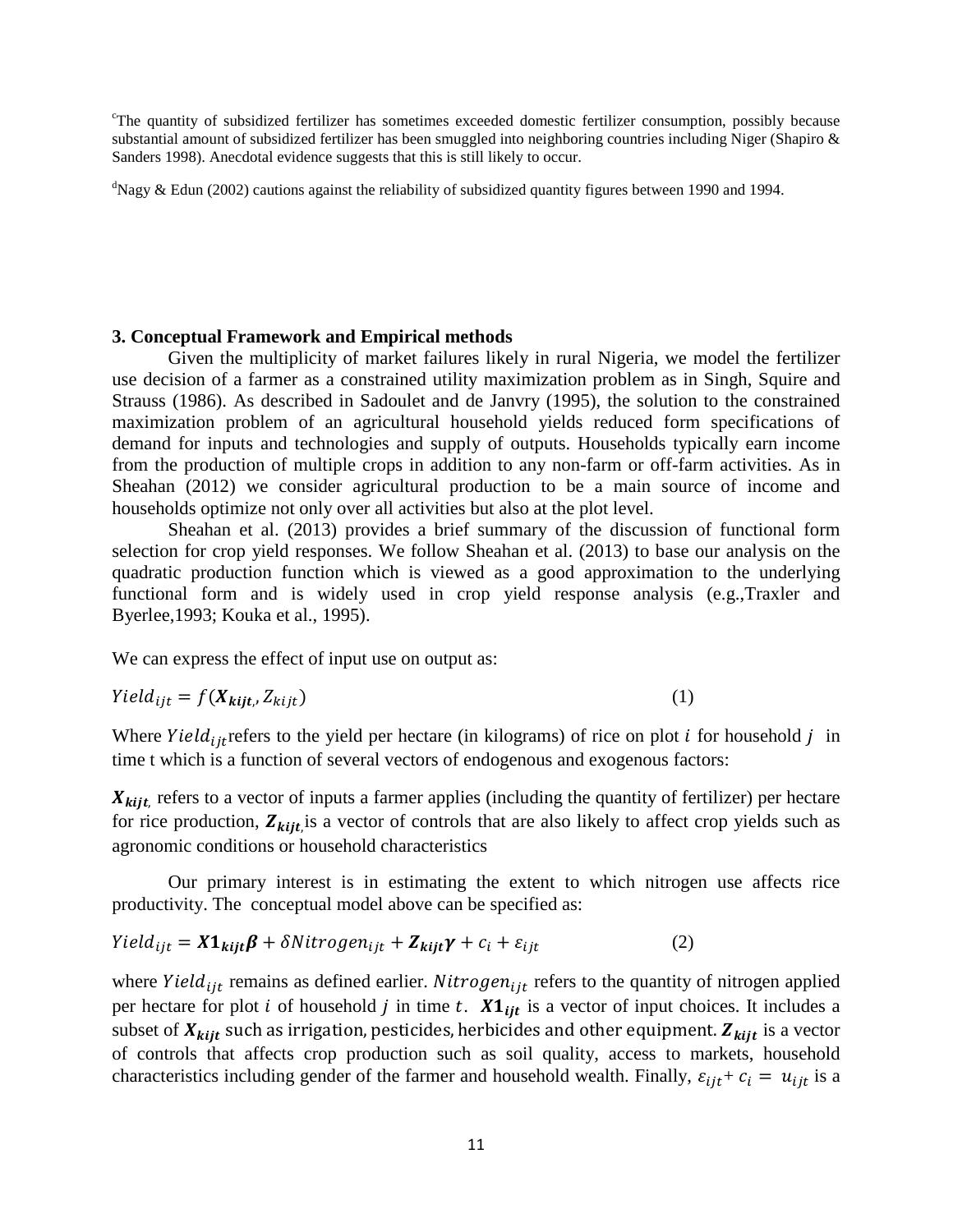composite error term comprising time invariant  $(c<sub>i</sub>)$  and time varying unobserved characteristics  $\varepsilon_{ij}$  of our production system while ,  $\delta$  and  $\gamma$  are parameters to be estimated.

A key problem in estimating the effect of fertilizer on yields is the endogeneity of the quantity of nitrogen applied on a rice plot. It is likely that nitrogen application is correlated with other farmer and plot specific characteristics (such as unobserved variation in soil characteristics, managerial skill or ability) that are also likely to drive farmer yields and restricts any causal interpretation to the coefficient on fertilizer use in a yield response model. This correlation between the unobserved individual effect in the error term  $c_i$  and the rate of application of nitrogen would cause a bias in ordinary least squares (OLS) estimators (Hausman and Taylor 1981). Consequently, we use a CRE model to address the endogeneity due to unobserved time invariant characteristics. However, there could also be unobserved time varying characteristics that could affect both fertilizer application and yields. To address this potential problem, we use a control function approach (CFA) which is largely an instrumental variables method (Wooldridge, 2010, 2013). We adopt the CFA rather than the typical instrumental variables (IV) or two-stage least squares approaches (2SLS) because our potentially endogenous explanatory variable, nitrogen application is a corner solution (i.e., many households apply zero kilograms of nitrogen) and Wooldridge (2010 and 2013) demonstrate that the CFA is more useful and flexible than IV/2SLS in such cases where non linear models like Tobit are necessary.

For the CRE model, we are able to control for any unobservable household level characteristics that are likely to be correlated with our variable of interest; fertilizer use with information on the agricultural practices of the same households in Nigeria over two years. The CRE estimator allows for correlation between the time invariant unobserved household specific omitted variable and the included explanatory variables. We follow Mundlak(1978) and Chamberlain (1980) who model the distribution of the omitted variable conditional on the means of the strictly exogenous variables instead of treating the omitted variables as a parameter to estimate. One key assumption of this model is that the unobserved household characteristic  $(c_i)$ can be modelled as a function of explanatory variables included in the model. Thus following the formulation of Mudlak (1978):

$$
c_i = \Psi + \overline{x_i} \delta + a_i
$$
  
\n
$$
E(a_i|c_i, x_i) = 0
$$
\n(ii)

This approach allows  $c_i$  to be correlated with the time varying explanatory variables through its average level over time and assumes that upon controlling for  $c_i$  in our model the remaining heterogeneity is uncorrelated with all the explanatory variables. Thus, the coefficient on our input use variable of interest (when  $\overline{x}_i$  is included) using pooled OLS is actually the within estimator (Wooldridge, 2010). The CRE approach is operationalized by including the average values (over all the waves of the panel) for each input  $X_{k}$  for each household  $(\bar{x}_i)$  in the model. The CRE model has a benefit of allowing us to estimate the coefficient on our time invariant variables and can be applied to our unbalanced panel dataset since we are not able to match plots across the two rounds but can identify all plots for the same household across the two years (Wooldridge,2010). Sheahan et al. (2013) apply the CRE to estimate yield effects of Nitrogen for maize production in Kenya, while Mason et al. (2013) and Ricker-Gilbert et al.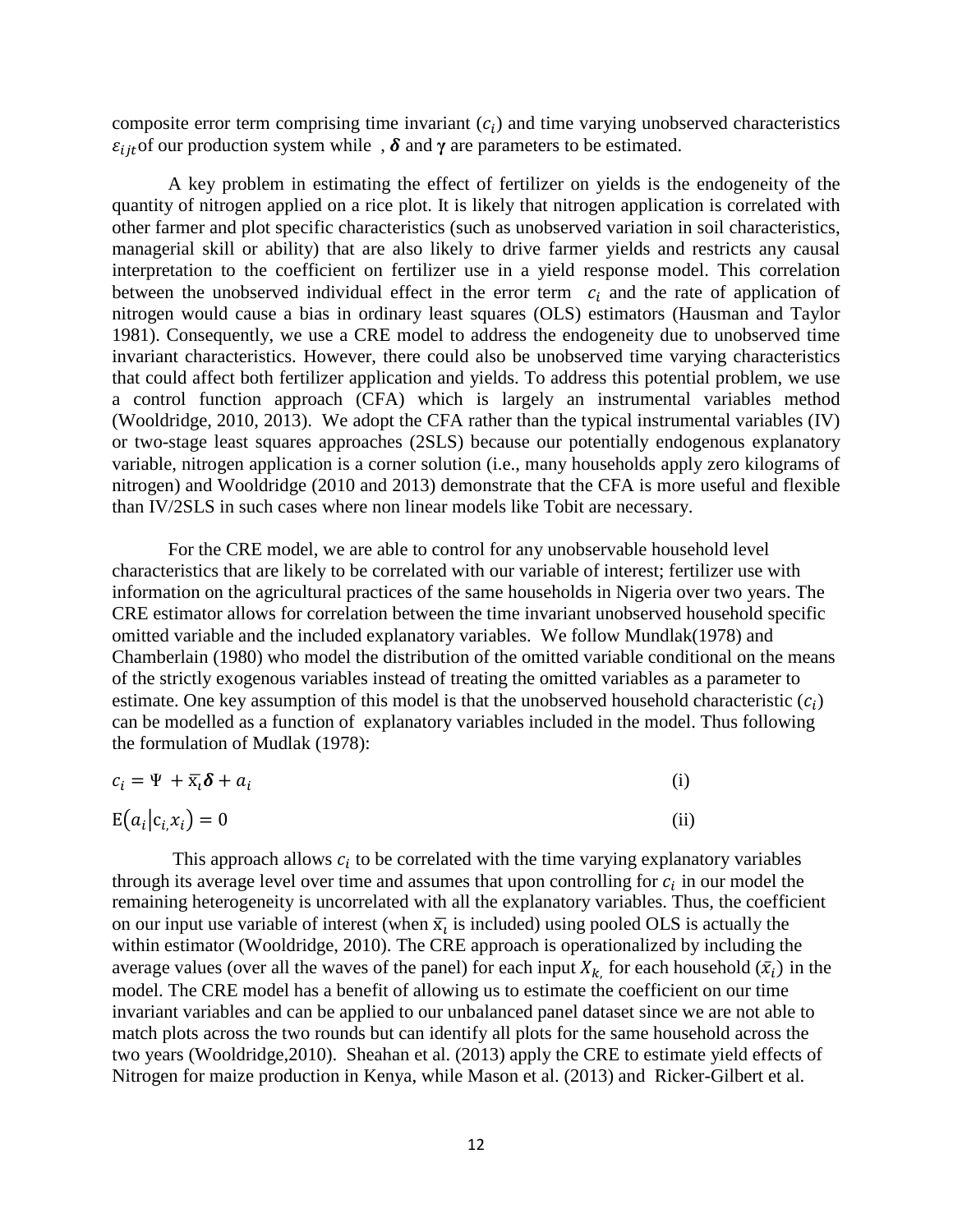(2011) apply these in their estimation of the effect of subsidized fertilizer on private market participation in Zambia and Malawi respectively.

As mentioned above, we apply the CFA to address the effect of time varying unobserved factors that are also likely to bias our estimates of nitrogen application on rice yields. Much like the case for the IV/2SLS approach, the CFA also requires at least one IV that is partially correlated with nitrogen application but that is uncorrelated with the unobserved factors that affect our dependent variable, rice yields. The excludable instrument used in this analysis is the distance from the local government a farmer is from to the local government of origin of the governor<sup>12</sup>. As discussed earlier, as a key politician at the state level with notable power, governors are able to affect input allocations to curry favor or reward loyal electorate. While it is possible that the local government from which this political leader originates could receive a greater allocation of fertilizer or other inputs, there is no reason why being from these local governments should separately affect the productivity of farmers in the local government for any particular crop. Consequently, this variable is considered an appropriate instrument for the CFA.

In equation (2), following Roy (1951) and Cameron and Trivedi (2005; 2009), Nitrogen<sub>iit</sub> = 0 is determined by the density  $f_1(.)$  such that Nitrogen<sub>iit</sub> =0 =  $f_1(0)$  and  $P(Nitrogen_{ijt})>0$  is determined by  $f_2(Nitrogen_{ijt}|Nitrogen_{ijt} > 0) = f_2(Nitrogen_{ijt})/1$  $f_2(0)^{13}$ . The associated likelihood function whose log is maximized can be expressed as:

$$
L = \prod_i |Nitrogen_{ijt} = 0\{f_1(0)\}\prod_i |Nitrogen_{ijt} \neq 0\left\{\frac{1 - f_1(0)}{1 - f_2(0)}f_2(Nitrogen_{ijt})\right\} \tag{3}
$$

For the CFA ,the exclusion restriction associated with the first part of (3) is that a subset of controls appears in our final yield response models. Following Wooldridge (2007) and Wooldridge (2008), we estimate a first stage regression of the nitrogen demand for each plot ( $Nitrogen_{ijt}$ ) using a Tobit model. Then the generalized residual is constructed as:

$$
\widehat{gr}_{ijt} = -\hat{\tau} \ 1[Nitrogen_{ijt} = 0] \ \lambda \ (-Z_i \hat{\gamma}) + 1[Nitrogen_{ijt} > 0] (Nitrogen_{ijt} - Z_i \hat{\gamma}) \tag{4}
$$

Where  $\hat{\tau}$  and  $\hat{\gamma}$  are the Tobit MLEs and  $\lambda$  is the inverse Mills ratio. Then the generalized residuals are included in the yield production function (Wooldridge 2008). Our instrument; distance from a farmers LGA to that of the governor is used in the tobit models in stage 1 and then it is excluded from our estimation of equation (2). In all second stage estimations, p values are estimated via bootstrapping at 500 repetitions to account for the fact that the generalized residual came from a first stage regression estimation and the errors are clustered at the household level.

<span id="page-12-0"></span> $12$  Nigeria has 774 local government areas across its 36 states and federal capital territory, Abuja. These local governments are the third tier of government administration below the Federal and State levels of government. 13 This is multiplied by P(Nitrogen ijt )>0 to ensure that the sum of probabilities sum to one.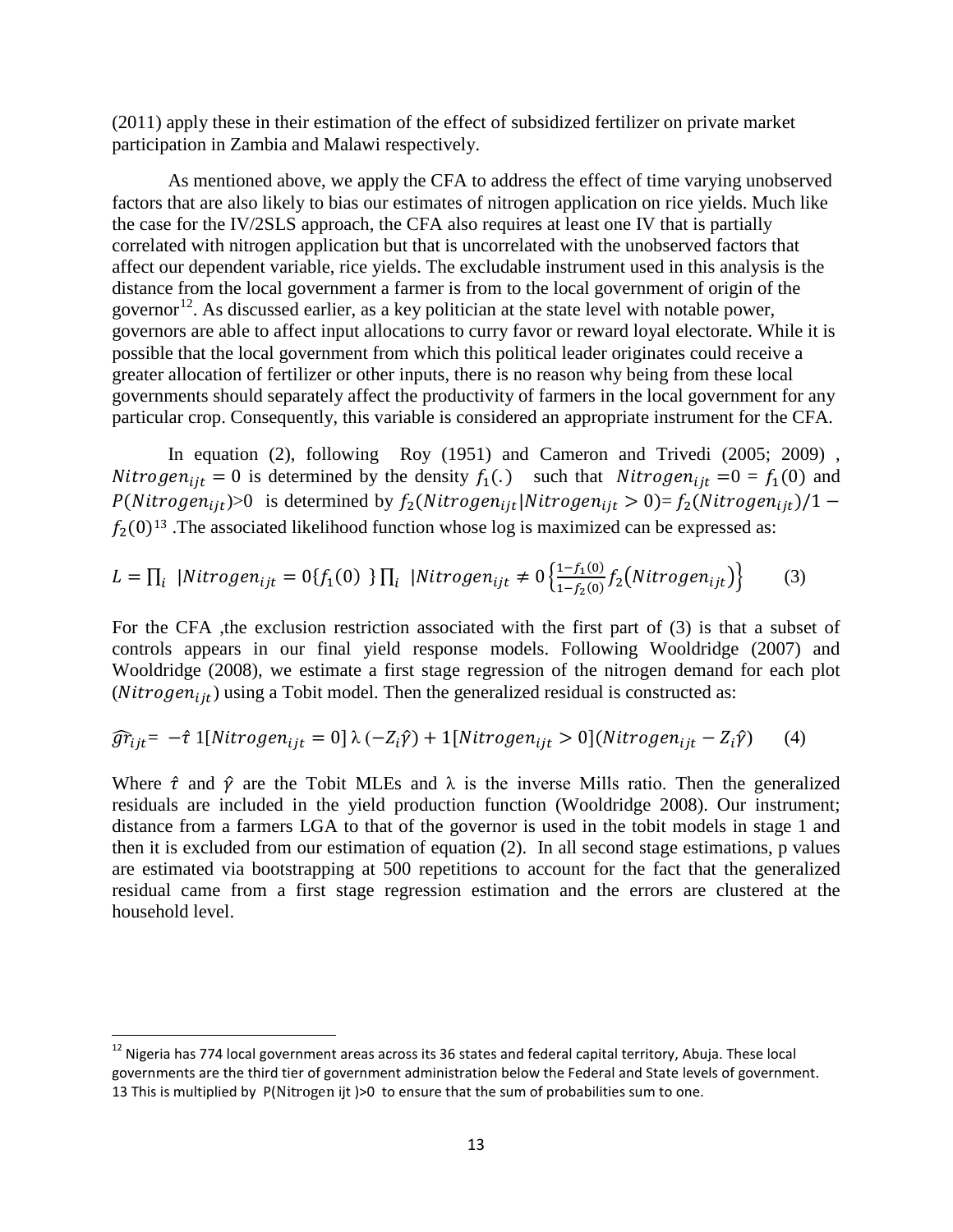## **4. Data**

This study uses household panel data from the two waves of the LSMS-ISA data collected by the Nigerian Bureau of Statistics and the World Bank. Input use, yields, prices and farming practices were extracted from the post planting and post-harvest seasons of 2010/2011 and 2012/13. To address challenges associated with outliers, both the input and output variables were winsorized at 99% (or 95% where values at 99% still seemed very large). This involves replacing extreme outlier values beyond the  $99<sup>th</sup>$  percentile with the value at the 99% percentile rather than dropping the variable. However, where fertilizer use per hectare was still larger than 1 ton after winsorizing, such observations were replaced with a cap value of 700 kilograms per hectare $^{14}$  $^{14}$  $^{14}$ 

Due to challenges associated with using the labor data for the first wave of data, household adult equivalency units were used as a proxy for labor<sup>15</sup>. For land size values, all yields and input per hectare values were determined using the imputed land sizes for the selfreported area of each plot in hectares. Where the self-reported area was not available, we supplement with GPS-based measures of plot size, where possible. Due to challenges associated with the units of measures of the quantity of herbicides and pesticides used by farmers, we use a dummy to account for whether a farmer uses a chemical (herbicide or pesticide).

One important question farmers in the LSMS-ISA survey were not asked is whether they are using improved seed or not. This poses a challenge for yield response function estimations as improved varieties are often a complementary input to inorganic fertilizer. Estimations including whether a farmer purchased commercial seed was used and was consistently insignificant alone and interacted with nitrogen application<sup>16</sup>. Another important criterion for rice production that was not available in the data set was whether rice production was upland or lowland. We partially control for this with the elevation of the plot measured in meters above sea level as provided by the Shuttle Radar Topography Mission (SRTM) data (Wilson et al., 2007). To capture variation in local production climates, we also include measures of the slope (measured in degrees) and the tropical wetness index derived from modified 90m SRTM (World Bank, 2012).

A dummy variable is used to distinguish farmers who planted rice as a sole crop on the plot versus those engaged in intercropping. While mono-cropping could be a sign of specialization and rice production for commercial purposes, intercropping of rice and sorghum or maize is also used to increase yields and reduce the risk of moisture stress in states like Jigawa, Kano, Bauchi, Katsina, Sokoto, Zamfara and the southern part of Kebbi (Longtau, 2003). This study uses plot area in hectares as the basis for input and output per hectare measures. In our sample, about 70% of rice farmers are monocropping and thus we assume that any inputs used on these plots are applied on the rice.

<span id="page-13-1"></span><span id="page-13-0"></span><sup>&</sup>lt;sup>14</sup> Estimations were run dropping these observations and this did not change the main findings.<br><sup>15</sup> Alternative approaches explored include using the person-days per hectare for the second round as a proxy for the first round; multiplying that value by the amount of hectares allocated to each crop in the first round. Imputed person-day per hectare values using regression methods was a third approach.<br><sup>16</sup> This assumes that commercial seed purchases are usually improved seed which might not be true. Since the

<span id="page-13-2"></span>variable was consistently insignificant, it was not included in the final model.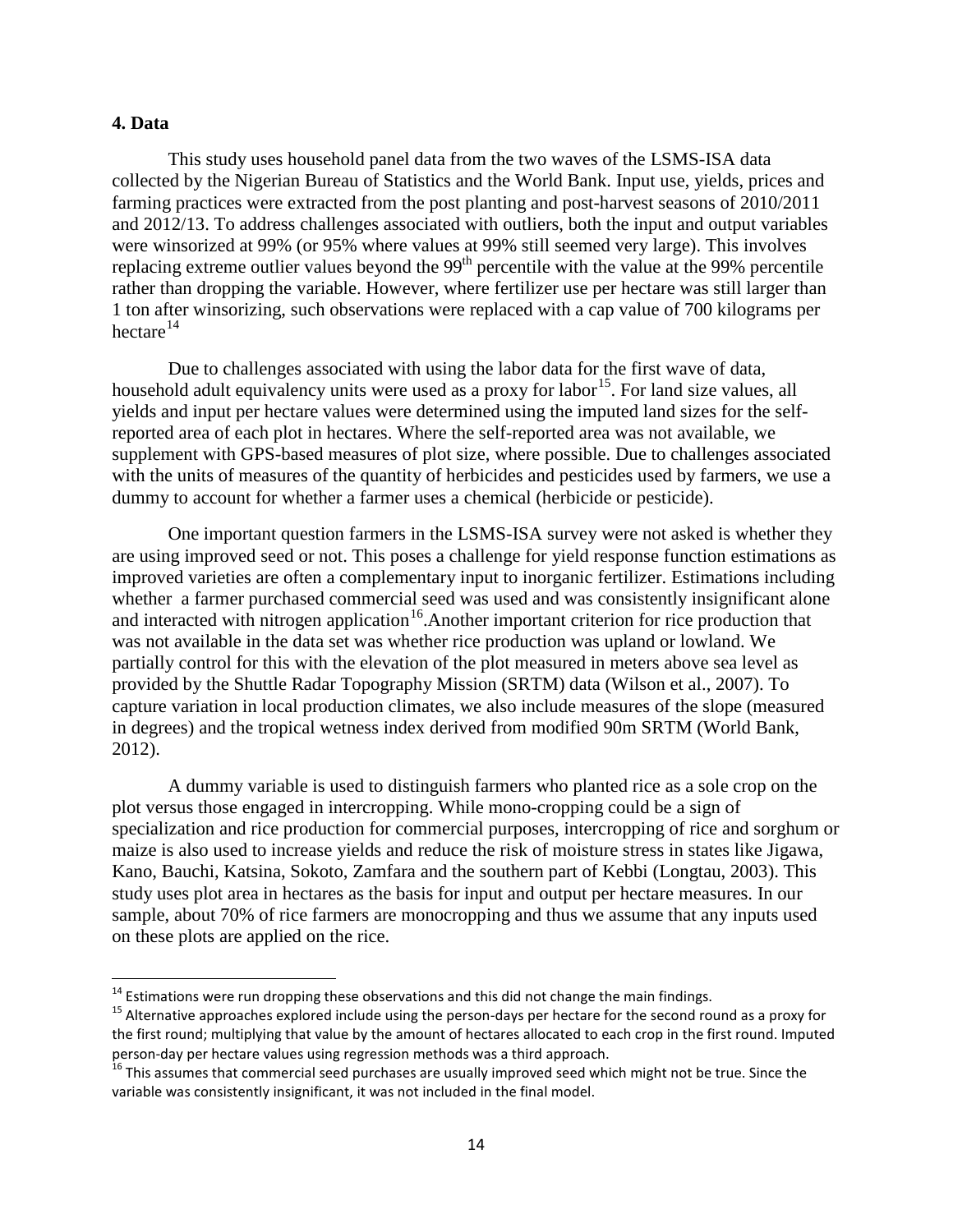|                                      |             | 2010         | 2012        |            |  |
|--------------------------------------|-------------|--------------|-------------|------------|--|
| <b>Variable</b>                      | <b>Mean</b> | Std. Dev.    | <b>Mean</b> | Std. Dev.  |  |
| Yield per hectare (kilograms)        | 1459.126    | 2310.168     | 1518.475    | 2156.222   |  |
| Nitrogen per hectare (kilograms)     | 86.194      | 104.485      | 81.205      | 100.323    |  |
| Phosphorus per hectare (kilograms)   | 26.882      | 27.866       | 22.316      | 24.260     |  |
| Seeding rate (kilograms per hectare) | 29.896      | 111.820      | 96.146      | 180.411    |  |
| Household adult equivalency units    | 5.365       | 3.301        | 5.165       | 3.340      |  |
| Mechanization (1/0)                  | 0.131       | 0.338        | 0.101       | 0.302      |  |
| Irrigation $(1/0)$                   | 0.146       | 0.354        | 0.065       | 0.247      |  |
| Chemical use $(1/0)$                 | 0.620       | 0.620        | 0.588       | 0.493      |  |
| Organic fertilizer (kg/per hectare)  | 1.244       | 1.203        |             |            |  |
| Male plot manager $(1/0)$            | 0.920       | 0.272        | 0.930       | 0.254      |  |
|                                      |             |              |             |            |  |
| Age of plot manager (years)          | 46.273      | 14.906       | 47.038      | 13.636     |  |
| distance to central market           |             |              |             |            |  |
| (kilometers)                         | 69.185      | 39.731       | 70.344      | 40.258     |  |
| Monocropping rice production         | 0.538       | 0.499        | 0.694       | 0.462      |  |
| Assets (Naira)                       | 236,422.40  | 1,297,553.00 | 114,711.30  | 173,026.20 |  |
| Area planted (hectares)              | 1.406       | 3.654        | 1.230       | 1.773      |  |
| Topographic wetness index            | 15.14263    | 3.32239      | 15.089      | 3.400      |  |
| Plot elevation (meters)              | 344.7811    | 236.3708     | 339.264     | 223.362    |  |
| Slope (percent)                      | 2.653844    | 2.691736     | 2.346       | 2.226      |  |
| Annual Mean Temperature (0C *        |             |              |             |            |  |
| 10)                                  | 265.2404    | 12.07813     | 266.406     | 10.621     |  |
| Annual Precipitation (mm)            | 1157.474    | 320.3009     | 1132.070    | 334.096    |  |

## **Table 2** Descriptive statistics for key study variables

*Source: Authors calculations using LSMS-ISA data (2010/2011 and 2012/2013)*

Table 2 describes our study sample. Average rice yields are about 1460 kg per hectare in 2010 and 1520kg per hectare in 2012. Average fertilizer use appears to have fallen slightly over the period. The typical rice farmer is a middle age male cultivating about a hectare and a half for rice production. While chemical use is prevalent in rice production (over 60% of farmers), the use of irrigation and mechanization (use of tractors or drought animals) is low. Rice yields vary across farming systems and over time. The highest average yields was among farmers in the root crop farming system in 2010 and among farmers in the tree crop farming system in 2012. The tree crop farming system is practiced by farmers in Abia, Cross River, Ebonyi, Enugu and Oyo States, while the root crop system is practiced in Adamawa, Anambra, Benue, parts of Cross river and Ebonyi, Kwara, Nassarawa, Niger and Taraba states. Several of these states are considered high potential rice producing states contributing large shares to the volume of rice produced nationally. Contrary to expectation, average yields in states considered to be high production potential zones is lower than rice producers in other states. This is likely driven by a wide variation in yields (also indicating that even within States, rice productivity variation exists) as median values are higher for high potential states than those not so designated. Similarly rice yields are higher in areas with severe nutrient availability problems compared to those without. Table 1 showed that farmers in these states also tend to use more fertilizer. Though the standard deviations are very large, this may reflect that rice producers in areas with severe nutrient availability problems may be engaging in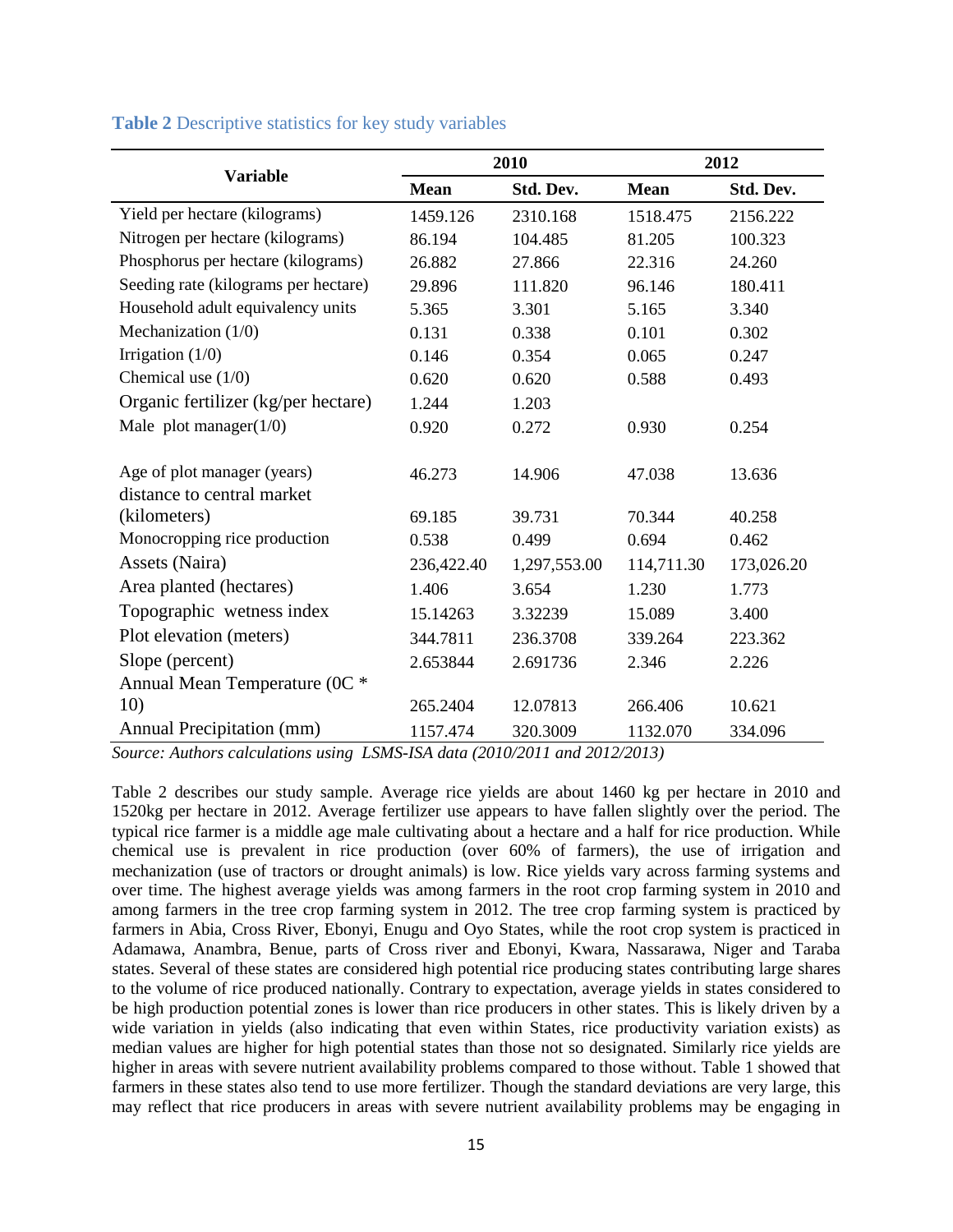other agricultural practices to alleviate this soil quality constraint which are yield enhancing such as use of improved varieties or management practices that increase nutrient absorption.

|                                     | 2010                         |                          | 2012                  |                          |                                  |
|-------------------------------------|------------------------------|--------------------------|-----------------------|--------------------------|----------------------------------|
| <b>Rice production categories</b>   | <b>Yield</b><br>(kg/hectare) | Std.<br><b>Deviation</b> | Yield<br>(kg/hectare) | Std.<br><b>Deviation</b> | <b>Number of</b><br>observations |
| Tree crop farming system            | 1053.21                      | 2073.13                  | 2944.07               | 3792.26                  | 62                               |
| Root crop farming system            | 2201.67                      | 2658.42                  | 1884.33               | 2648.29                  | 239                              |
| Cereal-Root crop farming<br>system  | 1221.00                      | 2182.61                  | 1361.55               | 2006.51                  | 386                              |
| Agro pastoralist farming<br>system  | 506.62                       | 1066.12                  | 1360.56               | 1842.79                  | 43                               |
| High potential rice state           | 1417.48                      | 1933.06                  | 1865.95               | 2712.33                  | 319                              |
| Non High potential rice state       | 1545.70                      | 2623.26                  | 1542.18               | 2270.31                  | 411                              |
| Semi-arid agro ecological<br>zone   | 1234.94                      | 2144.64                  | 1284.37               | 2005.82                  | 351                              |
| Sub humid agro ecological<br>zone   | 1710.00                      | 2495.51                  | 2112.45               | 2841.87                  | 374                              |
| No/slight soil nutrient<br>problems | 1561.34                      | 2220.93                  | 1677.44               | 2217.79                  | 351                              |
| moderate soil nutrient<br>problems  | 1832.03                      | 2132.94                  | 2156.28               | 2645.87                  | 271                              |
| severe soil nutrient problems       | 2256.25                      | 3008.88                  | 2855.94               | 3255.70                  | 67                               |

# **Table 3 Rice yields across diverse agro ecological conditions in Nigeria**

*Source: Authors estimations from the LSMS-ISA data*

*\*Due to only 1 observation being in the cool sub-humid agro ecological zones, we re-categorized this observation into the warm sub-humid zone thus having only 2 agro ecological zones for rice production.* 

## **5.0 Production function estimates**

We present the production function estimates from the CRE-CFA model which combines the CFA and CRE models to address potential endogeneity from two sources: time invariant and time varying unobserved factors. We also estimate the CRE model separately and these results are included in the third and fourth column of Table 6. For the CFA-CRE model, the first stage estimates the factors that determine the demand for nitrogen (our endogenous variable of interest<sup>17</sup>). In addition to the typical variables included in the first stage regression under a CFA, we also include the average over time of all time varying explanatory variables. We estimate Tobit models for nitrogen application to account for the corner solution nature of input use.

<span id="page-15-0"></span><sup>&</sup>lt;sup>17</sup> We recognize that input use generally is endogenous and this is a common problem of estimating production functions. While the CRE gets at the potential bias due to unobserved time invariant characteristics, we focus on our variable of interest in this study which is Nitrogen application rates.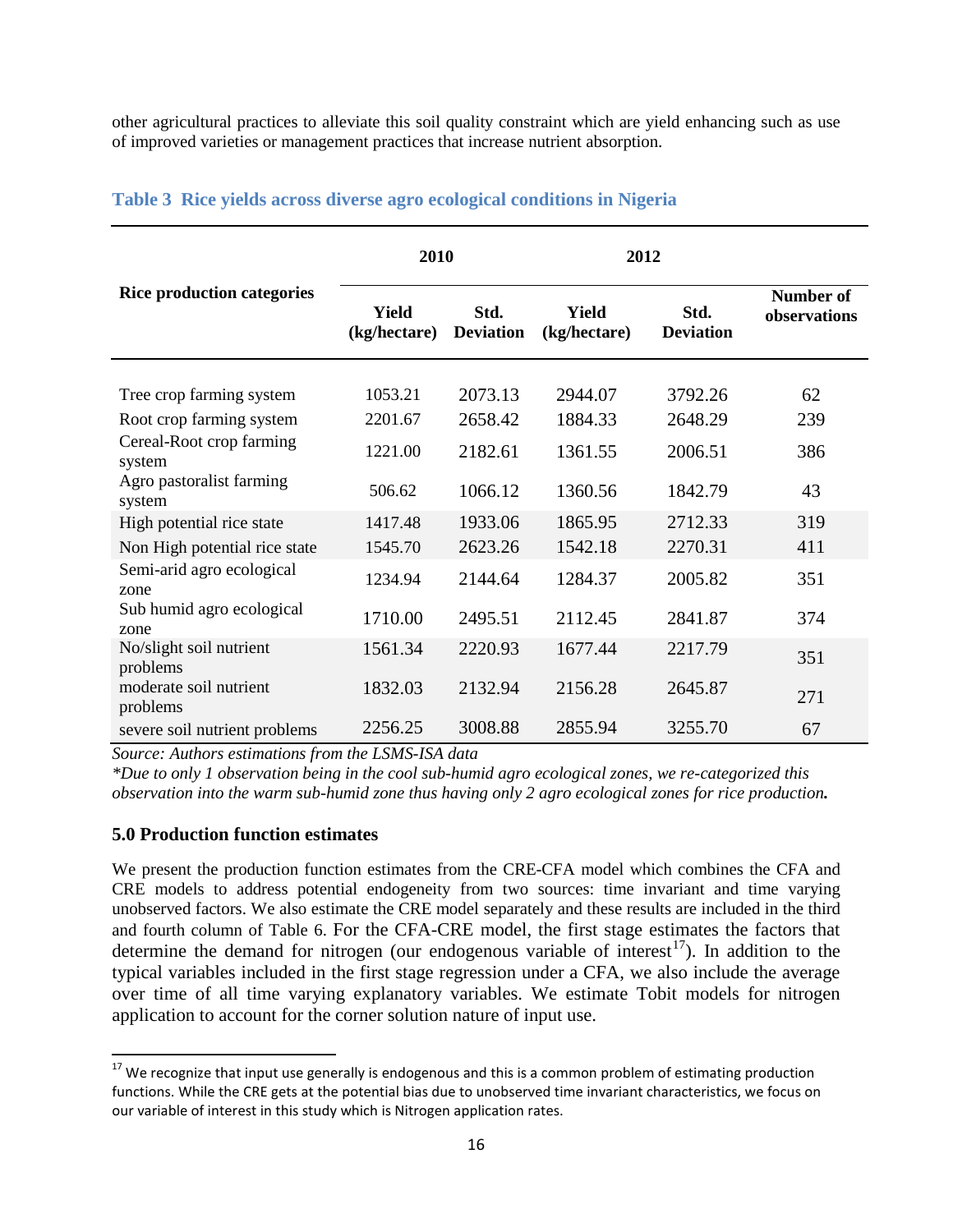Table 4 presents the Tobit results. It shows that farmers in local governments in close proximity to the local government of origin of the governor of the state tend to use more fertilizer. The strength of the instrument in the reduced form equation is indicated by the high tstatistic (-2.40) and P-value of 0.01; evidence that the IV is strongly correlated with the endogenous variable. As expected, farmers using complementary inputs including chemicals are more likely to also be using inorganic fertilizer. Similarly, farmers in close proximity to the central market are also likely to have better access to the input and lower transactions cost. Higher fertilizer price has a negative effect on demand and conditional on other factors, farmers in high potential rice production zones tend to use more nitrogen per hectare and plots with levels of tropical wetness were also likely to use more fertilizer. Compared to North Central Nigeria, farmers in South use more fertilizer (see table 6). Not surprisingly, households with more assets (reflecting wealth) tend to use more nitrogen per hectare but the magnitude of this effect is small. Interestingly, nitrogen use among rice farmers in our sample exhibits an inverse relationship. At lower levels of plot sizes, farmers are less likely to use nitrogen but at higher levels, they are significantly more likely to use nitrogen on their rice plots. This may reflect differential credit constraints or different production systems. Contrary to expectation, a higher rice price is also negatively associated with nitrogen use at 10%.

|                                            | <b>Coefficients</b> | p value |
|--------------------------------------------|---------------------|---------|
| Distance to the local government of        |                     |         |
| origin of the governor                     | $-26.922**$         | 0.017   |
| Seedrate (kg/hectare)                      | $-0.176$            | 0.205   |
| Squared seedrate (kg/hectare)              | 0.000               | 0.169   |
| Adult equivalent units                     | $-5.620$            | 0.351   |
| Mechanization $(1/0)$                      | 5.818               | 0.853   |
| Irrigation $(1/0)$                         | $-9.396$            | 0.801   |
| Chemicals $(1/0)$                          | 44.230***           | 0.000   |
| Manure use $(1/0)$                         | $-86.078$           | 0.355   |
| Monocropping $(1/0)$                       | 31.920              | 0.166   |
| Sex $(1/0)$                                | 16.157              | 0.393   |
| Age (years)                                | 0.353               | 0.273   |
| Assets (Naira)                             | $0.000**$           | 0.019   |
| Squared asset value (Naira)                | $-0.000$            | 0.179   |
| Distance to central market (kilometers)    | $-0.494***$         | 0.002   |
| Area planted (hectares)                    | $-67.151***$        | 0.000   |
| Squared area planted                       | 8.441 ***           | 0.000   |
| Topographic wetness index                  | 1.907*              | 0.074   |
| Plot Elevation (m)                         | 0.023               | 0.675   |
| Slope (percent)                            | $-0.469$            | 0.802   |
| Annual Mean Temperature ( ${}^{0}C * 10$ ) | 1.035               | 0.281   |

### **Table 4 Determinants of fertilizer use from first stage of control function- Tobit estimations**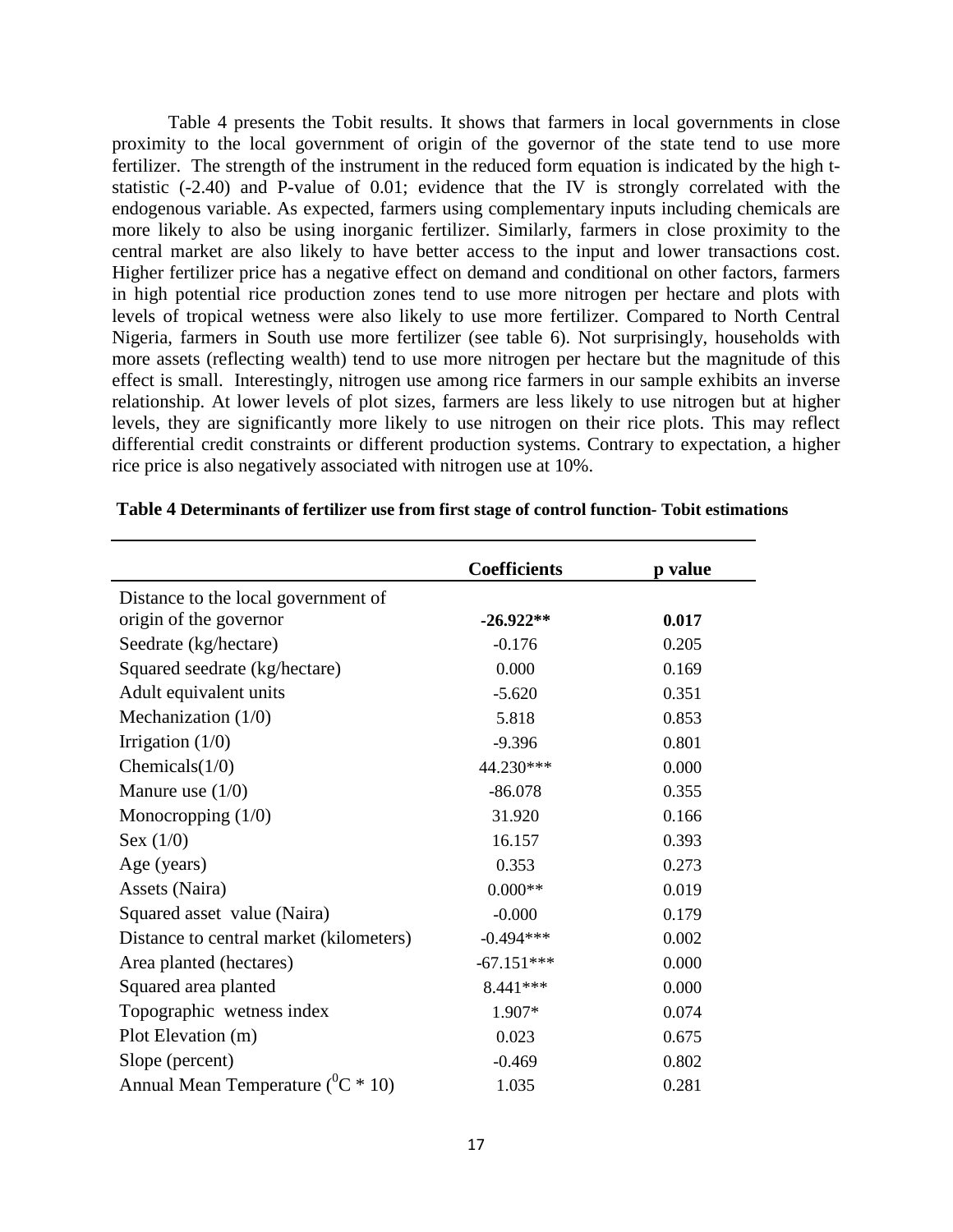| Annual Precipitation (mm)             | $-0.036$    | 0.516 |
|---------------------------------------|-------------|-------|
| Price of rice (Naira/kg)              | $-0.101*$   | 0.073 |
| Price of nitrogen (Naira/kg)          | $-0.079***$ | 0.000 |
| Moderate soil nutrient quality        |             |       |
| problems                              | 11.587      | 0.429 |
| Severe soil nutrient quality problems | $-25.649$   | 0.209 |
| Root crop farming system              | $-0.033$    | 0.999 |
| Cereal-root crop farming system       | 20.608      | 0.569 |
| Agro pastoral farming system          | $-36.365$   | 0.475 |
| North Eastern Nigeria                 | $-16.454$   | 0.477 |
| North Western Nigeria                 | 33.721      | 0.197 |
| Southern Nigeria                      | 72.117**    | 0.045 |
| Sub humid agro ecological zone        | $-40.055$   | 0.137 |
| High potential rice producing zones   | 37.944***   | 0.006 |
| 2012/1013                             | 6.687       | 0.541 |
| Constant                              | $-176.283$  | 0.554 |
| Number of observations                | 639         |       |

Source: estimated by authors  $*$ ,  $**$  and  $***$  are significant at 10,5and 1% levels respectively. Time averages of all time-varying explanatory variables are included

Table 5 presents the results from the second stage of the CRE-CFA. Nitrogen was interacted with the various farming systems to see how the yield response to nitrogen varies across farming systems. It was also interacted with rice production potential, agro ecological zone and soil nutrient constraints. Due to a high correlation between nitrogen and phosphorus, we focus on nitrogen but interact nitrogen use with phosphorus to account for the effect of nitrogen, in the presence of applied phosphorus. Table 5 presents a high yield response to Nitrogen use in the root crop farming system with its effects tending to decline at higher levels. The only two types of fertilizer we observe farmers in Nigeria using are NPK and Urea. Since the nitrogen component of both types is fixed, the negative coefficient on the interaction term between nitrogen and phosphorus in the root crop farming system likely indicates that Urea has a higher effect on yields than NPK. This makes sense since Nitrogen is often the limiting nutrient constraint in rice production given that other nutrients (like phosphorus (P) and potassium (K) are a bit less mobile. Though for acid soils and soils under constant cultivation, P and K may be lacking (WARDA, …), we find that phosphorus and potassium are consistently insignificant in the yield response models<sup>18</sup>. The evidence on variation in rice yield response to fertilizer nutrients across farming systems in Nigeria appears to be limited once the endogeneity of nutrient use is accounted for. This may be due to the level of aggregation indicating larger variation within rice production. As mentioned earlier, while we distinguish between larger farming systems, there are at least six different types of production systems for rice alone in Nigeria. While production constraints and practices differ among these, this is not captured in this analysis. It is common for different rice farming systems to occur within the same state depending on the location of a rice plot. For example, two major different rice farming systems (with clearly distinguished rice production practices) are upland and lowland farming systems (each of which could be rain fed or irrigated) and we could not directly distinguish this in the data

Compared to farmers planting on soils with severe soil nutrient availability constraints, yield effects of nitrogen are lower in better soils with only moderate nutrient availability constraints. This

<span id="page-17-0"></span> $18$  Since Nitrogen and phosphorus appear in fixed proportions, it is also challenging to disentangle their separate effects due to multicollinearity challenges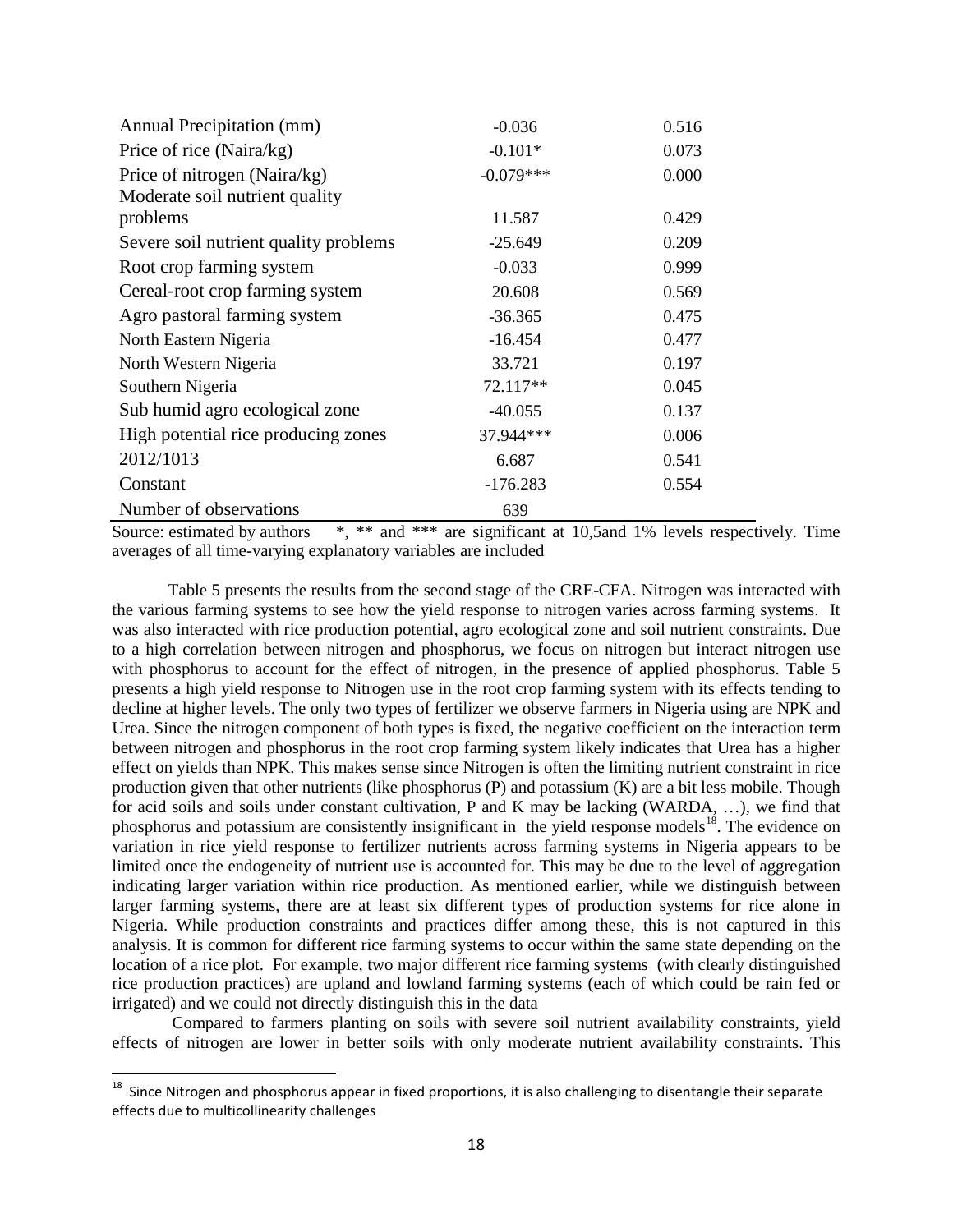appears to indicate that apart from being important to replenish lost nutrients, soil nutrient quality is likely to necessitate other practices for production which may increase the responsiveness of yields to nitrogen. For example, if soil nutrient quality challenges encourage farmers to deep place their nitrogen rather than broadcast it, this may explain the higher responsiveness to fertilizer application since more of it is available for absorption by the plants roots (than for weeds or than would be lost through the air or ground water). While the marginal product of nitrogen application is statistically significant and substantial for some subgroups of rice farmers, the overall estimated marginal product of nitrogen (estimated using the margins command in 'Stata) of 7.8 kilograms is not significant at 10% or below (Table 6).

# **OLS CRE-CFA Rice yield (kilograms per hectare)** Coefficient p value Coefficient p value Tree crop FS\*Nitrogen 3.005 0.814 20.338 0.295 Root crop FS\*Nitrogen 33.079\*\*\* 0.000 40.841\*\*\* 0.001 Cereal-root crop FS\*Nitrogen 0.498 0.952 9.487 0.374 Agro pastoral FS\*Nitrogen -28.019\*\* 0.034 -18.159 0.583 Tree crop FS\*Nitrogen Squared 0.013 0.713 -0.001 0.99 Root crop FS\*Nitrogen Squared -0.055\*\* 0.015 -0.051\* 0.06 Cereal-root crop FS\*Nitrogen Squared 0.007 0.618 0.008 0.664 Agro pastoral FS\*Nitrogen Squared  $0.321***$  0.001 0.392 0.534 Tree crop FS\*Nitrogen\*Phosphorus 0.178 0.326 0.131 0.953 Root crop FS\*Nitrogen\*Phosphorus -0.323\*\*\* 0.000 -0.355\*\*\* 0.001 Cereal-root crop FS\*Nitrogen\*Phosphorus 0.073 0.169 0.05 0.562 Agro pastoral FS\*Nitrogen\*Phosphorus -0.304 0.251 -0.555 0.945 No soil nutrient constraints\*Nitrogen 3.326 0.316 -6.611 0.279 Moderate soil nutrient constraints\*Nitrogen  $-4.127*$  0.098  $-10.714$  0.043 Non High potential zone\*Nitrogen 3.134 0.240 2.366 0.558 Semiarid Agro ecological zone\*Nitrogen -5.253 0.528 -7.933 0.363 Seedrate (kg/hectare) 1.498 0.586 3.013 0.293 Squared seed rate (kg/hectare) 0.002 0.573 0.001 0.871 Labor (adult equivalency units) 2.588 0.931 100.61 0.368 mechanization (1/0) 5.657 0.982 190.288 0.683 Irrigation (1/0) 37.167 0.908 417.645 0.54 Chemicals(1/0) -10.493 0.959 174.268 0.408 Organic fertilizer use (1/0)  $-296.117$  0.372  $45.574$  0.96 Sex (1/0) 1,190.008\*\*\* 0.000 943.648\*\*\* 0.009 Age (years) 6.222 0.259 7.525 0.184 Monocropping (1/0) 13.852 0.938 -270.873 0.514 Assets (Naira)  $-0.001*$   $-0.001*$   $-0.002$   $-0.262$ Squared asset value (Naira) 0.000 0.125 0 0.498

## **Table 5** Rice production function estimates (OLS vs. CFA)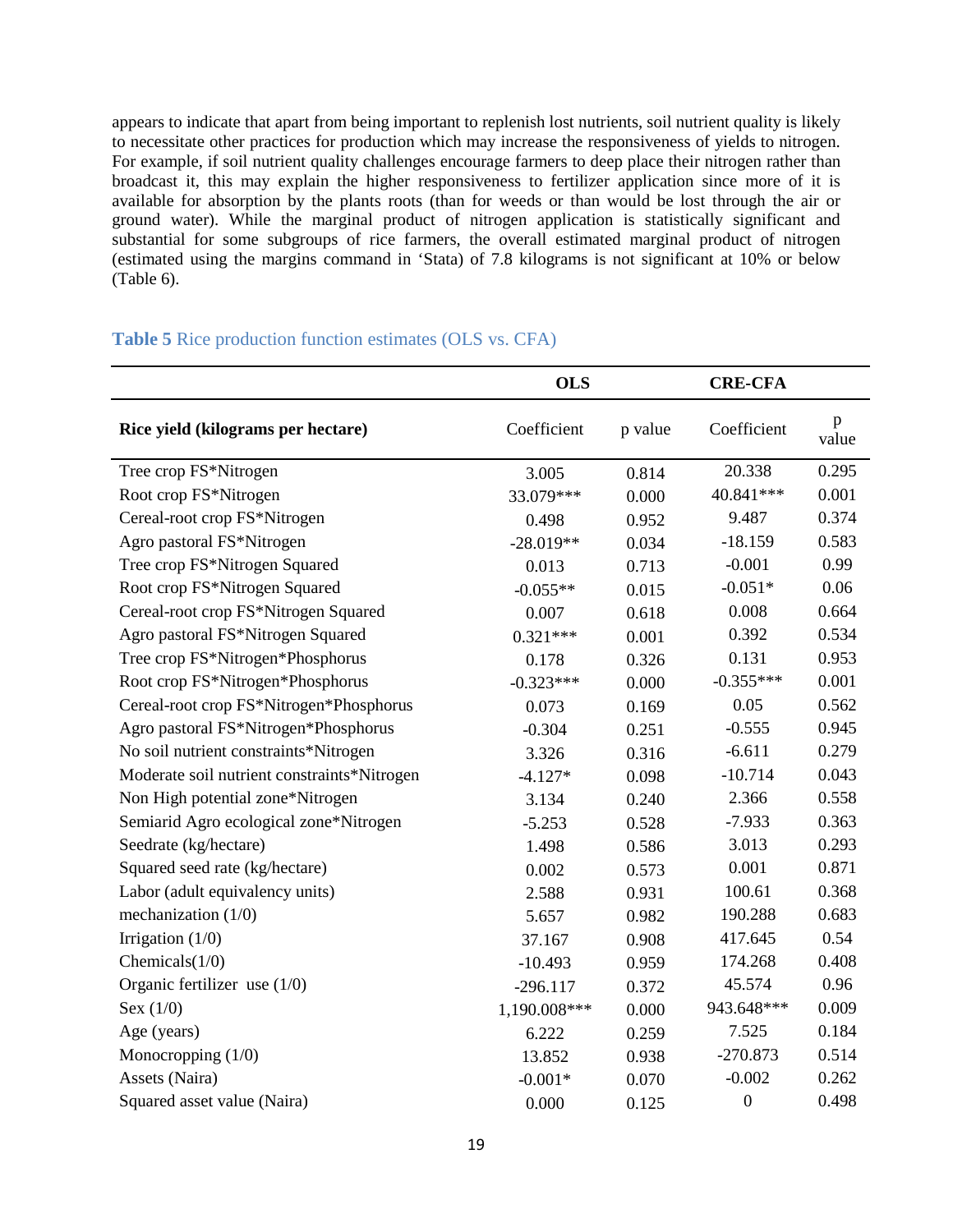| Distance to central market (kilometers)                    | 5.926*         | 0.094                    | 3.469          | 0.292 |
|------------------------------------------------------------|----------------|--------------------------|----------------|-------|
| Plot area (hectares)                                       | $-1,160.81***$ | 0.000                    | $-1,195.81***$ | 0.000 |
| Squared plot area (hectares)                               | 142.649***     | 0.000                    | 125.344***     | 0.000 |
| Topographic wetness index                                  | 17.401         | 0.372                    | 26.854         | 0.126 |
| Plot Elevation (m)                                         | $-0.071$       | 0.904                    | 0.139          | 0.823 |
| Slope (percent)                                            | $-34.635*$     | 0.090                    | $-34.809$      | 0.168 |
| Annual Mean Temperature (0C * 10)                          | 3.871          | 0.260                    | 2.625          | 0.431 |
| Annual Precipitation (mm)                                  | $-1.113**$     | 0.020                    | $-1.155**$     | 0.021 |
| Mean Nitrogen                                              |                | $\overline{\phantom{0}}$ | 1.881          | 0.549 |
| Mean Phosphorus                                            |                |                          | 8.05           | 0.529 |
| Mean of area planted                                       |                |                          | 219.907        | 0.199 |
| Mean asset values                                          |                |                          | $\overline{0}$ | 0.817 |
| Mean seeding rate                                          |                |                          | $-0.953$       | 0.575 |
| Mean manure                                                |                |                          | $-326.693$     | 0.715 |
| Mean use of irrigation                                     |                |                          | $-409.207$     | 0.579 |
| Mean use of mechanization                                  |                |                          | $-197.599$     | 0.73  |
| Mean monocropping of rice                                  |                |                          | 233.267        | 0.628 |
| Mean adult equivalency units                               |                |                          | $-112.156$     | 0.338 |
| North Eastern Nigeria                                      | $-260.184$     | 0.462                    | 122.2          | 0.631 |
| North Western Nigeria                                      | $-766.984**$   | 0.048                    | $-564.656$     | 0.100 |
| Southern Nigeria                                           | 82.092         | 0.893                    | 16.057         | 0.981 |
| Tree crop FS* generalized residual (base)                  |                |                          | $-1,620.435**$ | 0.035 |
| Root crop FS*generalized residual (base)                   |                |                          | $-1,183.098*$  | 0.059 |
| Cereal crop FS*generalized residual (base)                 |                |                          | $-921.791$     | 0.104 |
| Agro pastoral FS*generalized residual (base)               |                |                          | $-1,533.13$    | 0.117 |
| No soil nutrient constraints*generalized residual          |                |                          | 1,203.008**    | 0.037 |
| Moderate soil nutrient constraints*generalized<br>residual |                |                          | 908.19         | 0.119 |
| Price of rice (Naira/kg)                                   | 2.905***       | 0.006                    | $2.506**$      | 0.013 |
| Price of nitrogen (Naira/kg)                               | $-0.066$       | 0.837                    | 0.173          | 0.588 |
| 2012/13                                                    | 122.693        | 0.488                    | 188.885        | 0.303 |
| Number of observations                                     | 654            |                          | 639            |       |

*Source: Authors estimations from the LSMS-ISA data. \*, \*\* and \*\*\* are significant at 10,5and 1% levels respectively*

Table 6 also shows the importance of addressing the effects of both the time invariant and time varying unobserved factors when estimating nitrogen yield response functions. While the CRE appears to control for some of the endogeneity of nitrogen application, the difference between the CRE and the CRE-CFA likely indicates the presence of some time varying unobserved factors that are correlated with nitrogen application as well as rice yields.

Other important drivers of rice yields appear to be gender of the plot manager and total annual precipitation (rainfall). Male plot managers have higher yields while higher levels of annual precipitation tend to cause lower yields. Though water is very important for rice production, it is said that *submer*gence of the crop and waterlogging in deep water environment and flood prone areas can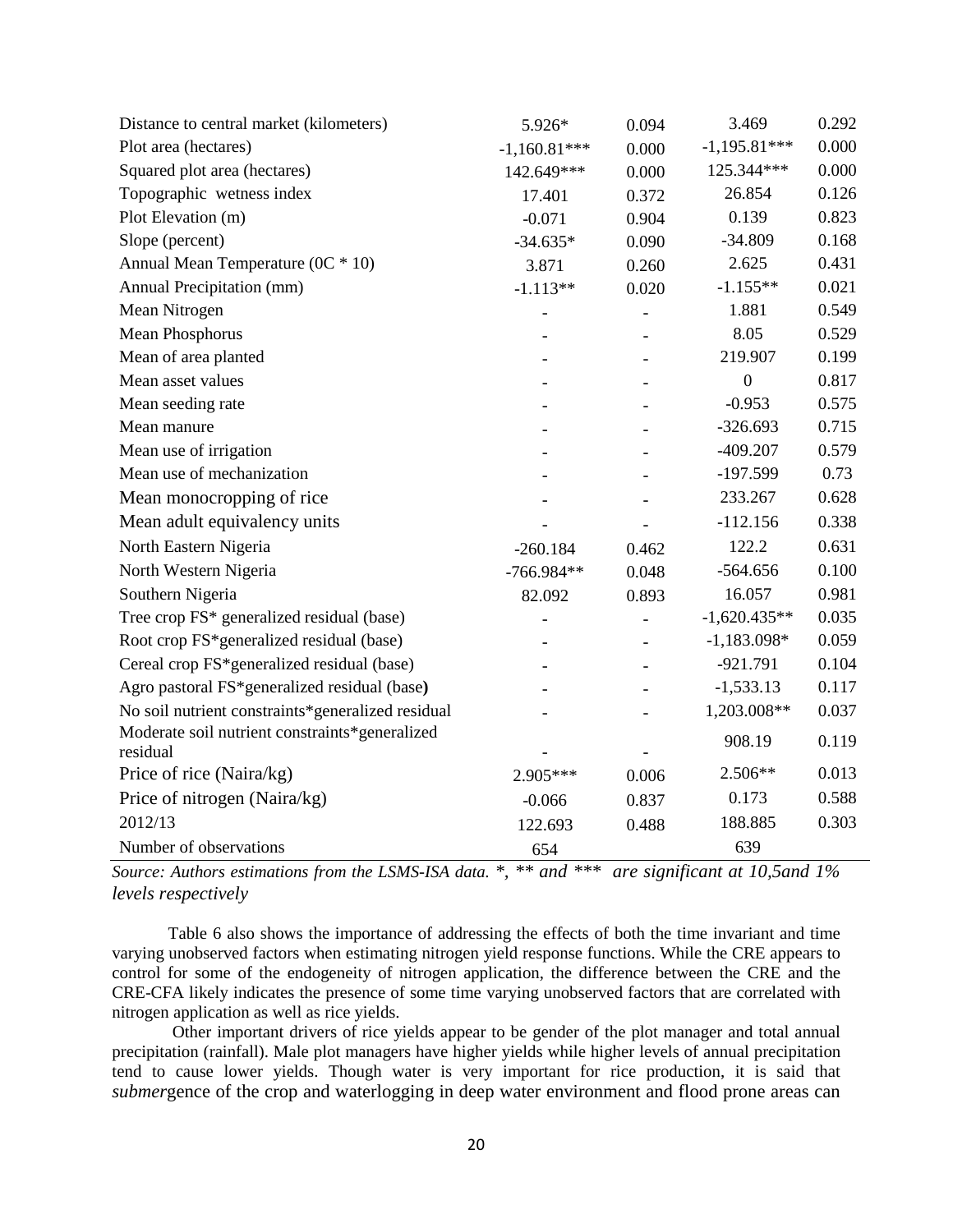be a real source of worry to farmers *(Longtau, 2003).* Rice production in Nigeria appears to exhibit the inverse relationship between farm size and physical yield. The plot size variable and its square are negative and positive respectively with both coefficients significant at 1% . This is in line with a lot of other studies feeding into the long debate on this relationship (Chayanov,1966; Sen, 1962; Berry and Cline, 1979; Barrett, 1996). We recognize that plot size is likely measured with error and could also be picking up on other unobserved characteristics of fields of similar size such as different techniques of production.

Compared to North Central Nigeria, rice production in North Western Nigeria is lower. North Central Nigeria consists of major rice producing states like Kogi, Niger, Benue, Kwara, Plateau, Nassarawa and thus this is not too surprising. Higher output prices are associated with higher yields which could be due to unobservable factors that drive investments in rice production as well. The generalized residual is significant at 10% or below in some specifications. The significance of the generalized residual and/or its interactions with other variables both reveals the endogeneity of the nitrogen variable but also corrects for it (Rivers and Vuong, 1988; Smith and Blundel, 1986; Vella, 1993).

|                                               | <b>Pooled OLS</b>          |                       | <b>CRE</b> model           |                       | <b>CFA-CRE</b>             |                          |
|-----------------------------------------------|----------------------------|-----------------------|----------------------------|-----------------------|----------------------------|--------------------------|
| Rice yield (kilograms per<br>hectare)         | <b>Marginal</b><br>effects | $\mathbf{p}$<br>value | <b>Marginal</b><br>effects | $\mathbf{p}$<br>value | <b>Marginal</b><br>effects | p<br>valu<br>$\mathbf e$ |
| Nitrogen per hectare                          | 7.776***                   | 0.005                 | $6.724**$                  | 0.019                 | 7.808                      | 0.173                    |
| Phosphorus per hectare                        | $-2.728*$                  | 0.094                 | $-3.51$                    | 0.255                 | $-3.377$                   | 0.873                    |
| Seed rate (kg/hectare)                        | 0.472                      | 0.88                  | 0.773                      | 0.822                 | 3.013                      | 0.293                    |
| Squared seedrate (Kg/hectare)                 | 0.005                      | 0.36                  | 0.005                      | 0.379                 | 0.001                      | 0.871                    |
| Labor (adult equivalency units)               | $-6.705$                   | 0.817                 | $-12.133$                  | 0.684                 | 100.610                    | 0.368                    |
| Mechanization $(1/0)$                         | $-96.14$                   | 0.701                 | $-75.114$                  | 0.856                 | 190.288                    | 0.683                    |
| Irrigation $(1/0)$                            | 124.571                    | 0.751                 | 657.726                    | 0.287                 | 417.645                    | 0.540                    |
| Chemicals $(1/0)$                             | 170.648                    | 0.402                 | 149.114                    | 0.494                 | 174.268                    | 0.408                    |
| Organic fertilizer (kg/per hectare)           | $\boldsymbol{0}$           | 0.768                 | 0.004                      | 0.75                  | 45.574                     | 0.960                    |
| Sex $(1/0)$                                   | 939.039**                  | 0.02                  | 922.247**                  | 0.025                 | 943.648***                 | 0.009                    |
| Age (years)                                   | $-1.133$                   | 0.833                 | $-1.961$                   | 0.718                 | 7.525                      | 0.184                    |
| Distance to central market<br>(kilometers)    | 3.198                      | 0.315                 | 2.775                      | 0.363                 | 3.469                      | 0.292                    |
| Monocropping $(1/0)$                          | 103.925                    | 0.634                 | 150.41                     | 0.746                 | $-270.873$                 | 0.514                    |
| Assets (Naira)                                | 0.000                      | 0.698                 | 0.000                      | 0.457                 | $-0.002$                   | 0.262                    |
| Squared assets (Naira)                        | 0.000                      | 0.836                 | 0.000                      | 0.947                 | 0.000                      | 0.498                    |
| Area planted (hectares)                       | 1,081.134**<br>$\ast$      | $\boldsymbol{0}$      | 1,177.453**<br>$\ast$      | $\boldsymbol{0}$      | 1,195.808**<br>*           | 0.000                    |
| Squared area planted (hectares)               | 127.917***                 | $\boldsymbol{0}$      | 135.206***                 | $\boldsymbol{0}$      | 125.344***                 | 0.000                    |
| Topographic wetness index*Total<br>Fertilizer | 10.253                     | 0.575                 | 11.481                     | 0.532                 | 26.854                     | 0.126                    |
| Plot elevation (meters)                       | $-85.851$                  | 0.199                 | $-85.564$                  | 0.21                  | 0.139                      | 0.823                    |
| Slope (percent)*Total Fertilizer              | 11.217                     | 0.762                 | 16.924                     | 0.656                 | $-34.809$                  | 0.168                    |

### **Table 6. Marginal physical product of Nitrogen in rice production in Nigeria**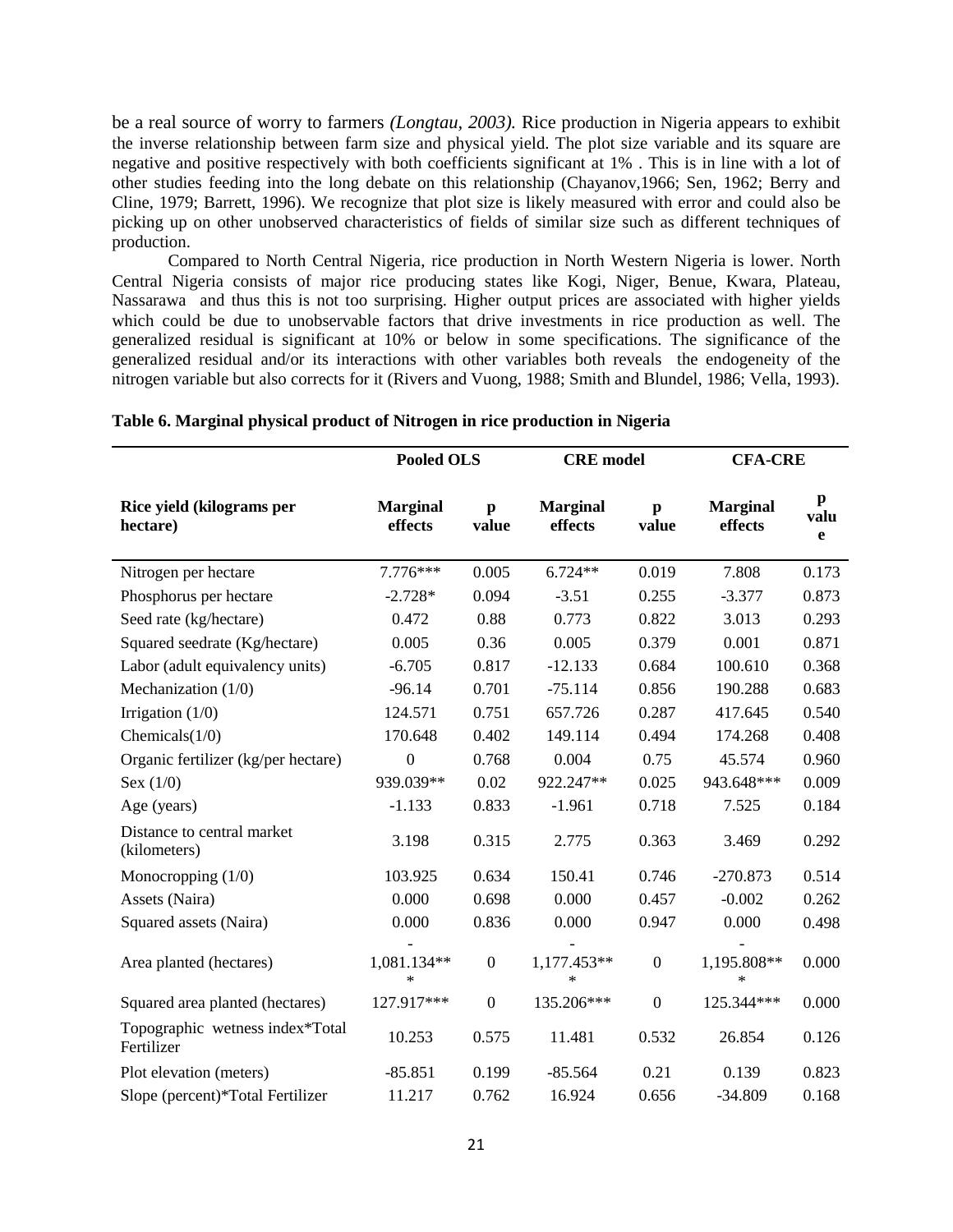| Annual Mean Temperature (0C *<br>10) | 7.833**        | 0.02  | $6.943*$       | 0.053 | 2.625      | 0.431 |
|--------------------------------------|----------------|-------|----------------|-------|------------|-------|
| Annual Precipitation (mm)            | $-0.800*$      | 0.099 | $-1.446**$     | 0.013 | $-1.155**$ | 0.021 |
| 2012/2013                            | $-78.831$      | 0.666 | $-60.605$      | 0.753 | 188.885    | 0.303 |
| North Eastern Nigeria                | $-103.796$     | 0.724 | 103.916        | 0.768 | $\theta$   | 0.631 |
| North Western Nigeria                | $-558.114*$    | 0.1   | $-282.378$     | 0.525 | $-564.656$ | 0.100 |
| Southern Nigeria                     | 213.936        | 0.789 | 526.823        | 0.52  | 16.057     | 0.981 |
| Root crop FS                         | 689.606**      | 0.021 | 622.140**      | 0.044 | 4.089      | 0.999 |
| Cereal-root crop FS                  | $-120.057$     | 0.781 | $-242.254$     | 0.566 | $-523.823$ | 0.821 |
| Agro pastoral FS                     | 408.068        | 0.474 | 320.897        | 0.617 | 1,266.570  | 0.902 |
| Moderate soil nutrient constraints   | $-310.646**$   | 0.016 | $-323.538**$   | 0.018 | $-199.722$ | 0.268 |
| Severe soil nutrient constraints     | $-292.048**$   | 0.02  | $-310.489**$   | 0.017 | 320.963    | 0.280 |
| Semi arid agro ecological zone       | $-2.231$       | 0.995 | $-131.579$     | 0.698 | 385.863    | 0.363 |
| High potential rice zone             | $-88.077$      | 0.461 | $-60.293$      | 0.613 | $-115.089$ | 0.558 |
| Time averages included               | N <sub>0</sub> |       | Yes            |       | <b>Yes</b> |       |
| CFA used                             | N <sub>0</sub> |       | N <sub>0</sub> |       | Yes        |       |
| Number of observations               | 650            |       | 639            |       | 639        |       |

*Source: Authors estimations from the LSMS-ISA data*

*\*, \*\* and \*\*\* are significant at 10,5and 1% levels respectively. P values in parenthesis*

Our results indicate that inorganic fertilizer has a significant and positive overall effect on rice yields among many rice producers in Nigeria. However, this positive effect varies significantly over time and across various dimensions including farming systems type, rice production potential, soil quality, agro ecological and geopolitical dimensions. Table 7 shows how the marginal product of nitrogen application varies across various agro ecological conditions. We find significant effects in the root crop farming systems where the marginal product was 24kg in 2012 and 26kg in 2010. We also find that the marginal product of nitrogen use is significant and large in the sub humid agro ecological zone at about 20kg of rice per unit of nitrogen applied. Similarly, we find a high marginal product of nitrogen (about 20 kg of rice per unit of applied nitrogen) among farmers in the high potential rice production zone.

### **5.1 Marginal and average productivity across farming systems and agro ecological zones**

This section explores this variation by focusing on the marginal product estimates from the CFA-CRE to the farming system, soil quality, agro ecological and rice potential zones. These marginal products are the Average partial effects from the CFA-CRE model for various subsets of rice farmers in our dataset. This aggregation reveals marginal physical products (MPPs) for nitrogen that are statistically significant (and positive) for the root crop farming systems. Estimates of the Average physical product (APP) confirm this large and positive effect. The marginal and average products for the root crop system are similar between 2010 and 2012; though higher in 2010. The marginal products for nitrogen in rice production for other farming systems are not significantly different from zero. However, the marginal and average products are consistently negative for the agro pastoral farming system and very small or negative for rice producers in the cereal-root crop farming system.

Table 7 also reveals that the marginal product of nitrogen is high and statistically significant in the sub humid agro ecological zone compared to the semi-arid agro ecological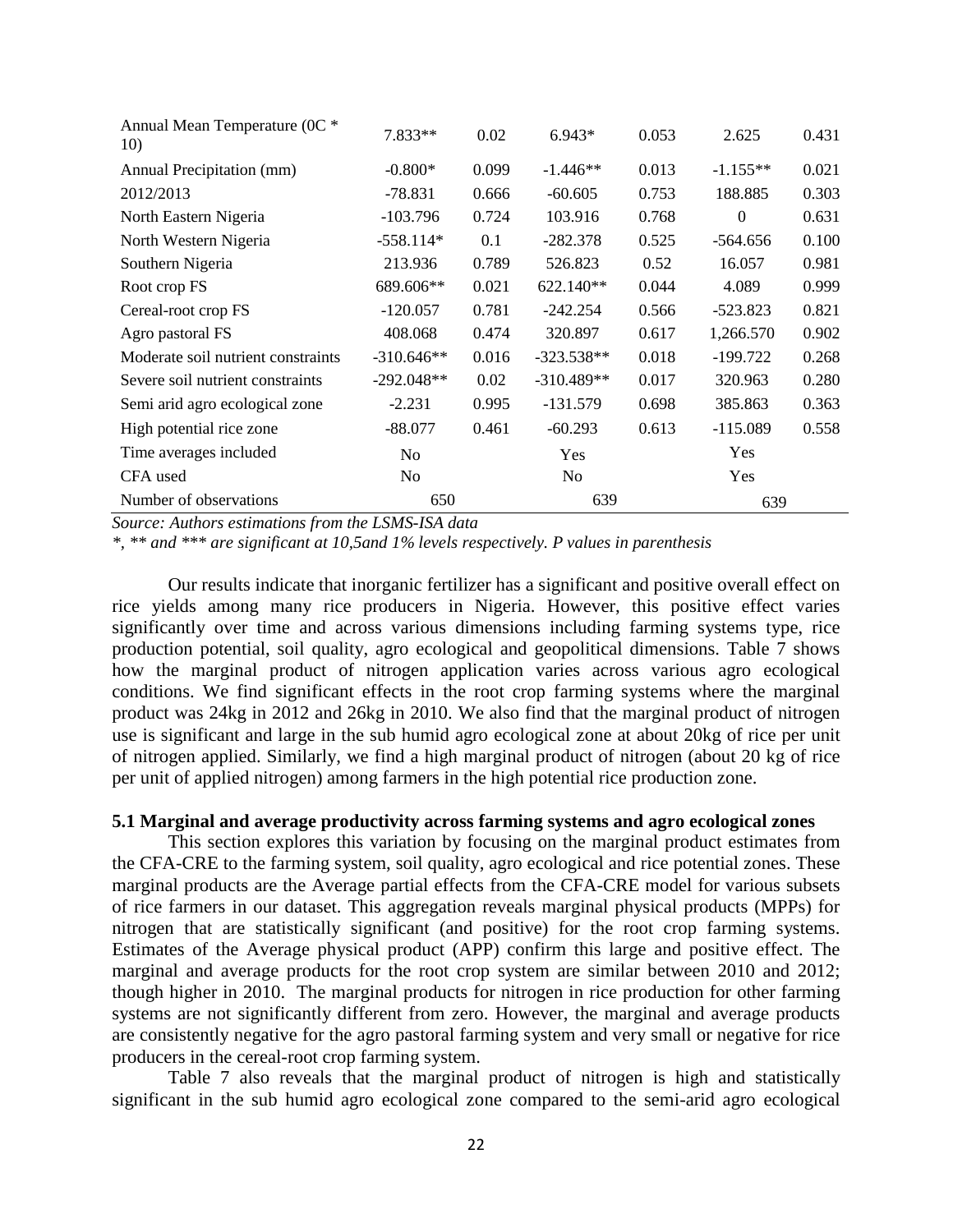zone. Similarly, the marginal product of nitrogen for rice production is higher for farmers in the high potential production zone where application rates are lower. This is in line with the notion that higher application rates would be associated with lower response rates per unit of applied fertilizer and with Sheahan et al. (2013) who find higher marginal and average products of Nitrogen for maize production in the lowland areas of Kenya where fertilizer application rates were lower. They interpret this to potentially be a reflection of the fact that fields with a long history of fertilizer application may no longer experience the same gains as those more recently brought into fertilizer use, if complementary inputs were not part of the management practice. Finally, table 7 reveals that the marginal product for farmers operating on soils with severe soil nutrient constraints ranges was 17.3 and 15.39 for 2010 and 2012 respectively compared to -1.9 and -2.34 (not statistically significant at 10% or below) for the same periods for farmers with no soil nutrient constraints. Consequently, the marginal products for soil quality are consistent with the idea that the returns to fertilizer use are actually higher when soil nutrient availability constraints are more. This may be explained by soil nutrient quality challenges encouraging farmers to adopt practices that cause nitrogen efficiency to be higher as explained earlier. The empirical results also indicate that the marginal product of nitrogen for rice production is consistently significant and high in North Central Nigeria in both periods and for Southern Nigeria in 2010 compared to the North East and North West (see table 8).

|                        | Tree crop<br>FS | Root<br>crop FS | Cereal-<br>root<br>crop<br><b>FS</b> | Agro<br>pastoral<br><b>FS</b> | Semi-<br>arid<br><b>AEZ</b> | $Sub-$<br>humid<br>AEZ | <b>HPZ</b> | <b>NHPZ</b> | No<br>Cons | Mod<br>cons | Severe<br>cons |
|------------------------|-----------------|-----------------|--------------------------------------|-------------------------------|-----------------------------|------------------------|------------|-------------|------------|-------------|----------------|
| MP                     | 14.88           | $26.63***$      | $-0.37$                              | $-12.91$                      | $-3.09$                     | $18.22***$             | 15.32***   | 3.44        | $-1.09$    | 3.24        | $17.34+$       |
| (2010)<br>MP<br>(2012) | 13.46           | $24.64***$      | $-1.05$                              | $-12.60$                      | $-3.23$                     | $17.75***$             | $14.52**$  | 1.70        | $-2.34$    | 2.92        | 15.39***       |
|                        |                 |                 |                                      |                               |                             |                        |            |             |            |             |                |
| AP(2010)               | 13.52           | 22.23           | $-1.09$                              | $-23.21$                      | $-4.39$                     | 15.26                  | 9.42       | 0.41        | 2.00       | 5.01        | 14.12          |
| AP(2012)               | 13.02           | 21.81           | $-1.98$                              | $-21.85$                      | $-4.80$                     | 16.02                  | 10.89      | $-0.83$     | 0.27       | 6.08        | 17.17          |

|                    |  |  |  | Table 7 Marginal product of nitrogen for rice production across Nigeria (CFA-CRE |  |  |
|--------------------|--|--|--|----------------------------------------------------------------------------------|--|--|
| <b>Estimates</b> ) |  |  |  |                                                                                  |  |  |

*Source: Authors estimations from the LSMS-ISA data. \*, \*\* and \*\*\* are significant at 10,5and 1 percent respectively. Nocons=no/slight soil nutrient availability constraints, Modcons=moderate soil nutrient availability constraints and severecons=severe soil nutrient availability constraints + is significant at 15% or less*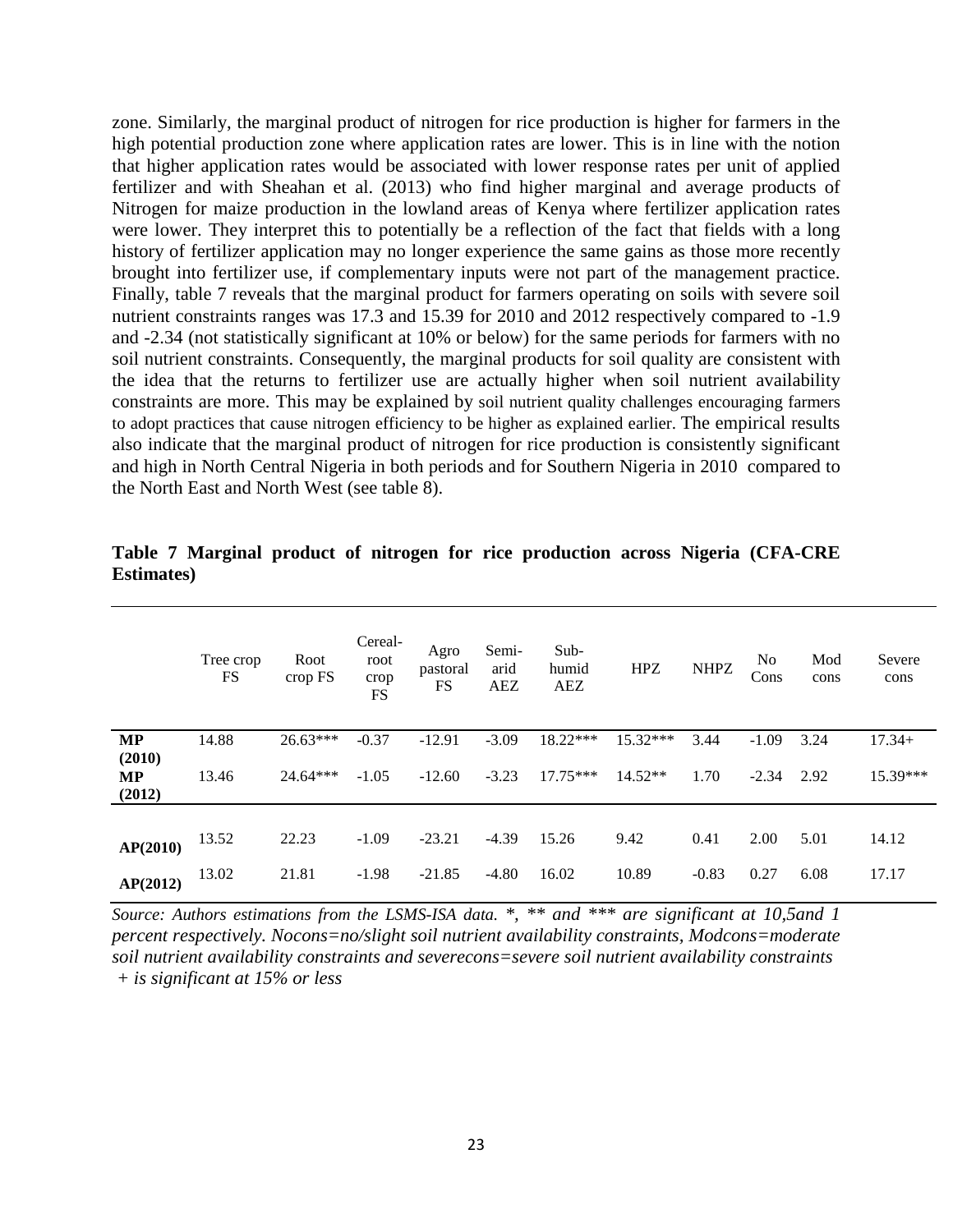| <b>Geopolitical zones</b> | <b>Marginal</b><br>product |
|---------------------------|----------------------------|
| North central             |                            |
| (2010)                    | 16.99**                    |
| North central             |                            |
| (2012)                    | $21.52***$                 |
| North East (2010)         | 5.420                      |
| North East (2012)         | 3.370                      |
| North West $(2010)$       | -3.850                     |
| North West $(2012)$       | $-4.610$                   |
| South (2010)              | $20.21**$                  |
| South (2012)              | $12.27+$                   |

**Table 8 Marginal product of nitrogen for rice production across Nigeria's geopolitical zones (CRE- CFA)**

*Source: Authors estimations from the LSMS-ISA data*

*\*, \*\* and \*\*\* indicate values are significant at 10,5and 1% levels respectively*

Other studies in Nigeria have found a wide range of marginal products for fertilizer use in rice production. This large variation (largely across space) in marginal products for rice in Nigeria reveals the need to distinguish fertilizer profitability and use across various dimensions. In a study in Ebonyi State, Offodile et al. (2010) found marginal products of fertilizer ranging between 31 and 33 among female and male rice producers respectively. Ebonyi State in our study falls under the root crop farming system where marginal products were between 24 and 26. Along similar lines, Adedeji et al (2014) in a study of rice farmers in Kwara State find a marginal physical product of fertilizer of 27.6. Kwara State is among the high potential zones for rice production where our marginal products are between 14 and 15. Akighir and Shabu (2011) estimate the MPP for fertilizer in Kwande Local Government Area of Benue State, Nigeria to be 10.7. They also find that MPPs were higher than the APPs suggesting an underutilization of fertilizer and other productive resources. Benue state falls under both the root crop farming system and the high potential zones where we get the highest marginal products. Contrasting results can also be found across Nigeria. Oniah et al. (2008) in a study on swamp rice production in Cross Rivers State found marginal products of fertilizer to be much lower; about 3.7kg. Cross Rivers State falls into the tree crop farming system where marginal products for Nitrogen were low and largely insignificant. Omonona et al. (2012) actually find negative marginal product for fertilizer among Ofada rice producers in Ogun State (South West Nigeria). Though we do not have Ogun State in our sample of rice farmers, Ogun State falls into the root crop farming system where this study and Offodile et al. (2010) find higher marginal products. Given that Omonona et al (2012) focus on Ofada rice producers; this may reflect variation within the state in practices and nutrient response across different types of rice production.

Generally, our estimates are slightly lower than those of the other studies. This may reflect the effect of accounting for the endogeneity of fertilizer use. It should also be noted that our results are not directly comparable to these other studies as they focus on total fertilizer, while our study specifically looks at the effect of Nitrogen. However, the general results of our study are largely consistent with others in Nigeria and confirm the benefit of using a nationally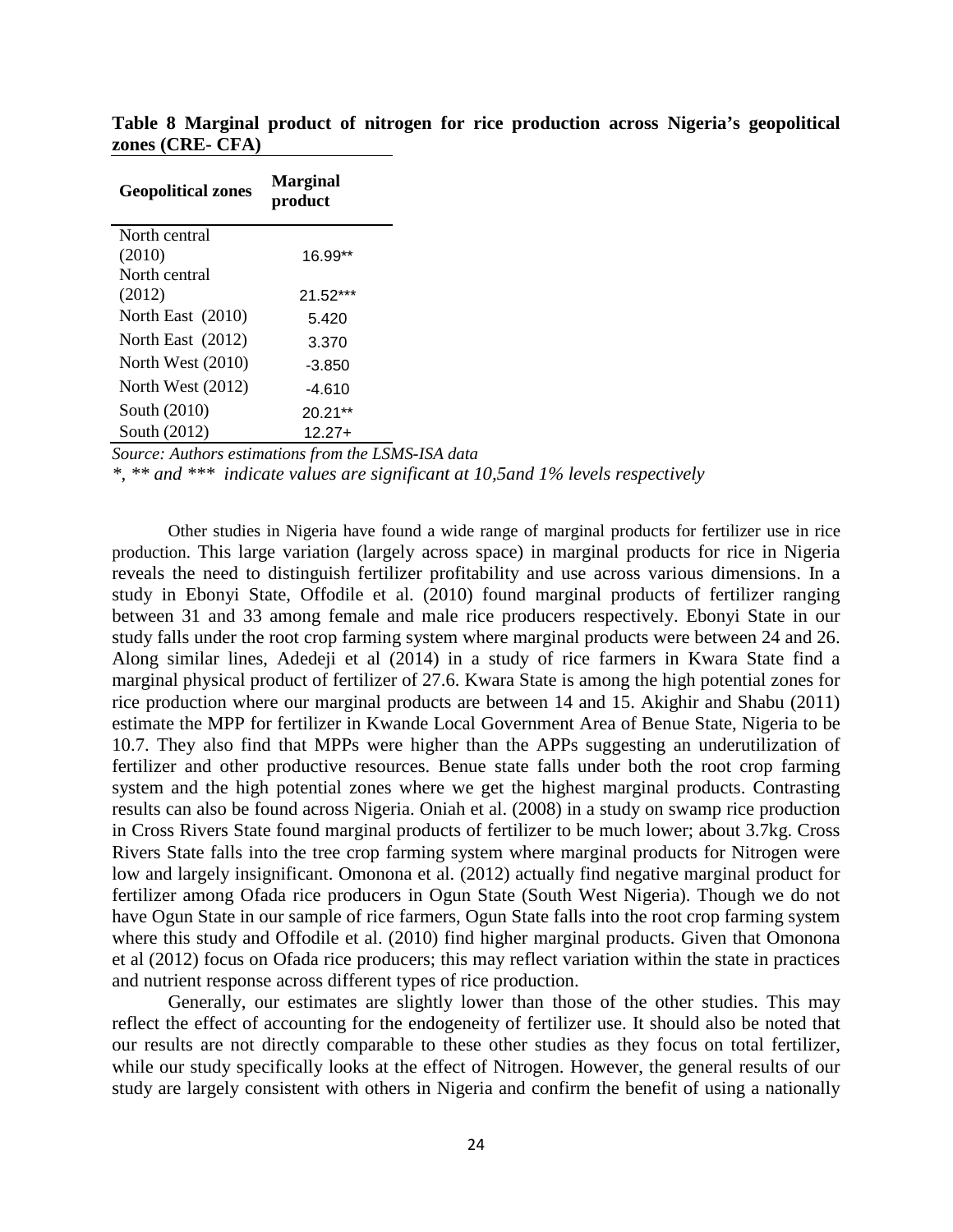representative dataset to be able to tease out the heterogeneity of the marginal product of nitrogen within one consistent analytical approach.

### **5.2 Profitability of fertilizer use**

The profitability of fertilizer is likely a key factor in determining fertilizer use. Yanggen et al. ([19](#page-24-0)98) discuss the importance of the technical response to fertilizer use<sup>19</sup>, the relationship between output price and fertilizer price and the Value-Cost Ratio (VCR), which is simply the ratio of the technical response to fertilizer use and the nutrient/output price ratio. A VCR of greater than 2 is generally considered necessary in a developing economy to provide to provide incentives for fertilizer use with higher ratio's (like 3 or 4) needed in really risky environments (Morris et al.,2007; Kherallah et al.,2002).

To estimate the profitability of fertilizer use for rice production, we use the marginal and average products of nitrogen for each agro ecological zone, farming system and rice potential zone. These figures (table 7 and table 8) indicate that fertilizer use may be profitable; depending on the cost of fertilizer and the market price for rice. We also estimate the average product of Nitrogen in rice production from our data. We calculate the average product as the change in output due to the use of fertilizer. This captures the gain in yield per unit of nitrogen compared to not applying any Nitrogen.

Consequently, average products were calculated at the plot level for each year using the coefficients from the CRE-CFA model and then averaged to the farming system, soil nutrient challenge group, agro ecological and high potential zones (Sheahan et al., 2013). We find that on average, the average product values are lower than the marginal products. This indicates that all being equal, an additional kilogram of Nitrogen contributes more to output than the average and thus farmers could benefit by using more nitrogen. We note that the magnitude of the standard deviation on our calculated average products varies across different categorizations. This likely indicates the importance of other local household or field characteristics important for nutrient response that should be borne in mind.

We define the profitability of nitrogen as occurring where the marginal value product of fertilizer exceeded its market price (Marenya and Barrett, 2009). This is equivalent to saying where the MVCR or AVCR is greater than 1. With an AVCR greater than one, farmers can increase their income with fertilizer use. However, with a MVCR of greater than one, a farmer can increase his income by increasing his rate of fertilizer application. As in Sheahan et al. (2013) we distinguish between the level of profitability for a risk neutral farmer and that for a risk averse farmer. Also, following Anderson et al. (1977), we consider that with a risk premium of 1 (e.g., Xu et al., 2009; Sauer and Tchale, 2009; Bationo et al., 1992), a MVCR of 2 is what a risk averse farmer would need to have to find nitrogen application profitable. We consider MVCR and AVCR values greater than 2 to be an adequate indicator of profitability of nitrogen application for rice production.

### **5.3 Nitrogen and Rice prices**

The majority of fertilizer used for rice production is either NPK or Urea. Consequently, the price used for nitrogen is the average price paid by households for the nitrogen portion of Urea and NPK, averaged at the local enumeration area of the LSMS-ISA data. To account for the importance of transportation costs in input use ( as shown in Winter-Nelson and Temu, 2005; Morris et al., 2007; de Janvry et al., 1991; Key et al.,2000; Bellemare and Barrett, 2006) we also include the average transportation cost for procurement of fertilizer by local government. Fertilizer prices from the data were calculated as the value paid for fertilizer divided by the quantity purchased. In communities where the resulting price of fertilizer was less than  $N50^{20}$  $N50^{20}$  $N50^{20}$  per kilogram of fertilizer or missing, the local government average was used and where that was not available, a state level average fertilizer price was used. To address persistently extreme values (beyond N1000/kg), fertilizer prices were winsorized at 95%. Extreme values after winsorizing (greater than N250/kg) were also replaced with the local government

<span id="page-24-0"></span><sup>&</sup>lt;sup>19</sup> This is measured by the units of output (O) produced from one unit of nutrient (N) input (the O/N ratio

<span id="page-24-1"></span> $^{20}$  The price for fertilizer in 2010 was between N4500 (for a 50kg bag) and N6000 which amounts to about N90/kg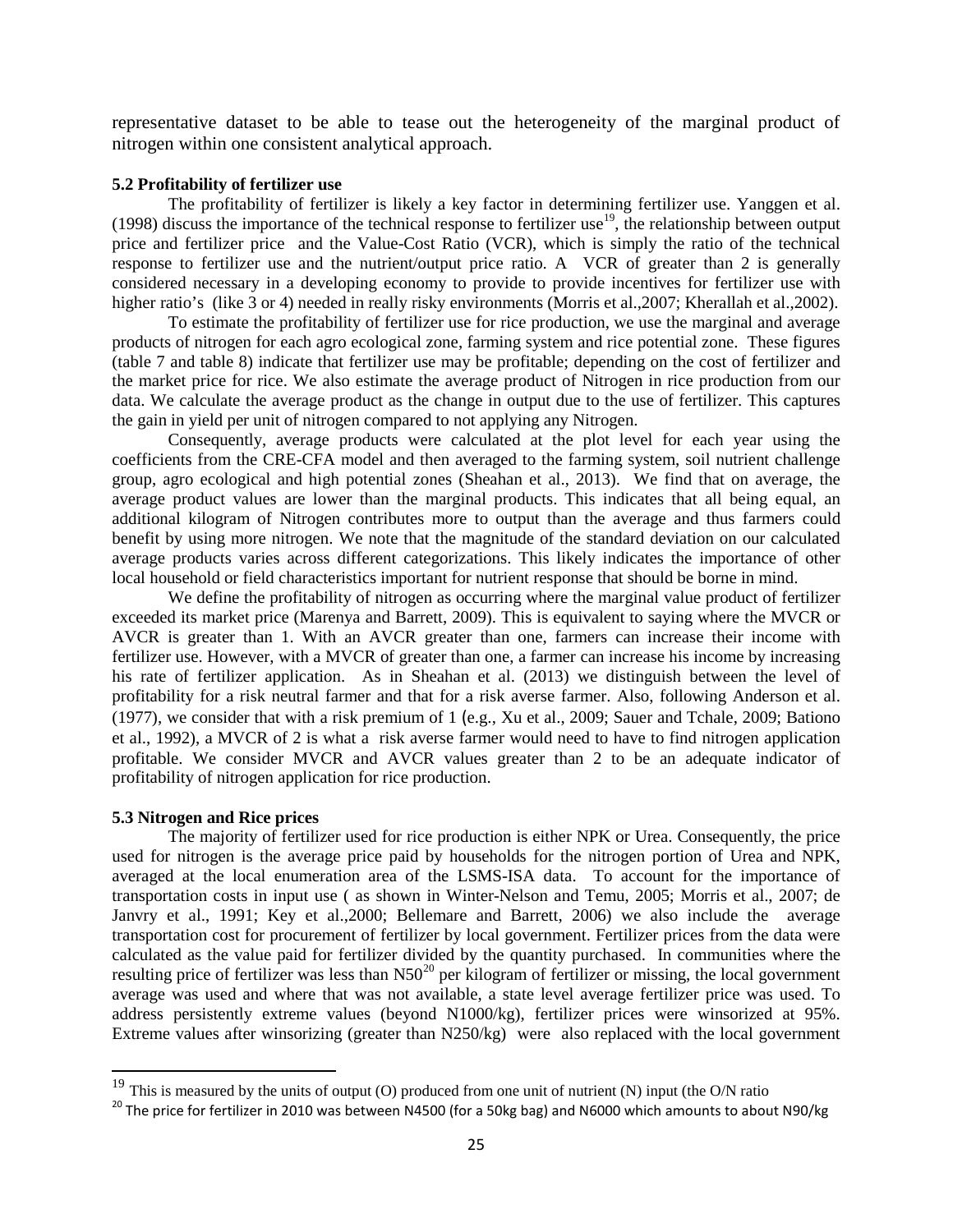or state average. For communities in 2012, where fertilizer price data was not available but there was fertilizer price in 2010, the 2010 price is multiplied by the average rate of inflation over the planting season in rural areas in 2012.

| Table 9a Share of transactions cost in total fertilizer prices in Nigeria |             |        |  |  |  |  |  |
|---------------------------------------------------------------------------|-------------|--------|--|--|--|--|--|
|                                                                           | <b>2010</b> | 2012   |  |  |  |  |  |
| <b>NPK Price</b>                                                          | 178.73      | 225.00 |  |  |  |  |  |
| NPK TC                                                                    | 771.53      | 877.61 |  |  |  |  |  |
| Share of total fertilizer price due to transactions cost                  | 0.77        | 0.74   |  |  |  |  |  |
| <b>Urea Price</b>                                                         | 182.87      | 182.83 |  |  |  |  |  |
| Urea TC                                                                   | 990.35      | 835.44 |  |  |  |  |  |
| Share of total fertilizer price due to transactions cost                  | 0.82        | 0.78   |  |  |  |  |  |

Source: Authors estimations from the LSMS-ISA data, TC=total acquisition cost. Prices are adjusted to 2012 prices using the cpi from the Nigerian National Bureau of Statistics

Table 9a reflects that transactions cost (proxied) by transportation cost to acquire fertilizer) are very high in Nigeria. This echoes the findings of other studies that transportation costs account for 20- 25% of the urban retail prices at regional hub cities in Nigeria (Liverpool-Tasie and Takeshima, 2013). This effect is likely exacerbated at rural markets and (even further in remote villages ) to capture the costs of getting the fertilizer to more remote areas with poorer road networks. As table 9a shows, transportation costs are between about 70 and 80 percent of the average actual price paid for fertilizer. While it is true that a farmer bears this cost irrespective of the quantity of fertilizer being purchased, we recognize that adding the total cost of procurement to the per unit price may overestimate the effect, given that farmers are likely to procure fertilizer in larger amounts as well as engage in other activities during such trip to procure fertilizer. However, these results indicate that transactions costs are likely to be an important factor in determining the profitability of fertilizer use for rice and crop production more generally.

The output price used for this analysis was the average of the post planting and post –harvest community price per kilogram of rice. While it is likely that farmers decisions to use fertilizer during the planting season are driven by expected prices of rice rather than the actual price at post planting, the unavailability of good price information at the community or local government level precluded our ability to explore options to generate such expected prices as described in Muyanga(2013) and used by Sheahan et al.(2013) in their estimation of the effect of Nitrogen on maize yields in Kenya. Again, where prices were unavailable or extremely small (less than N10 per kg), they were replaced with local government averages or state level averages. Similarly, where prices for rice were more than N300 per kilogram, they were replaced with N300 per kilogram; an amount to capture the higher cited rice prices between (2010- 2013) due to the various policies.

We calculate the ratio of fertilizer nutrient price to rice price (PN/PO) where PN and PO refer to the price of Nitrogen and the output price (rice) respectively. This ratio indicates how much output is needed to purchase a kilogram of fertilizer or Nitrogen. The rule of thumb is the lower the price ratio, the more profitable the use of fertilizer. Generally, these values indicate that Nitrogen cost is high relative to output prices. This static comparison is difficult due to the difference in products (fertilizer and rice) but the movement over time can be informative. Though only spanning two years, it appears that the price ratios have increased between 2010 and 2012. Usually, input output price ratios are lower for crops such as rice which tend to fetch a higher market price than commodities such as maize (see table 9b). Note that these estimates are a lower bound as we do not incorporate the full acquisition cost of fertilizer into the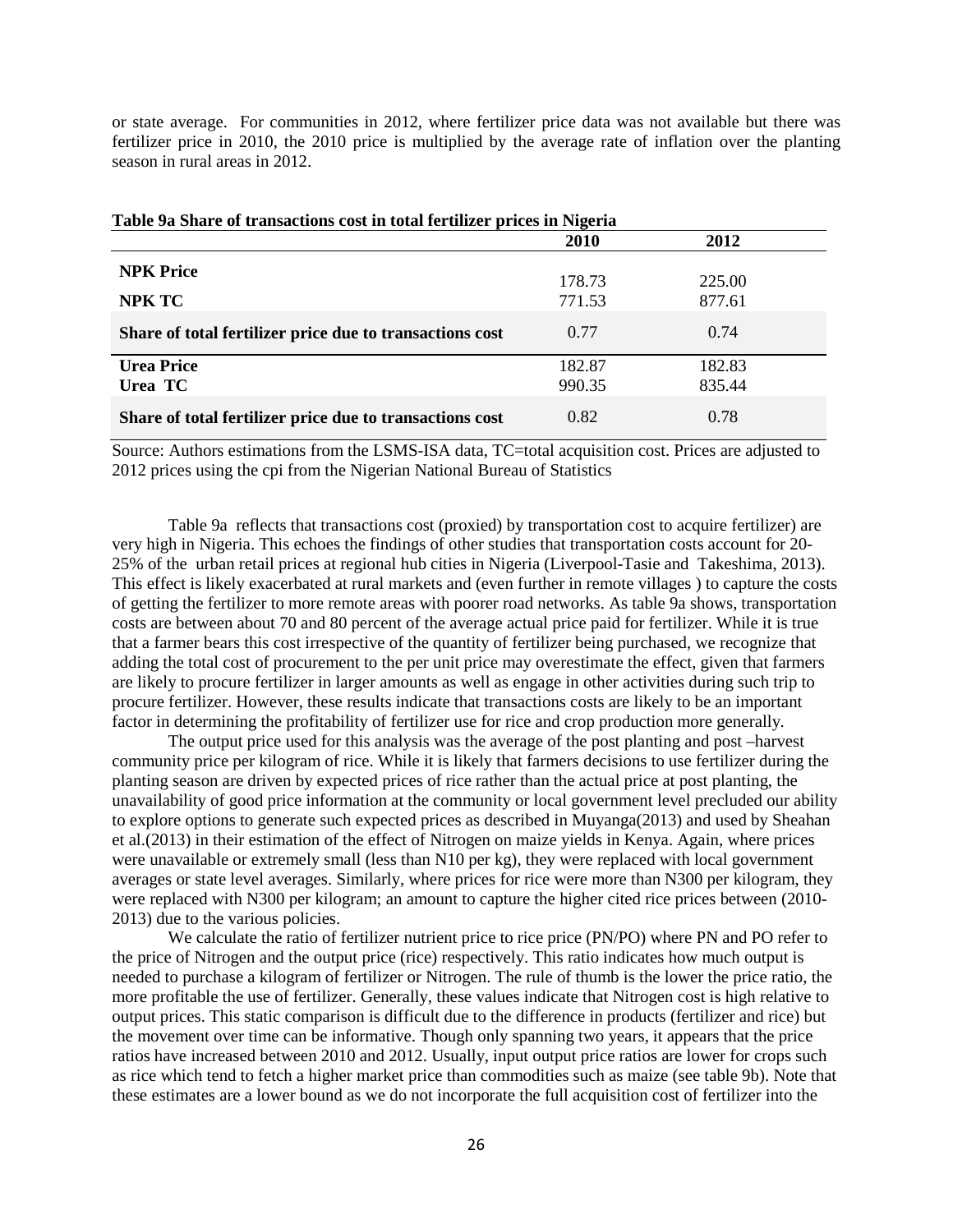calculation of this ratio. When we incorporate acquisition costs, the price ratios increase significantly; more than doubling, given the high cost of transportation.

|                        | <b>Tree</b><br>crop<br>FS | Root<br>crop<br>FS | Cereal-<br>root<br>crop<br>FS | Agro<br><i>pastoral</i><br>$\mathbf{FS}$ | Semi-<br>arid<br>AEZ | Sub-<br>humid<br>AEZ |       | HPZ NHPZ | N <sub>0</sub><br>Cons | Mod<br>cons | <b>Severe</b><br>cons |
|------------------------|---------------------------|--------------------|-------------------------------|------------------------------------------|----------------------|----------------------|-------|----------|------------------------|-------------|-----------------------|
| <b>PN/PO</b><br>(2010) |                           |                    |                               | 7.12 3.505 1.883 2.187 1.76 3.729        |                      |                      | 3.45  | 2.35     | 1.88                   | 4.43        | 2.755                 |
| <b>PN/PO</b><br>(2012) |                           |                    |                               | 11.2 4.517 2.499 3.464 2.225 5.977       |                      |                      | 4.199 | 3.9      |                        | 2.86 8.47   | 4.107                 |

**Table 9b Price ratios (Price Nitrogen/Price rice) Naira/kilograms** 

*Source: Authors estimations from the LSMS-ISA data. Nocons=no/slight soil nutrient availability constraints, Modcons=moderate soil nutrient availability constraints and severecons=severe soil nutrient availability constraints*

Next we compute the marginal value cost ratios and the average value cost ratio's using the marginal and average products from our production function estimates with the fertilizer and rice prices. Both estimates indicate that fertilizer use for rice production is only profitable for some rice farmers in Nigeria and profitability varies significantly over time. For farmers in the root crop farming system, MVCR's are very high ranging between 7 and 12. This indicates that nitrogen application on rice production is profitable even for a risk averse farmer. This is also the case for the tree crop farming system, for high potential rice producing states, those in the sub humid agro ecological zones and farmers with severe soil nutrient quality issues. The MVCR for these 4 categories lies between 2.6 and 12. The AVCR's for these groups are generally lower but still higher than 2. While the AVCRs for the root crop farming system, sub humid agro ecological zone and among severe soil nutrient challenges range between 5 and 10, they are lower between 2 and 4 for the tree crop farming system and is actually higher than 2 for those in the moderate soil nutrient quality challenges group. Note that AVCRs give a sense of overall profitability of nitrogen application, while the MVCRs relate to the profitability of a given level of nitrogen and provide insight about the possibility of profitable expansion. Even when current application rates are profitable, an AVCR less than 2 is not likely to be considered profitable for the average rural farmer who is likely to be more risk averse.

In line with the production function estimates, fertilizer use is not profitable in the agro pastoralist farming system and in the semi-arid agro ecological zone. For farmers in the Non high potential states and among those with moderate soil nutrient constraints, nitrogen application is not consistently profitable at current application rates (MVCRs were 2.64 and 1.02 in 2010 and 2012 respectively), AVCR is always less than 1.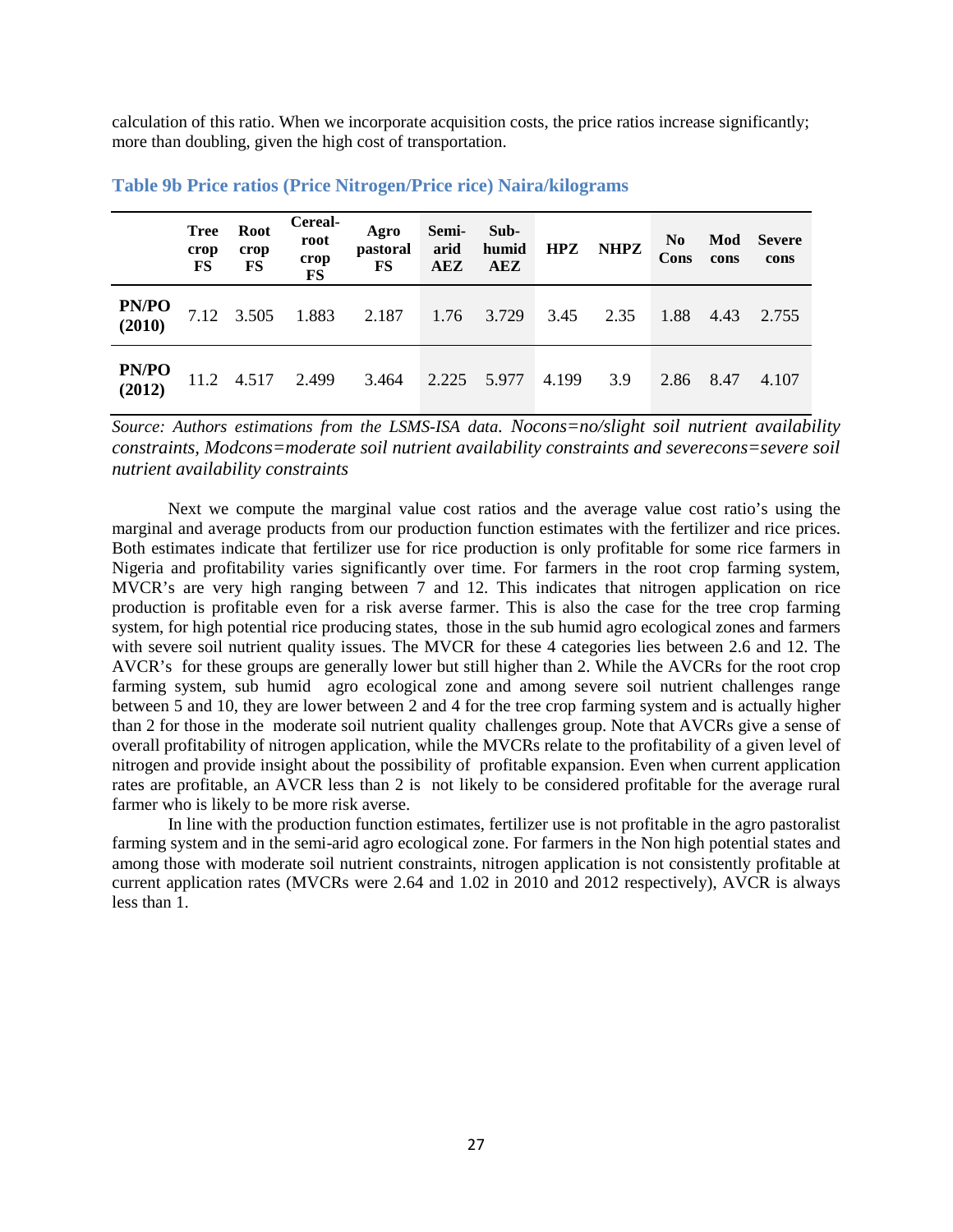|                     | Tree<br>crop<br>FS | Root<br>crop<br>FS | Cereal-<br>root<br>crop<br>$\mathop{\text{FS}}$ | Agro<br>pastoral<br>FS | Semi-<br>arid<br>AEZ     | Sub-<br>humid<br><b>AEZ</b> | <b>HPZ</b> | <b>NHPZ</b> | N <sub>o</sub><br>Cons | Mod<br>cons | Severe<br>cons |
|---------------------|--------------------|--------------------|-------------------------------------------------|------------------------|--------------------------|-----------------------------|------------|-------------|------------------------|-------------|----------------|
| <b>MVCR</b><br>2010 | 5.36               | 12.72              |                                                 |                        | -                        | 8.93                        | 6.99       | 2.64        |                        | 1.57        | 11.12          |
| <b>MVCR</b>         |                    |                    |                                                 |                        |                          |                             |            |             |                        |             |                |
| 2012                | 2.61               | 8.69               |                                                 |                        | $\overline{\phantom{a}}$ | 5.67                        | 5.36       | 1.02        | $\qquad \qquad -$      | 1.02        | 5.59           |
| <b>AVCR</b>         |                    |                    |                                                 |                        |                          |                             |            |             |                        |             |                |
| 2010                | 4.869              | 10.618             | $-0.816$                                        | $-18.519$              |                          | 7.483                       | 4.301      | 0.314       | 1.48                   | 2.43        | 9.06           |
| <b>AVCR</b>         |                    |                    |                                                 |                        |                          |                             |            |             |                        |             |                |
| 2012                | 2.52               | 7.7                | $-1.24$                                         | $-14.12$               | $-3.18$                  | 5.126                       | 4.021      | $-0.499$    | 0.175                  | 2.13        | 6.24           |

**Table 10 Marginal and average value cost ratio of Nitrogen for rice production across Nigeria**

*Source: Authors estimations from the LSMS-ISA data. Nocons=no/slight soil nutrient availability constraints, Modcons=moderate soil nutrient availability constraints and severecons=severe soil nutrient availability constraints*

### **5.4 Fertilizer profitability and Observed use rates**

To compare fertilizer use rates with the expected profit maximizing levels, we follow Sheahan et al. (2013) to use the estimates from the production function to derive the amount of nitrogen that should be applied for the marginal value cost ratio to be equal to 1. These calculated optimal rates (where MVCR=1) found in Table 10 indicate that observed use rates are often lower than the expected profit maximizing application rates. However, in two farming systems and among farmers in the semi-arid agro/ecological zone, mean application rates are actually higher than the expected profit maximizing rates $^{21}$  $^{21}$  $^{21}$ .

The highest MVCR and AVCRs are found among the root crop farming system, the sub humid AEZ, rice farmers in the High potential zones and rice farmers with severe soil nutrient constraints. Interestingly, observed mean nitrogen application rates tend to be lower than the mean application rates of other farmers( in the other comparison group) and this hasn't changed much between 2010 and 2012. For example, the mean nitrogen application rates among farmers in the root crop farming is less than 40kg/ha while the mean application rates for farmers in the other farming systems ranges between about 40 and 90kg. Similarly, observed nitrogen application rates among farmers in the high potential zone states (about 43kg/ha) and those in the sub humid AEZ (about 41kg/ha) have mean use rates lower than the farmers in the non high potential zones (about 55kg/ha) and in the semi-arid AEZ (about 56kg/ha). As expected, with higher marginal physical products of nitrogen application, these groups of farmers with higher MVCRs and AVCRs have significantly higher expected profit maximizing rates. Consequently, these results indicate that for these farmers, though fertilizer use may not be as low as expected, there is room for expansion of nitrogen application. For the root crop farming system and farmers in the sub humid AEZ, there is room for both expanding the proportion of farmers applying nitrogen for rice

<span id="page-27-0"></span><sup>&</sup>lt;sup>21</sup> It should be noted that this study captures average relative profitability of nitrogen application and variation across households and plots. It is an important factor that should be considered when thinking about the appropriate fertilizer application rates.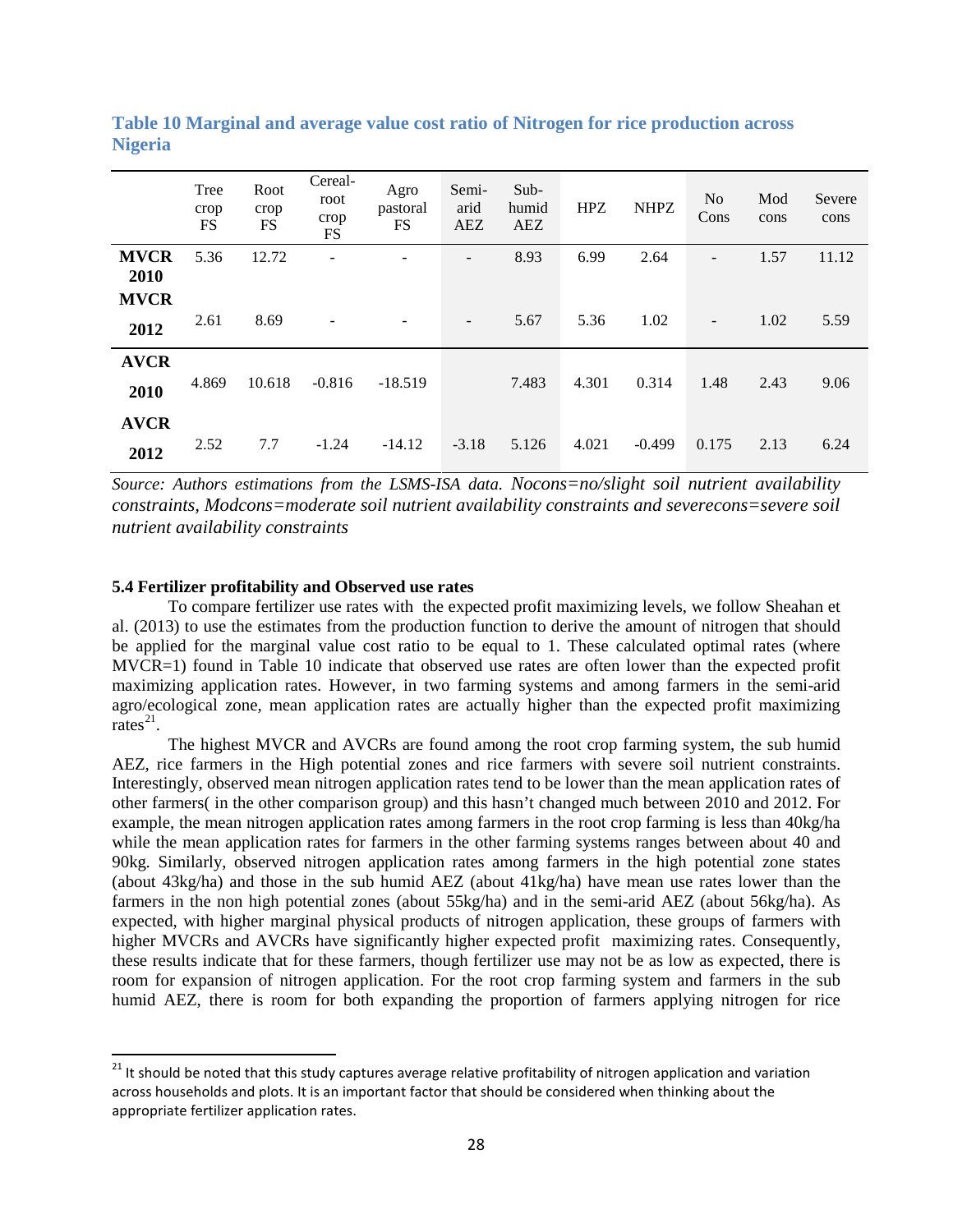production and the application rates. Current application rates are more than 50% less than the expected profit maximizing rate.

The next set of farmer categorizations with borderline MVCRs and AVCRs are those farmers in the tree crop farming system, non high potential zones and farmers in areas with moderate soil nutrient availability problems (these groups are only profitable when market prices for nitrogen and not full acquisition costs are considered). Here we also see average use rates generally lower than expected profit maximizing levels. For farmers in the non high potential rice producing states, the mean use rates in 2010 are almost identical to economically optimal levels and the mean use rate in 2012 is actually higher than the expected profit maximizing application level. Observed mean application rates are also higher for subgroups of farmers for which we found low or negative marginal physical products of fertilizer. Farmers in the semiarid AEZ and the agro pastoralist and cereal-root crop farming system had negative MPPs and for all these farmers we see nitrogen application rates in excess of what is considered to be appropriate levels to maximize expected profit. We also see that in these groups, nitrogen is applied on between 63% and 83% of all rice plots. These higher than expected profit maximizing levels may be partially explained by increasing soil acidity and micro-nutrient depletion where inorganic fertilizer has been used for a long time as explained by Sheahan et al. (2013). Majority of farmers in these subgroups are in the Northern Part of Nigeria; generally considered to be characterized with low soil fertility and having a long history of fertilizer use. These results may also be reflecting the effect of fertilizer policy in the North where subsidy levels have historically been higher (Banful et al., 2010). They also indicate that expanding nitrogen application for these subgroups of farmers is not profitable given the MPP of nitrogen for rice production and the relative prices of nitrogen and rice.

While considering expected profit maximizing application rates when MVCR=2 (to account for the risk aversion of smallholder farmers) reduces the expected profit maximizing levels, the observed pattern is similar to the case for MVCR=1 with potential room for expansion in fertilizer use among farmers in the root crop farming system, the sub humid agro ecological zone, farmers in the high potential rice zones and those with severe soil nutrient constraints. Similarly, considering the full acquisition cost of fertilizer yields similar observed patterns between expected profit maximizing rates of nitrogen application and observed use levels. Government recommended rates of fertilizer application in Nigeria often depend on whether it is upland or lowland rice production and also on the soil quality. Generally, nitrogen application rates of between 60 and 80kg per hectare are recommended (WARDA….). For soils with poor soil quality, higher levels (between 100 and 120) are recommended while for soils with high quality, lower levels (about 40kg/ha) are recommended. While most mean application rates are lower than government recommendations, our ability to allocate the relevant government recommendation is limited. However, for the group of farmers with slight to no soil nutrient constraints,(where we are able to more confidently apply the government recommended rate of about 40kg/ha) we see mean application rates of 40.5kg/ha almost exactly in line with the government recommended rates and just slightly lower than application rates associated with expected profit maximization rate of 50Kg/ha.

The mean expected profit maximizing nitrogen application rates for high potential areas in Nigeria (using our production function estimates) tends to range between 150kg/ha and 220kg/ha. Nneke and Ndon (2003) find optimal nitrogen application rates for swamp rice in South Eastern Nigeria to be about 150kg/hectare. Ezuiet al. (2010) also cite between 51–133 kg as the recommended application rate of Nitrogen for an expected take up of the recommended amount of Nitrogen for upland rice production in Nigeria. Depending on the method of application, required amounts may be higher due to the high rate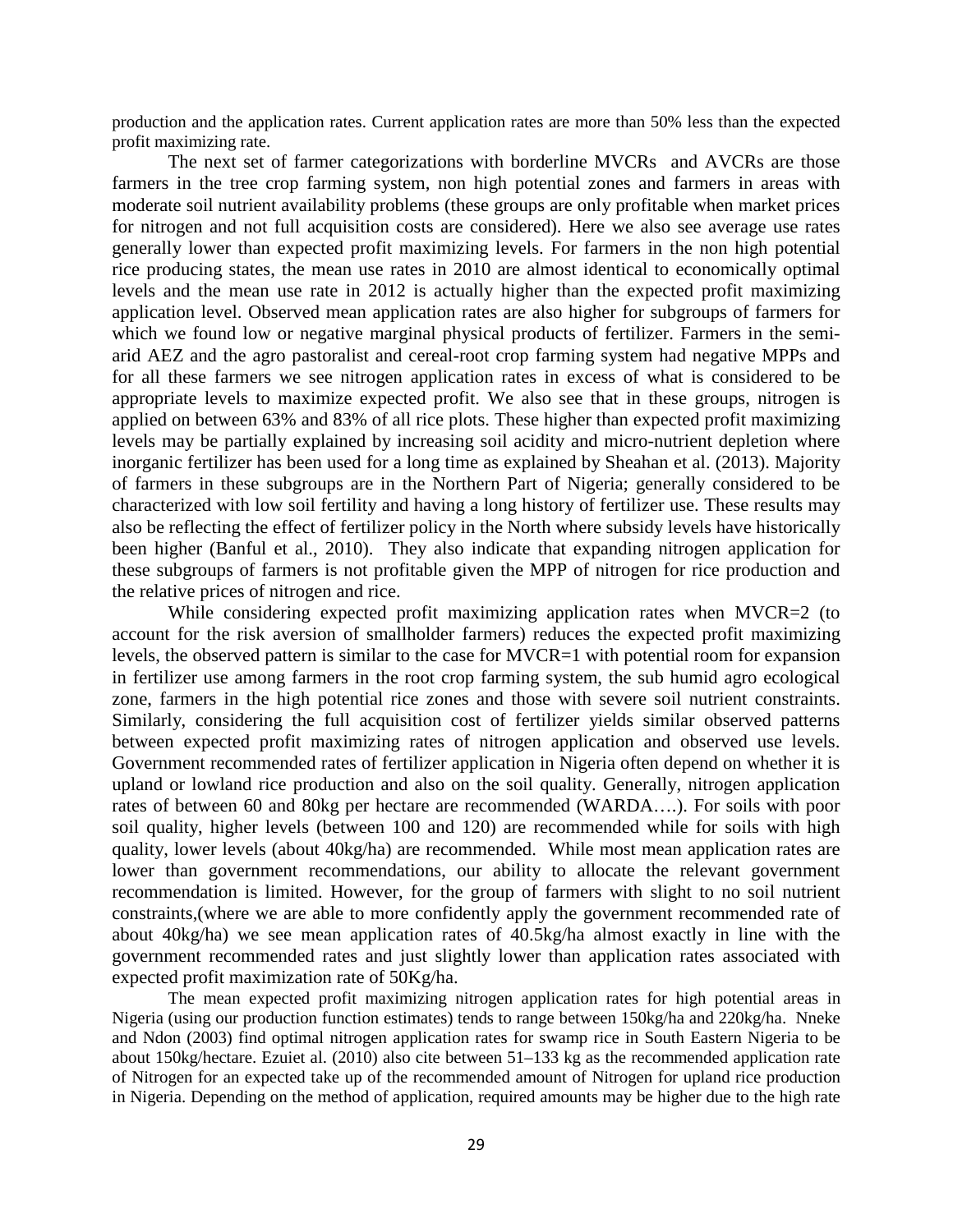of loss of Nitrogen into the air or water (FAO,2000). Studies in other parts of the world reflect this high nitrogen application for rice production. Xia and Yan (2011) find economically optimal rates of Nitrogen for rice production in China to be 187 kg per hectare while Mahajanaet al. (2011) find 150kg applied in 4 splits is most optimal for rice production. Wanget al. (2004) calculate that for the two major paddy soils (Hydromorphic paddy soil and Gleyed paddy soil) of the region of China they were studying, the optimal N application rate was 225-270 kg N per hectare for rice.

|                                  | <b>Estimated</b><br><b>Optimal N</b><br>(kg/ha)<br>$MVCR=1$ | <b>Actual N</b><br>(kg/ha) | % of plots<br>using<br>fertilizer<br>(2010) | <b>Estimated</b><br><b>Optimal N</b><br>(kg/ha) | <b>Actual N</b> | % of plots<br>using<br>fertilizer<br>(2012) |
|----------------------------------|-------------------------------------------------------------|----------------------------|---------------------------------------------|-------------------------------------------------|-----------------|---------------------------------------------|
| Tree crop farming system         | 108.47                                                      | 86.36                      | 0.57                                        | 90.01                                           | 83.56           | 0.82                                        |
| Root crop farming system         | 210.40                                                      | 36.28                      | 0.48                                        | 191.84                                          | 47.14           | 0.50                                        |
| Cereal-Root crop farming system  | 35.88                                                       | 50.99                      | 0.63                                        | 38.74                                           | 46.29           | 0.64                                        |
| Agro pastoralist farming system  | 26.01                                                       | 40.65                      | 0.76                                        | 25.57                                           | 28.90           | 0.83                                        |
| High potential rice state        | 151.41                                                      | 43.00                      | 0.62                                        | 152.60                                          | 42.79           | 0.61                                        |
| Non High potential rice state    | 55.14                                                       | 51.75                      | 0.55                                        | 38.70                                           | 54.64           | 0.64                                        |
| Semi-arid agro ecological zone   | 21.32                                                       | 55.93                      | 0.72                                        | 28.94                                           | 48.33           | 0.72                                        |
| Sub-humid agro ecological zone   | 156.71                                                      | 41.23                      | 0.50                                        | 146.01                                          | 50.40           | 0.55                                        |
| No/slight soil nutrient problems | 50.00                                                       | 40.45                      | 0.52                                        | 38.47                                           | 38.54           | 0.61                                        |
| Moderate soil nutrient problems  | 126.40                                                      | 66.19                      | 0.67                                        | 124.78                                          | 59.95           | 0.71                                        |
| Severe soil nutrient problems    | 189.75                                                      | 34.77                      | 0.55                                        | 188.25                                          | 87.93           | 0.44                                        |

## **Table 11 Nitrogen profitability and observed use levels in Nigeria**

*Source: Authors estimations from the LSMS-ISA data*

# **5.5 Accounting for full cost of procuring fertilizer**

To account for the fact that the fertilizer price used in the calculation of the profitability of fertilizer use did not fully incorporate the cost of acquiring the product, we recalculate our MVCR and AVCR values using the full acquisition cost of fertilizer. As expected, the input output price ratio increases significantly across all farming systems; by more than 100% in most cases. Consequently, the MVCR and AVCR also fall significantly. The profitability of fertilizer use consistently remains for only the root crop farming system and farmers with severe soil nutrient constraints. For farmers in the sub humid agro ecological zone and high potential rice zones, the AVCR are mostly now between 1 and 2 (though the MVCR is about 4 in 2010 and 3 in 2012 in these systems respectively), thus likely not to be considered to be profitable for a risk averse farmer. As a result, Table 12 demonstrates a longstanding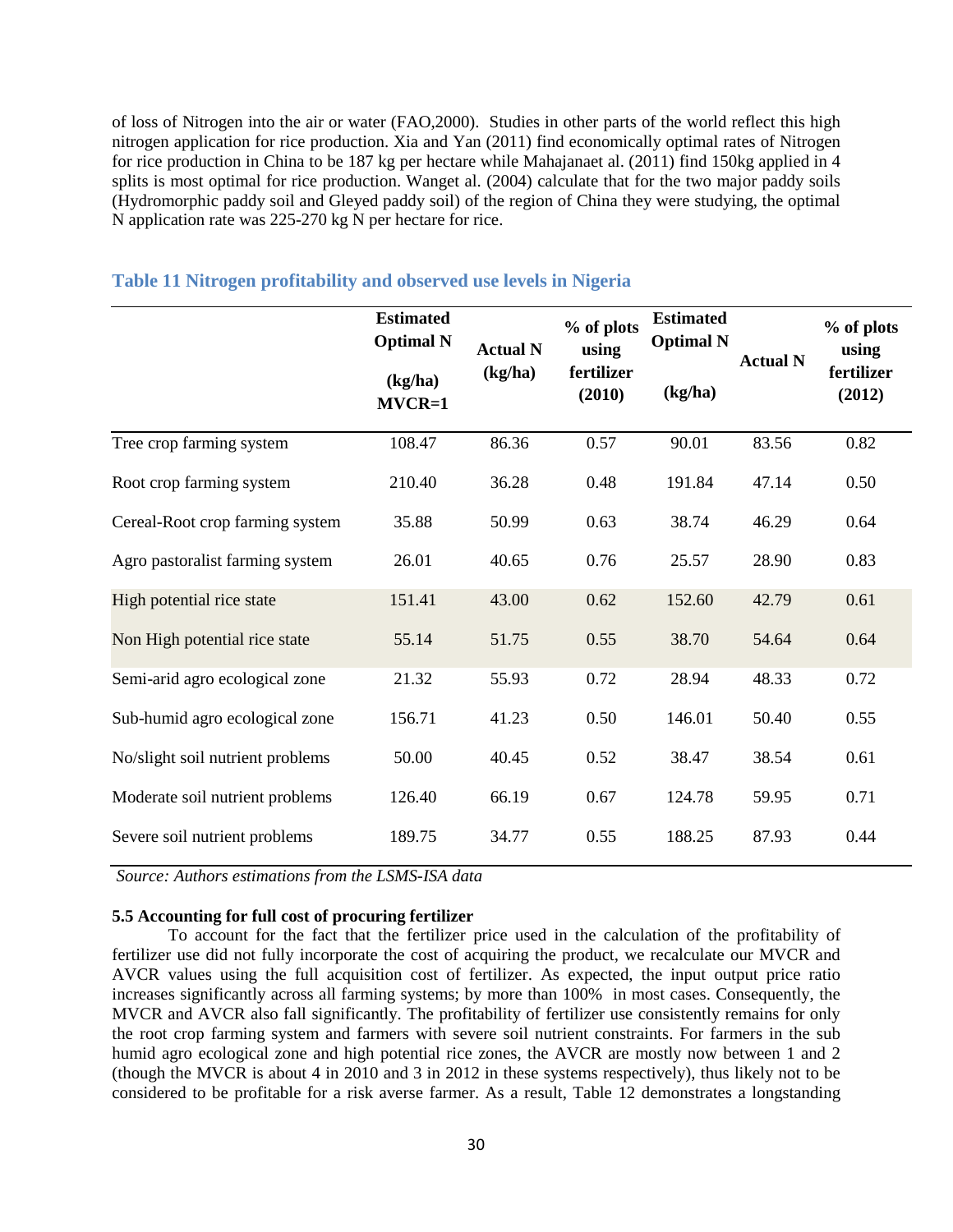challenge often cited with technology adoption in rural settings; transactions cost (Winter-Nelson and Temu, 2005; Morris et al., 2007; de Janvry et al., 1991; Key et al.,2000; Bellemare and Barrett, 2006). These study results indicate the importance of strengthening links between farmers and input suppliers as well as infrastructural development fertilizer use in Nigeria. While technical yield response to fertilizer for rice production is high in many cases, the acquisition cost for fertilizer is so high that it significantly reduces the profitability of fertilizer use for many rice farmers.

|                     | <b>Tree</b><br>crop<br>FS | Root<br>crop<br>FS | Cerea<br>l-root<br>crop<br><b>FS</b> | Agro<br>pastoral<br><b>FS</b> | Semi-<br>arid<br>AEZ     | Sub-<br>humid<br>AEZ | <b>HPZ</b> | <b>NHPZ</b> | N <sub>0</sub><br>Cons | Mod<br>cons | <b>Seve</b><br>re<br>cons |
|---------------------|---------------------------|--------------------|--------------------------------------|-------------------------------|--------------------------|----------------------|------------|-------------|------------------------|-------------|---------------------------|
| <b>MVCR</b><br>2010 | 2.06                      | 5.98               |                                      |                               |                          | 4.13                 | 1.31       | 0.47        | $-0.40$                | 0.81        | 5.19                      |
| <b>MVCR</b><br>2012 | 0.98                      | 3.33               |                                      |                               | $\overline{\phantom{a}}$ | 2.21                 | 3.44       | 1.32        | $-0.70$                | 0.48        | 2.17                      |
| <b>AVCR</b><br>2010 | 1.87                      | 4.99               | $-0.42$                              | $-8.75$                       | $-1.84$                  | 3.46                 | 2.11       | 0.16        | 0.74                   | 1.25        | 4.22                      |
| <b>AVCR</b><br>2012 | 0.946                     | 2.95               | $-0.58$                              | $-8.41$                       | $-1.55$                  | 1.98                 | 1.83       | -<br>0.227  | 0.08                   | 1           | 2.42                      |

**Table 12 Marginal and average value cost ratio of Nitrogen for rice production across Nigeria using full cost of acquiring fertilizer**

*Source: Authors estimations from the LSMS-ISA data. Nocons=no/slight soil nutrient availability constraints, Modcons=moderate soil nutrient availability constraints and severecons=severe soil nutrient availability constraints*

### **6. Conclusions:**

This paper looked at the effect of nitrogen application on rice production across farming systems, agro ecological zones, soil nutrient quality and rice potential in Nigeria. Using the LSMS-ISA panel data for 2010/2011 and 2012/2013, we explore the effects of nitrogen application on rice yields. We use both a Control Function Approach and a Correlated Random Effects model to address the endogeneity of nitrogen application when estimating a rice production function.

We find evidence that the proximity to the local government of origin of the state governor increases access to fertilizer and that the marginal physical product of nitrogen application significantly varies across time and space. This variation in significance of applied nitrogen across various agro ecological conditions is consistent across empirical approaches used and in certain farming systems, the marginal physical product of nitrogen is actually negative. The yield response of nitrogen for rice production in the root crop farming system (also in the sub-humid agro ecological zone and among high potential rice producing states) and the value of this additional product yield marginal and average value cost ratio's, higher than the breakeven point for risk neutral and risk averse farmers (1 and 2 respectively). Incorporating the cost of transportation into the price of fertilizer significantly reduces the profitability of fertilizer use and calls into question the profitability of its use in many cases.

Expected profit maximizing nitrogen application rates were estimated and compared to actual use rates observed. For the most part, farmers with high potential for rice production (as revealed by their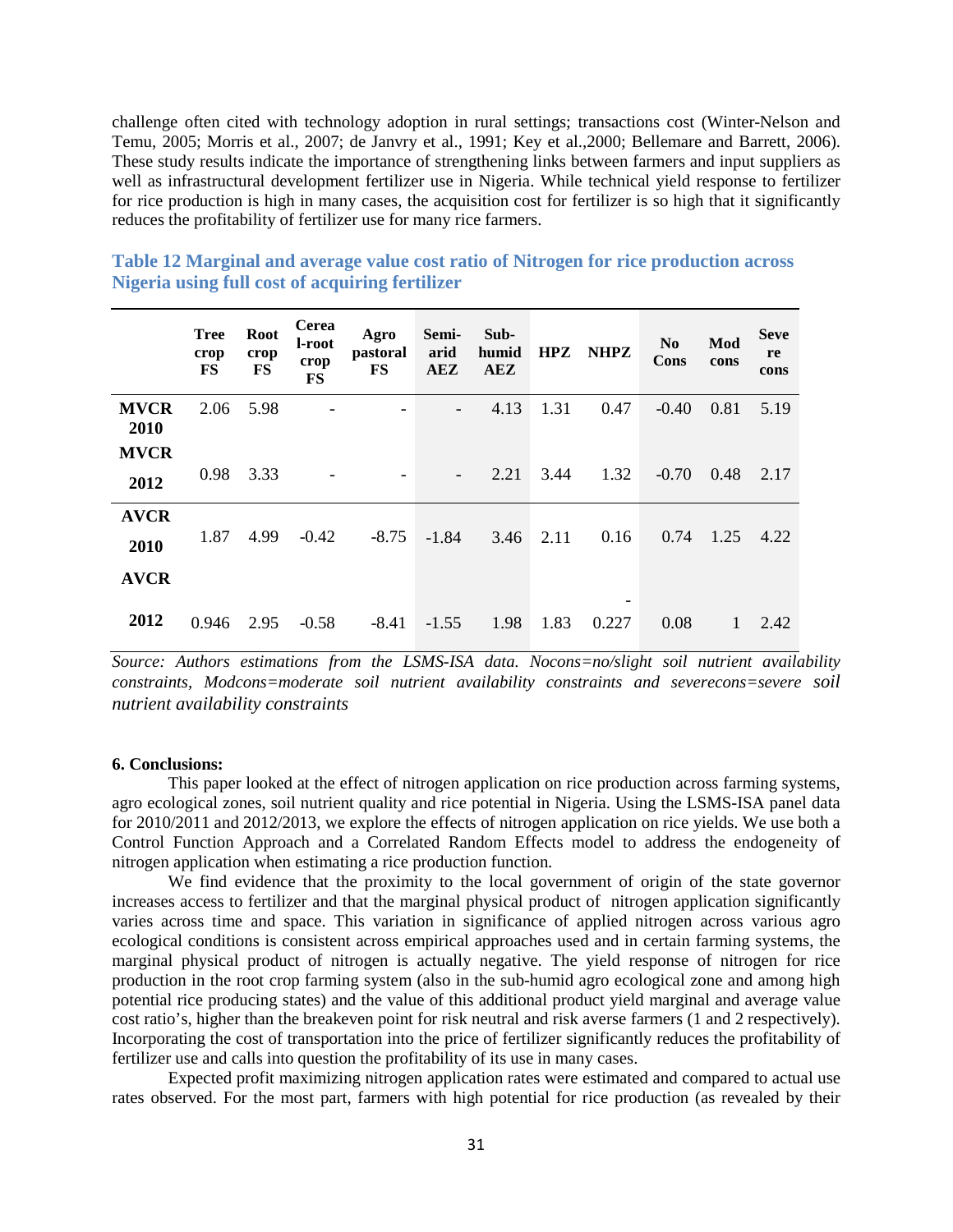MPPs and MVCRs), tend to be using nitrogen amounts significantly below the levels associated with expected profit maximizations. However, among several groups of farmers with low or negative MPP of nitrogen, observed fertilizer use rates are actually beyond optimal levels. For a few groups of farmers (like those with slight/no soil nutrient problems) we actually find mean nitrogen application rates that are very close to the expected profit maximizing levels and almost identical to government recommended rates.

Generally, this study confirms that fertilizer use which is clearly evident in rice production in Nigeria (about 60% of the study sample using some fertilizer) can be profitable<sup>[22](#page-31-0)</sup>. While there is likely room for expanding fertilizer use among some rice farmers, there are some rice farmers (particularly in the farming systems in the North and semi-arid AEZ) whose mean nitrogen application is already beyond levels considered economically optimal. This study concludes that fertilizer use in rice production in Nigeria is not as low as conventional belief suggests. Furthermore, while policies to reduce the transactions costs associated with procuring fertilizer across rural Nigeria could go a long way to increase the profitability of fertilizer use, a higher rate of fertilizer use does not seem enough for some farmers. For some plots, likely where fertilizer application has persisted over long periods, the benefit of application may no longer be sufficient, indicating a high need for complementary inputs (such as good quality seed and other more efficient methods of fertilizer use or crop management practices). Other factors that could be important are the timely access to fertilizer and credit constraints. Further empirical studies on these issues will be useful to shed more light on the extent to which they contribute to the observed fertilizer use rates across the country.

### **References**

- Adedeji1 I. A., Ajetomobi J. O., Bamiro1 O. M.,. Ifegwu K. U and Ogunjobi J. O.(2014) Estimating Production Function with Economic Content Using Data Envelopment Analysis as a Complement to Marginal Analysis in Rice Production of Kwara State, Nigeria: Asian Journal of Agricultural Extension,Economics & Sociology 3(3): XX-XX, 2014; Article no. AJAEES.2014.002.
- Akighir D.T and Shabu T. (2011): Efficiency of Resource use in Rice Farming Enterprise in Kwande Local Government Area of Benue State, Nigeria. International Journal of Humanities and Social Science, Vol. 1 No. 3; March 2011.
- Banful A, E Nkonya & V Oboh. (2010). *Constraints to fertilizer use in Nigeria: Insights from agricultural extension service*. IFPRI Discussion Paper 01010. Washington, DC: IFPRI.
- Banful AA. (2011). Old Problems in the New Solutions? Politically Motivated Allocation of Program Benefits and the "New" Fertilizer Subsidies. *World. Devel. 39*(7), 1166–1176.
- Barrett CB, SM Sherlund & AA Adesina. (2008). Shadow wages, allocative inefficiency, and labor supply in smallholder agriculture. *Agric. Econ. 38*(1), 21–34.
- Bazaara, N. & Muhereza, F. (2003). *Agricultural intensification and food security issues in Uganda.* Afrint macro study report. Centre for Basic Research, Kampala, Mimeo.
- Bello OB, MS Afolabi, SA Ige, SY Abdulmaliq, MA Azeez & J Mahmud. (2012). Nitrogen Use Efficiency and Grain Yield in a Diallelic Cross of Maize Populations. *International Journal of Plant Research 2*(3), 94–102.Buchanan, J. 1950. Federalism and fiscal equity. *American Economic Review 40*(4), 583–599.

<span id="page-31-0"></span> $22$  A full scale profitability would be necessary to make this claim as fertilizer use has other dimensions such as increased labor demand for application and consequent weeding and this has not been taken into account yet.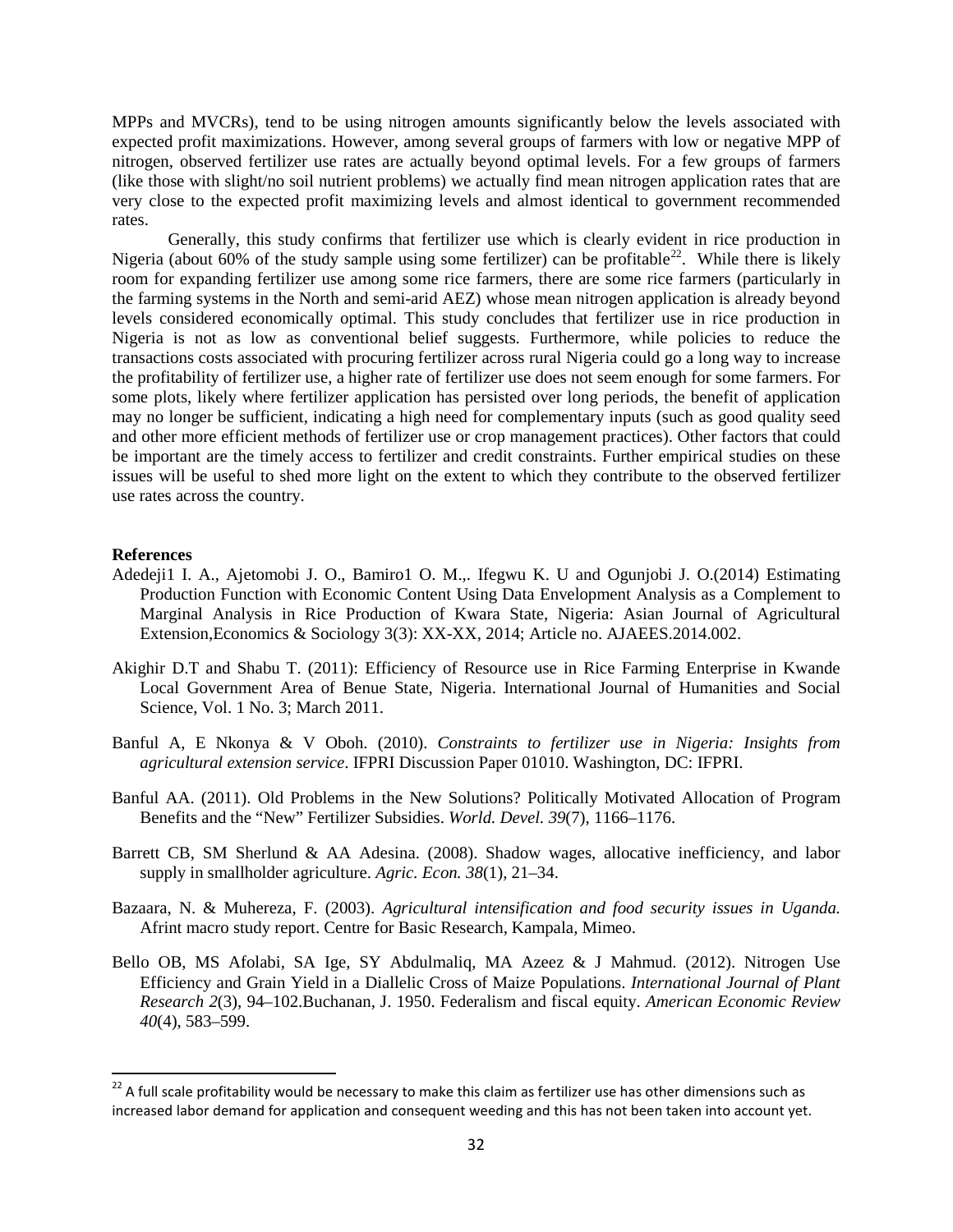- Bellemare, M. F., & Barrett, C. B. (2006). An Ordered Tobit Model of Market Participation: Evidence from Kenya and Ethiopia. American Journal of Agricultural Economics, 88(2), 324-337.
- Burke, W. J., Jayne, T. S., Sitko, N. J., 2012a. *Can the FISP more effectively achieve food production and poverty reduction goals?* Food Security Research Project Policy Synthesis No. 51. Accessed March 2013, available at [http://fsg.afre.msu.edu/zambia/ps\\_51.pdf](http://fsg.afre.msu.edu/zambia/ps_51.pdf)
- Cameron, A.C. and Trivedi, P.K.2005. Microeconometrics, Methods and Applications. New York: Cambridge University Press.
- Cameron, A.C. and Trivedi, P.K. 2009. Microeconometrics Using STATA. Texas: Stata Press.
- Coady, D.P. 1995. An Empirical Analysis of Fertilizer Use in Pakistan. Econometrica 62(246): 213- 224.
- Chapoto, A., 2012. *The political economy of food price policy: The case of Zambia.* United Nations University-World Institute for Development Economics Research Working Paper No. 2012/100. Accessed May 2013, available at http://www.wider.unu.edu/publications/workingpapers/2012/en\_GB/wp2012-100/.
- Chinsinga, B., 2010. *Seeds and subsidies: The political economy of input programmes in Malawi.* Future Agricultures Working Paper No. 013. Accessed May 2013, available at http://www.futureagricultures.org/publications/research-andanalysis/ working-papers/doc\_download/1041-seeds-andsubsidies-the-politicaleconomy-of-input-programmes-in-malawi.
- Chinsinga, B., 2012. *The political economy of agricultural policy processes in Malawi: A case study of the fertilizer subsidy programme.* Future Agricultures Working Paper No. 039. Accessed May 2013, available at [http://www.futureagricultures.](http://www.futureagricultures/) org/publications/research-andanalysis/workingpapers/doc\_download/1567-the-political-economy-of-agricultural-policyprocessesin-malawi-a-case-study.
- Delgado, C. L. 1986. A variance components approach to food grain market integration in northern Nigeria. *American Journal of Agricultural Economics 68*(4): 970–979
- Dixon, J., A. Gulliver, and D. Gibbon. (2001). *Farming systems and poverty. Improving farmers livelihoods in a changing world.* Rome and Washington D.C.: FAO and The World Bank.
- Ezedinma, C. I. (2005). *Impact of Trade on Domestic Rice Production and the challenge of Selfsufficiency in Nigeria.* Ibadan, Nigeria.
- Ezui,K.S, C.K. Daudu, A. Mando, M.T. Kudi, A.C. Odunze, J.O. Adeosun,I.Y. Amapu, B. Tarfa,I. Sambo, I. Bello5 and C. Dangbegnon (2010). *Informed site-specific fertilizer recommendation for upland rice production in northern guinea savannah of Nigeria.* Paper presented at the Second Africa Rice Congress, Bamako, Mali, 22–26 March 2010. <http://www.africarice.org/workshop/ARC/2.11%20Ezui%20ed2.pdf>
- Federal Ministry of Agricultural & Rural Development (FMARD). 2011. *Agricultural Transformation Agenda: We Will Grow Nigeria's Agricultural Sector.* Draft. Abuja, Nigeria. Computer Disk, Washington DC.
- Federal Ministry of Agricultural & Rural Development (FMARD). 2012. Commercial feasibility study for the establishment of rice mills in Nigeria. Background Paper.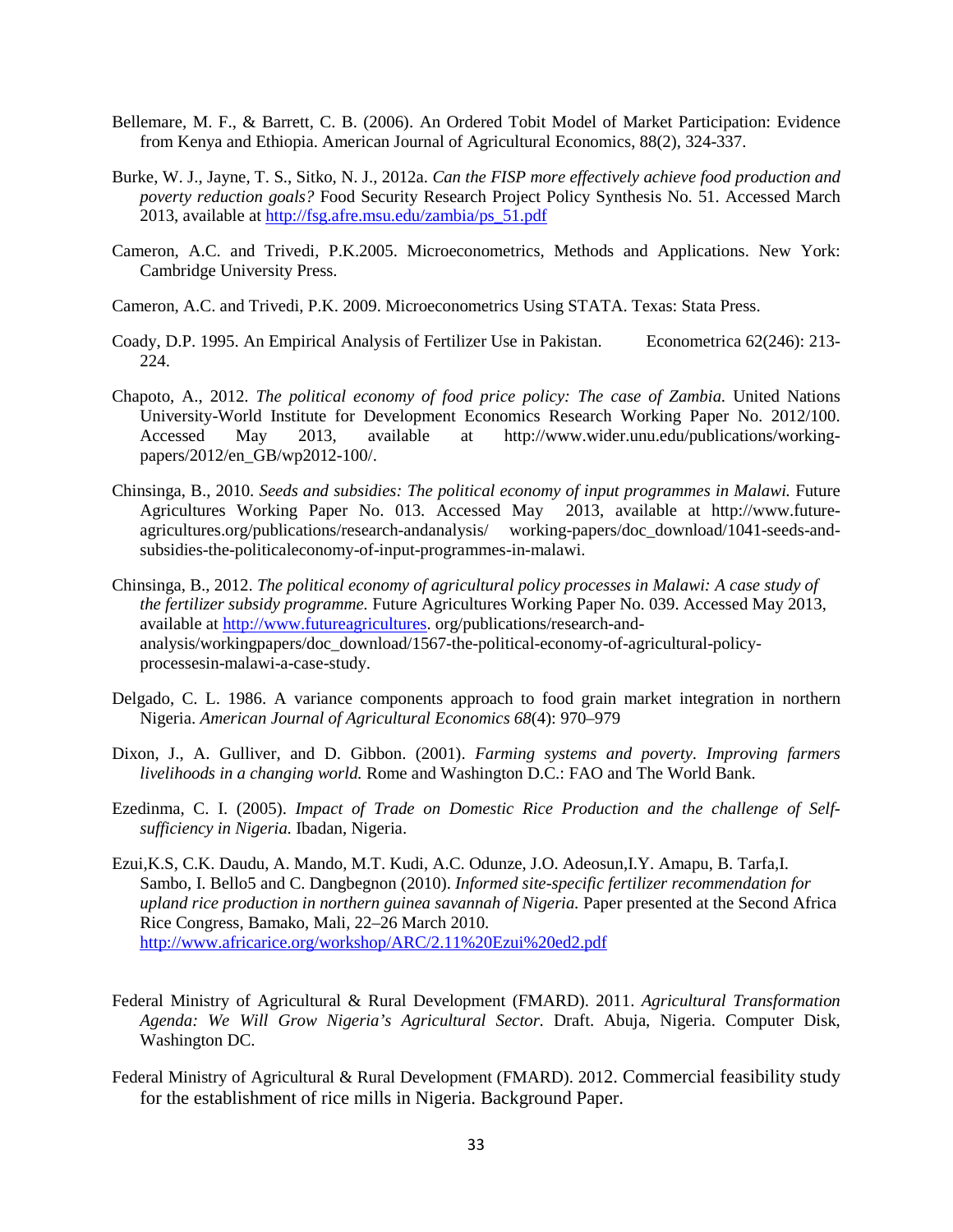- Food and Agriculture Organization (2000). Bridging the gap in rice yields in the Asia Pacific region. <ftp://ftp.fao.org/docrep/fao/003/x6905e/x6905e00.pdf>
- HarvestChoice. (2012). *Average travel time to nearest town over 20K (hours) (2000)*. Available at http://harvestchoice.org/. Accessed October 10, 2012.
- HarvestChoice, 2010. "Agro-ecological Zones of sub-Saharan Africa." International Food Policy Research Institute, Washington, DC., and University of Minnesota, St. Paul, MN. Available online at http://harvestchoice.org/node/8853.
- Holmén, H. (2005). *The state and agricultural intensification in Sub-Saharan Africa*. In G. Djurfeldt, H. Holmen, & M. Jirstrom (Eds.), *The African food crisis: Lessons from the Asian Green Revolution.* London, UK: CABI Publishing Series.
- Liverpool-Tasie S, B Olaniyan, S Salau & J Sackey. (2010). *A Review of Fertilizer Policy Issues in Nigeria*. IFPRI NSSP Working Paper 0019. Abuja: IFPRI-Abuja.
- Liverpool-Tasie, Lenis, Saweda.O. and Takeshima, H. (2013). *Moving Forward with Fertilizer in Nigeria: Fertilizer Promotion Strategies within a Complex Fertilizer Subsector*. Agricultural Economics. doi: 10.1111/agec.12075
- Longtau, S. (2003). Rice Production in Nigeria. Literature Review. Multi-agency partnerships in West African Agriculture. A review and description of rice production system in Nigeria.
- Mahajana, B. S., Chauhan,B and M. S. Gilla. (2011). Optimal Nitrogen Fertilization Timing and Rate in Dry-Seeded Rice in Northwest India.Agronomy. 103 No. 6, p. 1676-1682
- Marenya, P. P., & Barrett, C. B. (2009a). State-conditional Fertilizer Yield Response on Western
- Kenyan Farms. American Journal of Agricultural Economics, 91(4), 991-1006.
- Marenya, P. P., & Barrett, C. B. (2009b). Soil quality and fertilizer use rates among smallholder
- farmers in western Kenya. Agricultural Economics, 40(5), 561-572
- Minten B & CB Barrett. (2008). Agricultural Technology, Productivity, and Poverty in Madagascar. *World Development 36*(5): 797–822.
- Mogues T, M Morris, L Freinkman, A Adubi & S Ehui. (2012b). *Agricultural Public Spending in Nigeria.*In *Public Expenditures for Agricultural and Rural Development in Africa*, edited by T. Mogues and S. Benin. London and New York: Routledge, Taylor and Francis Group.
- Morris, M., Kelly, V., Kopicki, R., & Byerlee, D. (2007). *Fertilizer use in African agriculture: Lessons learned and good practice guidelines.* Washington, DC: World Bank
- Mpesi, A. M., Muriaas, R. L., 2012. Food security as a political issue: the 2009 elections in Malawi. *Journal of Contemporary African Studies 30*, 377–383.

Musgrave, R., 1959. *The theory of public finance; A study in public economy*. New York: McGraw-Hill.

Oates W., 1972. *Fiscal federalism.* New York; Harcourt Brace Janovich.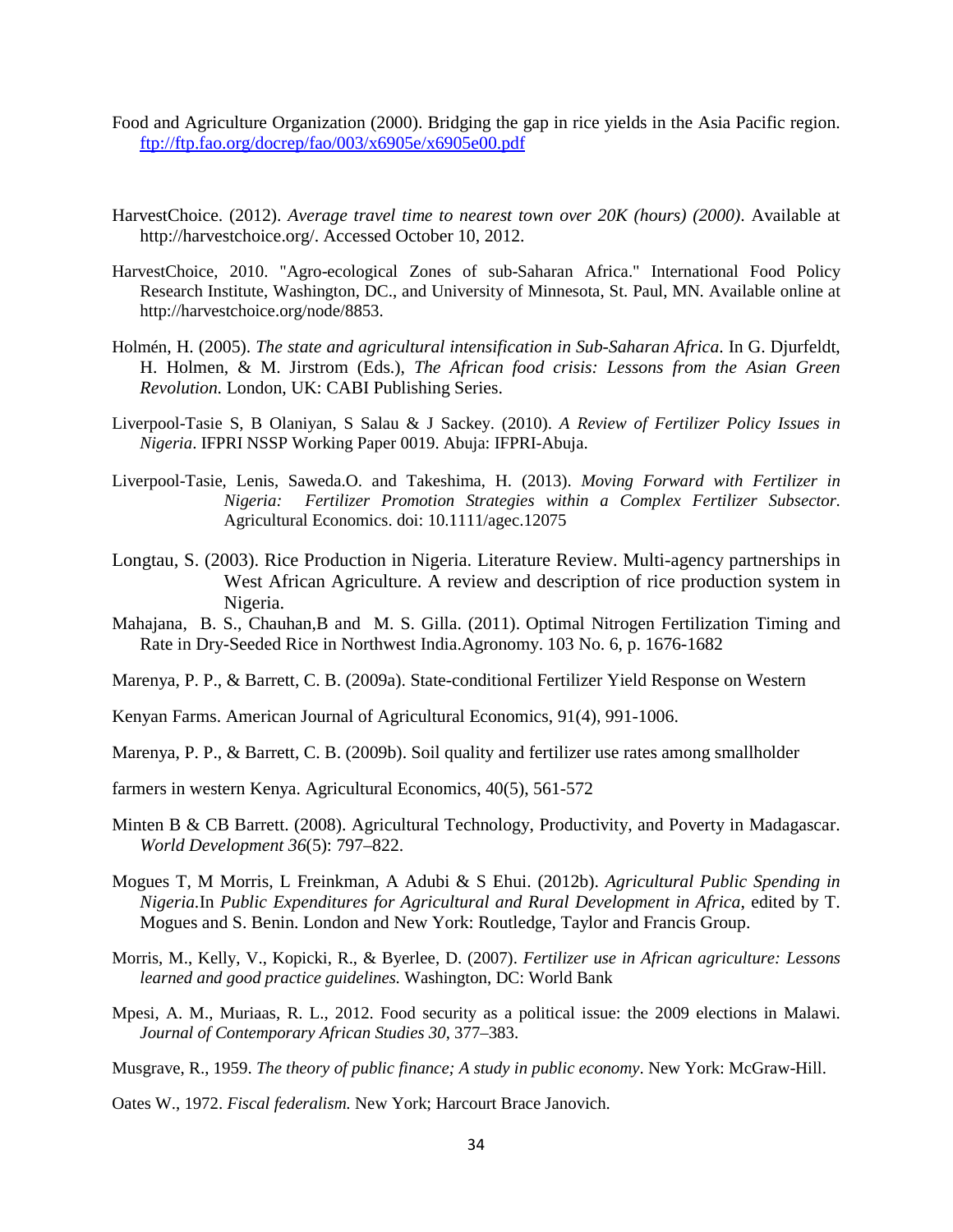- \_\_\_\_\_, 1991. *Studies in fiscal federalism.* Cheltenham: Edward Elgar.
- \_\_\_\_\_, 1997. On the welfare gains from fiscal decentralization. *Journal of Public Finance and Public Choice 2* (3): 83–92.
- \_\_\_\_\_, 1999. An essay on fiscal federalism. *Journal of Economic Literature 37* (3): 1120–1149.
- Offodile P.O , Ohajianya D.O , Osuagwu C.O, Echetama J.A, Henri-Ukoha .A, Okereke-Ejiogu N, Anyaoha N.O, Ibekwe U.C.(2010): Gender and Resource Productivity in Rice Production n Ebonyi State, Nigeria, Report and Opinion, 2010;2(12): http://www.sciencepub.net/report.
- Omonona B.T., Lawal J.O., and Oyebiyi I. D(2012): Profitability of production and resource-use efficiency among ofada rice (Oryza sativa japonica) farmers in Southwest, Nigeria, Comunicata Scientiae 3(2): 104-107, 2012.
- Oniah M.O. Kuye O.O, and Idiong I. C Efficiency of Resource Use in Small Scale Swamp Rice Production in Obubra Local Government Area of Cross River State, Nigeria, Middle-East Journal of Scientific Research 3 (3): 145-148, 2008 ISSN 1990-9233.
- Muyanga, M. (forthcoming). Impact of Increasing Population Densities on Land Use and Agricultural Commercialization in Kenya: A panel data analysis. PhD dissertation. Department of Agricultural Economics. Michigan State University. East Lansing.
- Nneke, N.E. and Ndon, B.A. (2003). The effects of Nitrogen rates on growth and yield of five varieties of swamp rice in Ini, South Eastern Nigeria. Global Journal of Agricultural Sciences Vol.2(2) 2003: 82- 85
- Olayide, S.O. & Idachaba, F.S. 1987. *Input and output marketing systems: a Nigerian case*, in J. Mellor, C.L.Delgado and M.J.Blackie Eds . *Accelerating Food Production in Sub Saharan Africa*. Baltimore. John Hopkins Press.
- Pan, L., Christiaensen, L., 2012. Who is vouching for the input voucher? Decentralized targeting and elite capture in Tanzania. *World Dev. 40*, 1619–1633.
- Papke LE & JM Wooldridge. (1996). Econometric methods for fractional response variables with an application to 401(k) plan participation rates. *Journal of Applied Econometrics 11*: 619-632.
- Sadanandan (2012). "Patronage and Decentralisation: The Politics of Poverty in India", *Comparative Politics*, 44(2): 211–228,
- Sheahan, M. R.Black and T.Jayne (2013). Are Kenyan farmers under-utilizing fertilizer? Implications for input intensification strategies and research. Food Policy .41(13)39-52
- Sheahan, M. (2012). Analysis of Fertilizer profitability and use in Kenya. Masters Thesis. Department of Agricultural Economics. Michigan State University. East Lansing.
- Umeh, J.C. and Ataborh, E.M (). Efficiency of Rice Farmers in Nigeria: Potentials for Food Security and Poverty Alleviation.
- Winter-Nelson, A., & Temu, A. (2005). Impacts of prices and transactions costs on input usagein a liberalizing economy: evidence from Tanzanian coffee growers. Agricultural Economics, 33(3), 243- 253
- Wooldridge, J. M. (2010). Econometric Analysis of Cross Section and Panel Data (Second